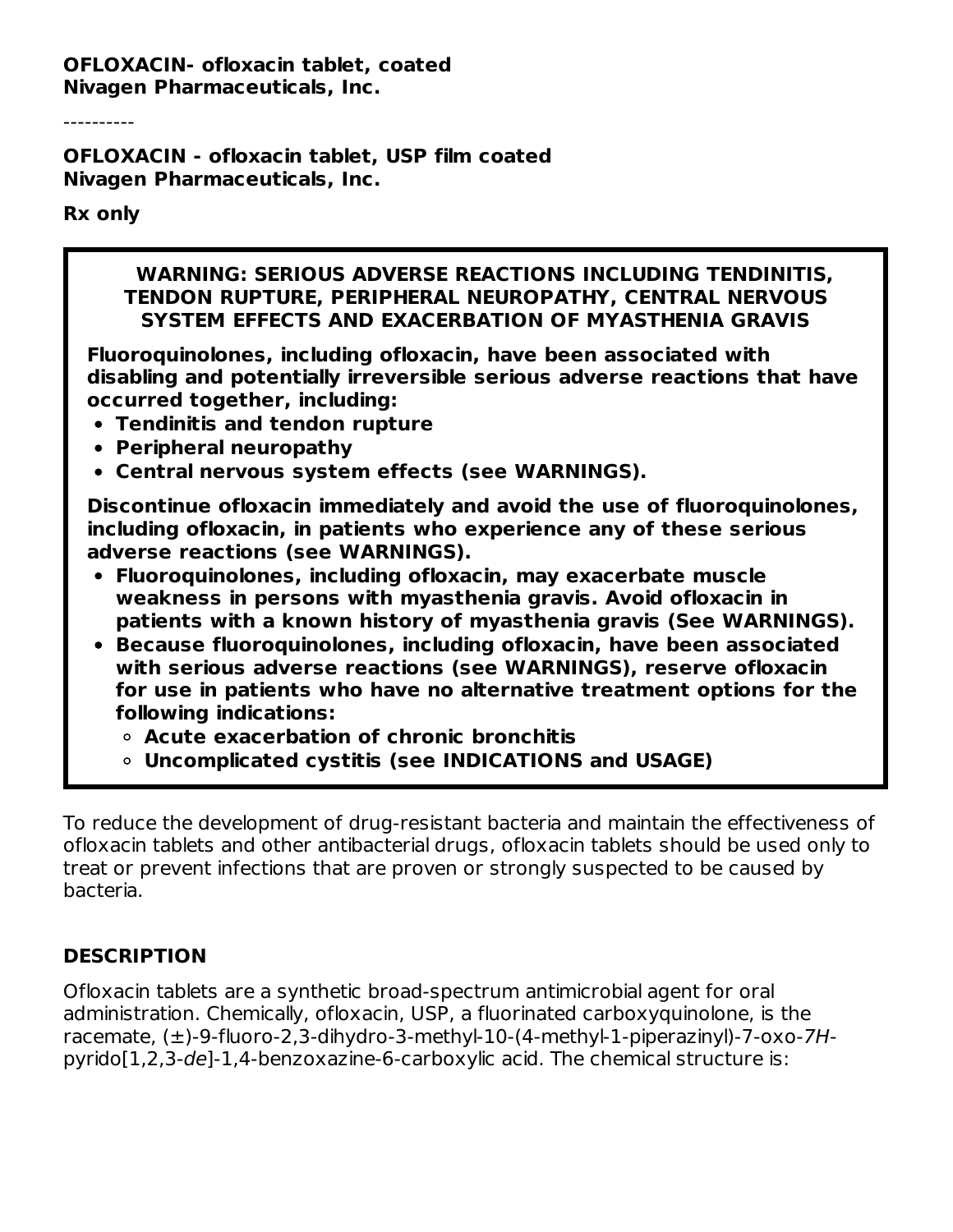

Ofloxacin, USP is an off-white to pale yellow crystalline powder. The molecule exists as a zwitterion at the pH conditions in the small intestine. The relative solubility characteristics of ofloxacin, USP at room temperature, as defined by USP nomenclature, indicate that ofloxacin, USP is considered to be soluble in aqueous solutions with pH between 2 and 5. It is sparingly to slightly soluble in aqueous solutions with pH 7 (solubility falls to 4 mg/mL) and freely soluble in aqueous solutions with pH above 9. Ofloxacin, USP has the potential to form stable coordination compounds with many metal ions. This in vitro chelation potential has the following formation order:  $Fe^{+3} > Al^{+3} > Cu^{-2} > Ni^{-2} >$  $Pb+2 > Zn+2 > Mg+2 > Ca +2 > Ba +2.$ 

Ofloxacin Tablets, USP contain the following inactive ingredients: lactose monohydrate, pregelatinized maize starch, hydroxy propyl methyl cellulose, talc, magnesium stearate, polyethylene glycol, sodium starch glycolate, and titanium dioxide. Additionally, the 200 mg and 400 mg tablets contain iron oxide yellow.

# **CLINICAL PHARMACOLOGY**

Following oral administration, the bioavailability of ofloxacin in the tablet formulation is approximately 98%. Maximum serum concentrations are achieved one to two hours after an oral dose. Absorption of ofloxacin after single or multiple doses of 200 to 400 mg is predictable, and the amount of drug absorbed increases proportionately with the dose. Ofloxacin has biphasic elimination. Following multiple oral doses at steady-state administration, the half-lives are approximately 4 to 5 hours and 20 to 25 hours. However, the longer half-life represents less than 5% of the total AUC. Accumulation at steady-state can be estimated using a half-life of 9 hours. The total clearance and volume of distribution are approximately similar after single or multiple doses. Elimination is mainly by renal excretion. The following are mean peak serum concentrations in healthy 70 to 80 kg male volunteers after single oral doses of 200, 300, or 400 mg of ofloxacin or after multiple oral doses of 400 mg.

| <b>Oral Dose</b>   | <b>Serum</b><br><b>Concentration 2</b><br><b>Hours After Admin.</b><br>(mcg/mL) | <b>Area Under the</b><br>Curve<br>$(AUC_{(0\text{ to } }$<br>$_{\infty}$ )(mcg·h/mL) |
|--------------------|---------------------------------------------------------------------------------|--------------------------------------------------------------------------------------|
| 200 mg single dose | 1.5                                                                             | 14.1                                                                                 |
| 300 mg single dose | 2.4                                                                             | 21.2                                                                                 |
| 400 mg single dose | 2 g                                                                             | 31.4                                                                                 |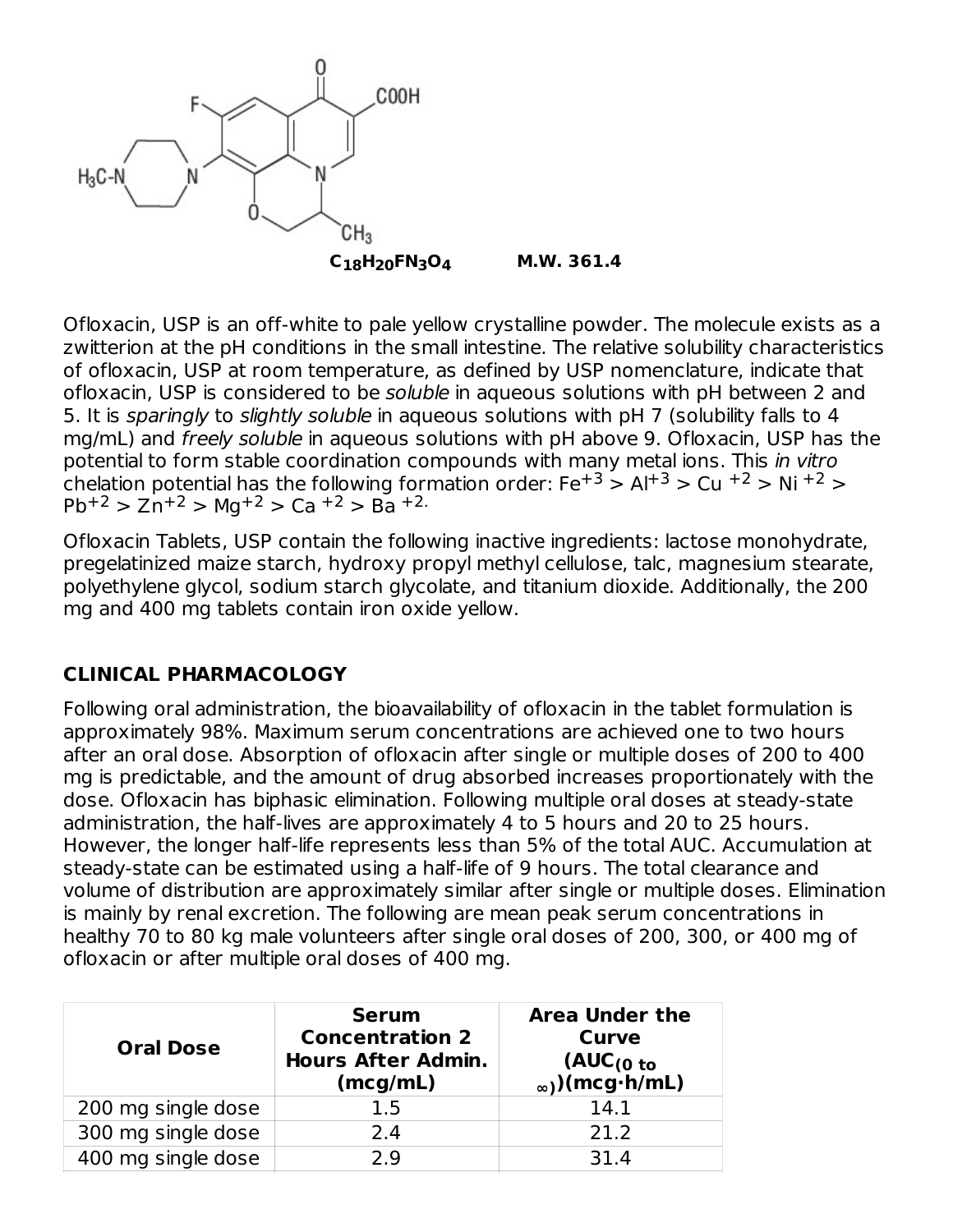Steady-state concentrations were attained after four oral doses, and the area under the curve (AUC) was approximately 40% higher than the AUC after single doses. Therefore, after multiple-dose administration of 200 mg and 300 mg doses, peak serum levels of 2.2 mcg/mL and 3.6 mcg/mL, respectively, are predicted at steady-state.

In vitro, approximately 32% of the drug in plasma is protein bound.

The single dose and steady-state plasma profiles of ofloxacin injection were comparable in extent of exposure (AUC) to those of ofloxacin tablets when the injectable and tablet formulations of ofloxacin were administered in equal doses (mg/mg) to the same group of subjects. The mean steady-state AUC <sub>(0 to 12)</sub> attained after the intravenous administration of 400 mg over 60 min was 43.5 mcg∙h/mL; the mean steady-state AUC <sub>(0 to 12)</sub> attained after the oral administration of 400 mg was 41.2 mcg•h/mL (two onesided t-test, 90% confidence interval was 103 to 109) (see following chart).



Between 0 and 6 h following the administration of a single 200 mg oral dose of ofloxacin to 12 healthy volunteers, the average urine ofloxacin concentration was approximately 220 mcg/mL. Between 12 and 24 hours after administration, the average urine ofloxacin level was approximately 34 mcg/mL.

Following oral administration of recommended therapeutic doses, ofloxacin has been detected in blister fluid, cervix, lung tissue, ovary, prostatic fluid, prostatic tissue, skin, and sputum. The mean concentration of ofloxacin in each of these various body fluids and tissues after one or more doses was 0.8 to 1.5 times the concurrent plasma level. Inadequate data are presently available on the distribution or levels of ofloxacin in the cerebrospinal fluid or brain tissue.

Ofloxacin has a pyridobenzoxazine ring that appears to decrease the extent of parent compound metabolism. Between 65% and 80% of an administered oral dose of ofloxacin is excreted unchanged via the kidneys within 48 hours of dosing. Studies indicate that less than 5% of an administered dose is recovered in the urine as the desmethyl or N-oxide metabolites. Four to eight percent of an ofloxacin dose is excreted in the feces. This indicates a small degree of biliary excretion of ofloxacin.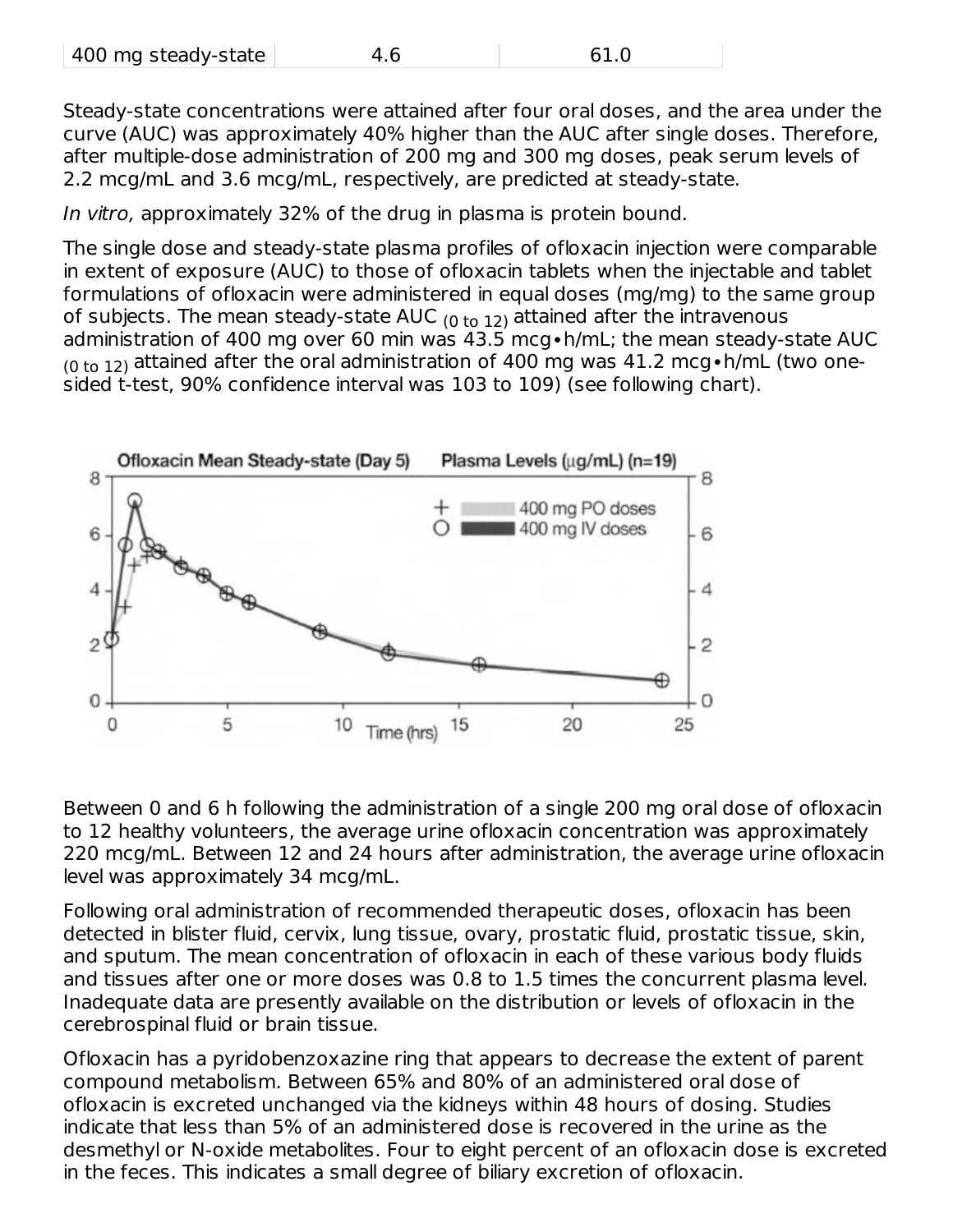The administration of ofloxacin tablets with food does not affect the C<sub>max</sub> and AUC<sub>∞</sub> of the drug, but T $_{\sf max}$  is prolonged.

Clearance of ofloxacin is reduced in patients with impaired renal function (creatinine clearance rate ≤50 mL/min), and dosage adjustment is necessary (see **PRECAUTIONS, General** and **DOSAGE AND ADMINISTRATION**).

Following oral administration to healthy elderly subjects (65 to 81 years of age), maximum plasma concentrations are usually achieved one to two hours after single and multiple twice-daily doses, indicating that the rate of oral absorption is unaffected by age or gender. Mean peak plasma concentrations in elderly subjects were 9 to 21% higher than those observed in younger subjects. Gender differences in the pharmacokinetic properties of elderly subjects have been observed. Peak plasma concentrations were 114% and 54% higher in elderly females compared to elderly males following single and multiple twice-daily doses. [This interpretation was based on study results collected from two separate studies.] Plasma concentrations increase dose-dependently with the increase in doses after single oral dose and at steady state. No differences were observed in the volume of distribution values between elderly and younger subjects. As in younger subjects, elimination is mainly by renal excretion as unchanged drug in elderly subjects, although less drug is recovered from renal excretion in elderly subjects. Consistent with younger subjects, less than 5% of an administered dose was recovered in the urine as the desmethyl and N-oxide metabolites in the elderly. A longer plasma half-life of approximately 6.4 to 7.4 hours was observed in elderly subjects, compared with 4 to 5 hours for young subjects. Slower elimination of ofloxacin is observed in elderly subjects as compared with younger subjects which may be attributable to the reduced renal function and renal clearance observed in the elderly subjects. Because ofloxacin is known to be substantially excreted by the kidney, and elderly patients are more likely to have decreased renal function, dosage adjustment is necessary for elderly patients with impaired renal function as recommended for all patients. (see **PRECAUTIONS, General** and **DOSAGE AND ADMINISTRATION**).

## **MICROBIOLOGY**

Ofloxacin is a quinolone antimicrobial agent. The mechanism of action of ofloxacin and other fluoroquinolone antimicrobials involves inhibition of bacterial topoisomerase IV and DNA gyrase (both of which are type II topoisomerases), enzymes required for DNA replication, transcription, repair and recombination.

Ofloxacin has in vitro activity against a wide range of gram-negative and gram-positive microorganisms. Ofloxacin is often bactericidal at concentrations equal to or slightly greater than inhibitory concentrations.

Fluoroquinolones, including ofloxacin, differ in chemical structure and mode of action from aminoglycosides, macrolides and **β -**lactam antibiotics, including penicillins. Fluoroquinolones may, therefore, be active against bacteria resistant to these antimicrobials.

Resistance to ofloxacin due to spontaneous mutation in vitro is a rare occurrence (range:  $10^{-9}$  to  $10^{-11}$  ). Although cross-resistance has been observed between ofloxacin and some other fluoroquinolones, some microorganisms resistant to other fluoroquinolones may be susceptible to ofloxacin.

Ofloxacin has been shown to be active against most strains of the following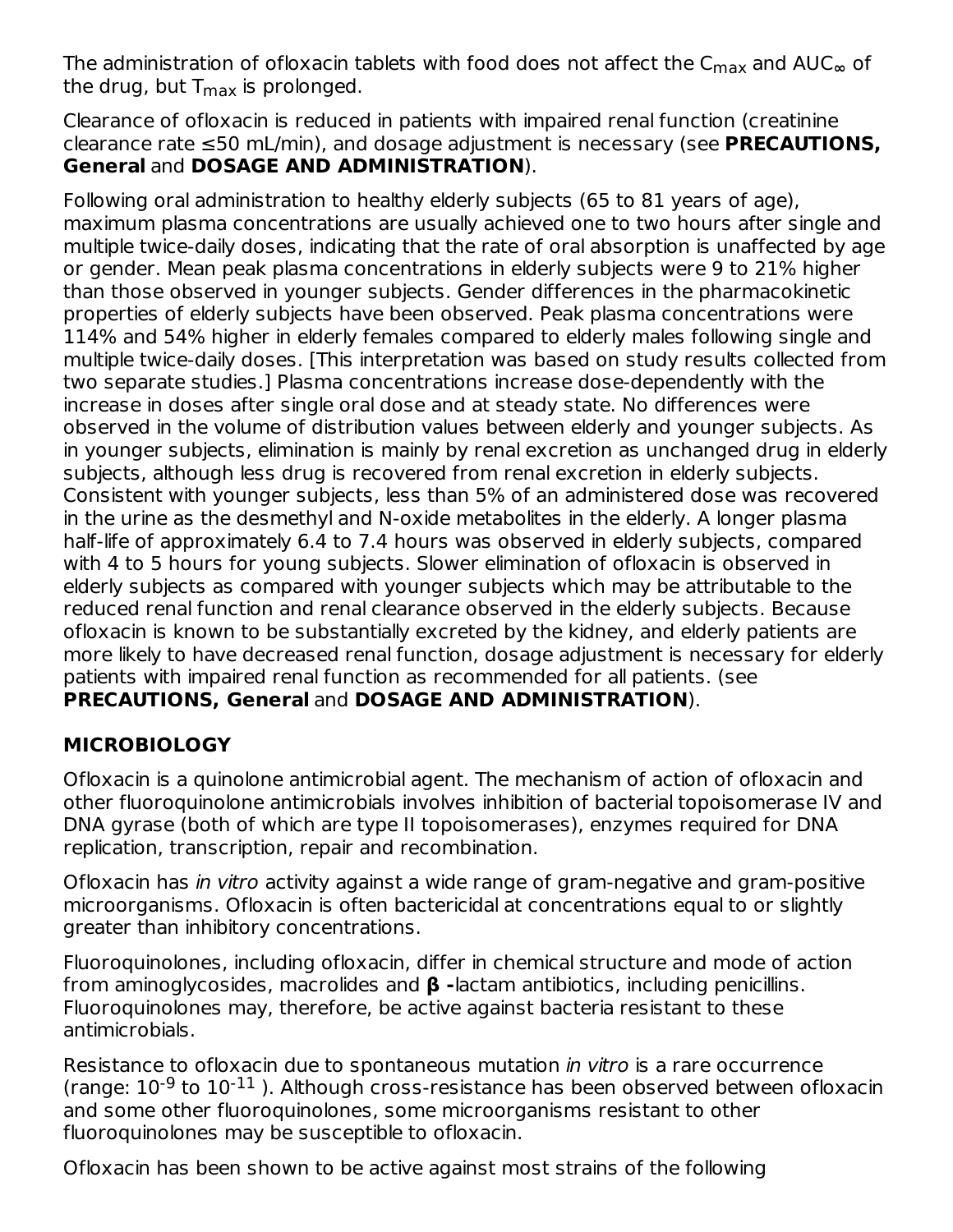microorganisms both in vitro and in clinical infections as described in the **INDICATIONS AND USAGE** section:

Aerobic Gram-Positive Microorganisms

Staphylococcus aureus (methicillin-susceptible strains) Streptococcus pneumoniae (penicillin-susceptible strains) Streptococcus pyogenes

Aerobic Gram-Negative Microorganisms

Citrobacter (diversus) koseri Enterobacter aerogenes Escherichia coli Haemophilus influenzae Klebsiella pneumoniae Neisseria gonorrhoeae Proteus mirabilis Pseudomonas aeruginosa

As with other drugs in this class, some strains of Pseudomonas aeruginosa may develop resistance fairly rapidly during treatment with ofloxacin.

Other Microorganisms

Chlamydia trachomatis

The following in vitro data are available, **but their clinical significance is unknown.**

Ofloxacin exhibits in vitro minimum inhibitory concentrations (MIC values) of 2 mcg/mL or less against most ( $\geq 90\%$ ) strains of the following microorganisms; however, the safety and effectiveness of ofloxacin in treating clinical infections due to these microorganisms have not been established in adequate and wellcontrolled trials.

Aerobic Gram-Positive Microorganisms

Staphylococcus epidermidis (methicillin-susceptible strains) Staphylococcus saprophyticus Streptococcus pneumoniae (penicillin-resistant strains)

Aerobic Gram-Negative Microorganisms

Acinetobacter calcoaceticus Bordetella pertussis Citrobacter freundii Enterobacter cloacae Haemophilus ducreyi Klebsiella oxytoca Moraxella catarrhalis Morganella morganii Proteus vulgaris Providencia rettgeri Providencia stuartii Serratia marcescens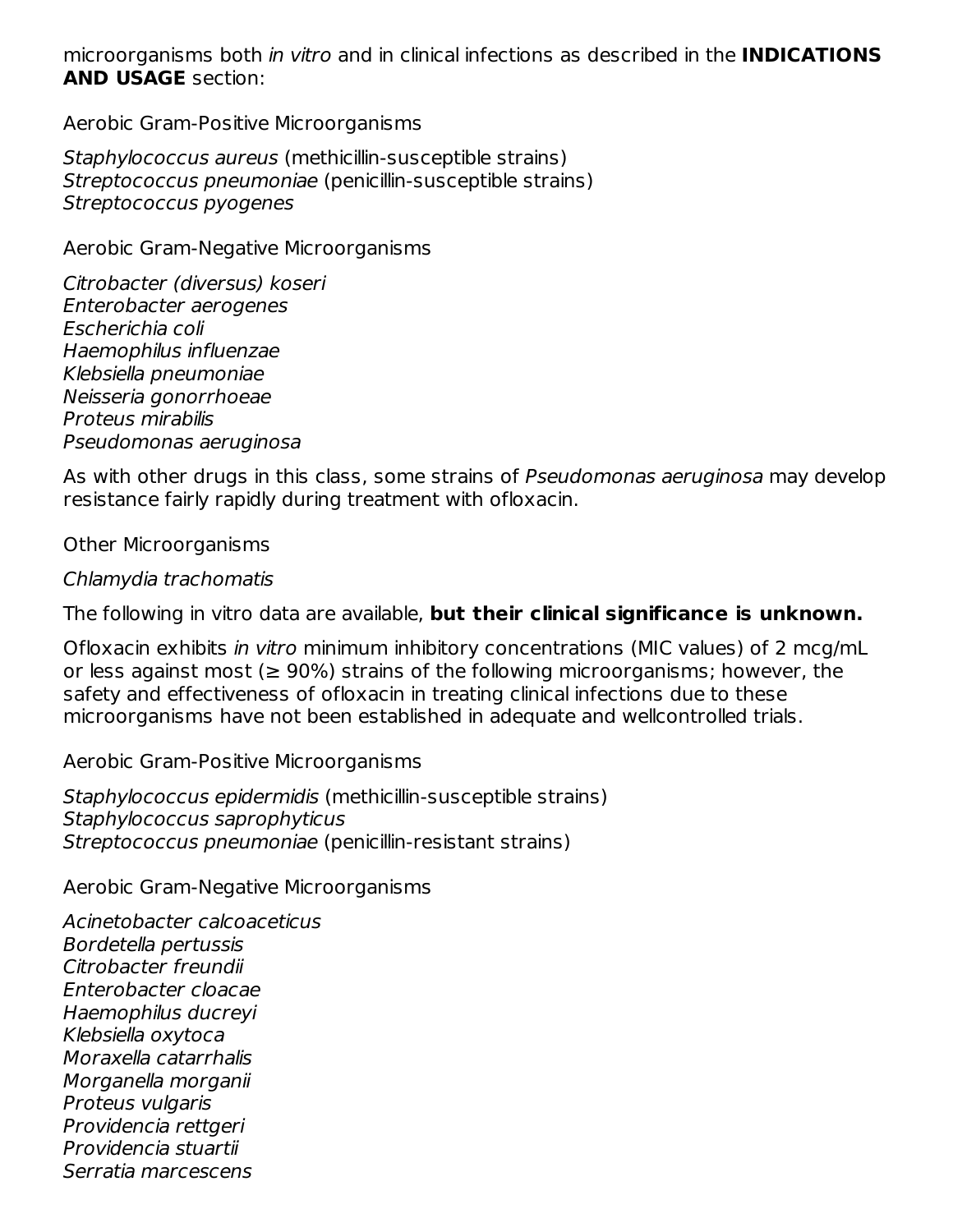Anaerobic Microorganisms

Clostridium perfringes

Other Microorganisms

Chlamydia pneumoniae Gardnerella vaginalis Legionella pneumophila Mycoplasma hominis Mycoplasma pneumoniae Ureaplasma urealyticum

Ofloxacin is not active against Treponema pallidum (see **WARNINGS)**.

Many strains of other streptococcal species, Enterococcus species, and anaerobes are resistant to ofloxacin.

Susceptibility Tests

#### Dilution Techniques

Quantitative methods are used to determine antimicrobial minimum inhibitory concentrations (MIC values). These MIC values provide estimates of the susceptibility of bacteria to antimicrobial compounds. The MIC values should be determined using a standardized procedure. Standardized procedures are based on a dilution method $^{1,3}$ (broth or agar) or equivalent with standardized inoculum concentrations and standardized concentrations of ofloxacin powder. The MIC values should be interpreted according to the following criteria:

For testing Enterobacteriaceae, methicillin-susceptible Staphylococcus aureus, and Pseudomonas aeruginosa:

| MIC (mcg/mL) | <b>Interpretation</b> |  |
|--------------|-----------------------|--|
|              | Susceptible (S)       |  |
| I4           | Intermediate (I)      |  |
| $\geq 8$     | Resistant (R)         |  |

For testing Haemophilus influenzae:<sup>1</sup>

| MIC (mcg/mL) | <b>Interpretation</b> |
|--------------|-----------------------|
| $\leq$       | Susceptible (S)       |

The current absence of data on resistant strains precludes defining any results other than "Susceptible." Strains yielding MIC results suggestive of a "nonsusceptible" category should be submitted to a reference laboratory for further testing.

For testing *Neisseria gonorrhoeae:<sup>2</sup>* 

| MIC (mcg/mL) | Interpretation |
|--------------|----------------|
|              |                |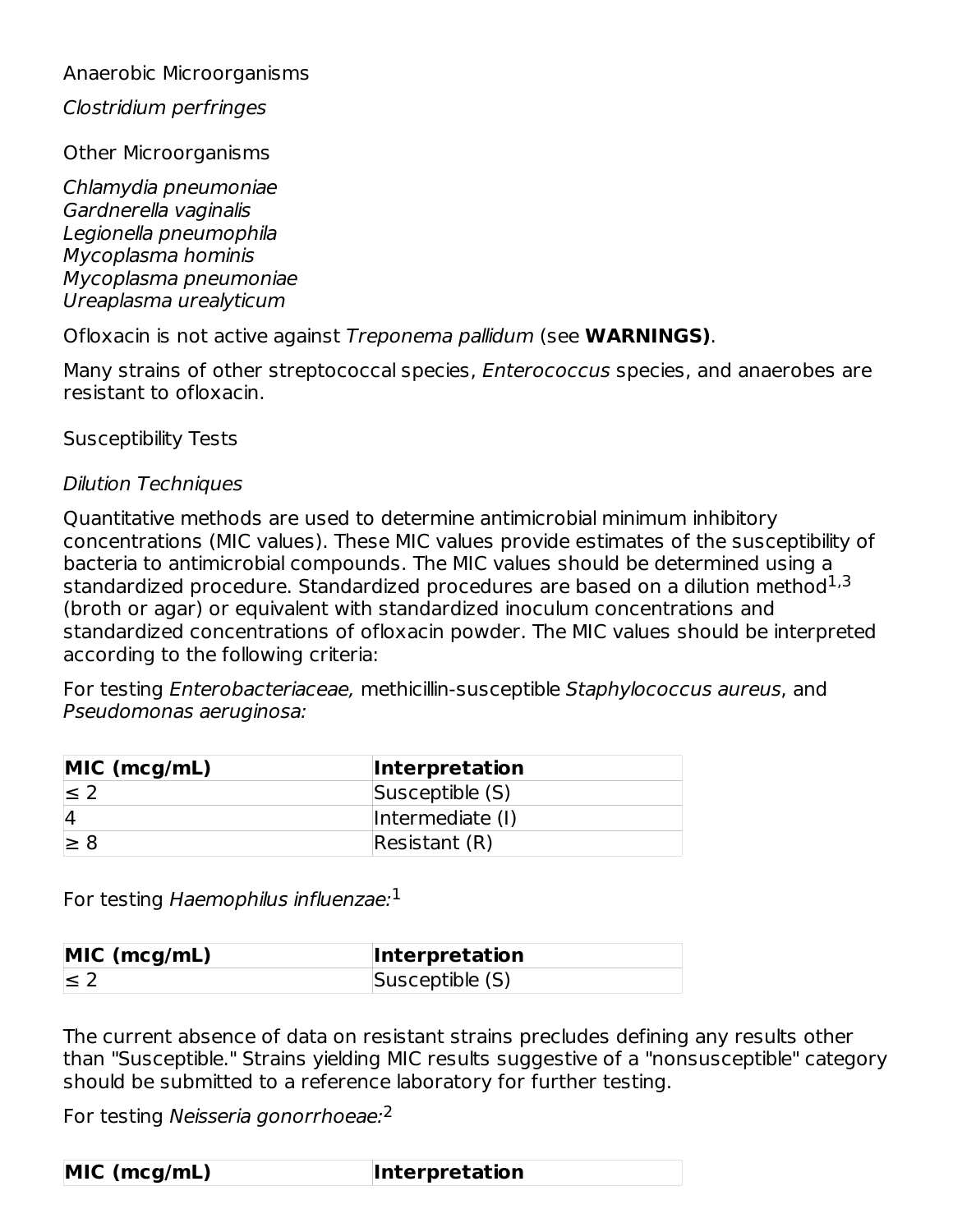| $\leq 0.25$ | Susceptible (S)  |  |
|-------------|------------------|--|
| $ 0.5$ to 1 | Intermediate (I) |  |
|             | Resistant(R)     |  |

For testing Streptococcus pneumoniae and Streptococcus pyogenes:<sup>3</sup>

| MIC (mcg/mL)<br><b>Interpretation</b> |                  |
|---------------------------------------|------------------|
| $\leq 2$                              | Susceptible (S)  |
|                                       | Intermediate (I) |
| $\geq 8$                              | Resistant(R)     |

A report of "Susceptible" indicates that the pathogen is likely to be inhibited if the antimicrobial compound in the blood reaches the concentration usually achievable. A report of "Intermediate" indicates that the result should be considered equivocal, and, if the microorganism is not fully susceptible to alternative, clinically feasible drugs, the test should be repeated. This category implies possible clinical applicability in body sites where the drug is physiologically concentrated or in situations where a high dosage of drug can be used. This category also provides a buffer zone which prevents small uncontrolled technical factors from causing major discrepancies in interpretation. A report of "Resistant" indicates that the pathogen is not likely to be inhibited if the antimicrobial compound in the blood reaches the concentration usually achievable; other therapy should be selected.

Standardized susceptibility test procedures require the use of laboratory control microorganisms to control the technical aspects of the laboratory procedures. Standard ofloxacin powder should provide the following MIC values:

| Microorganism               |                         | <b>MIC Range</b><br>(mcg/mL) |
|-----------------------------|-------------------------|------------------------------|
| Escherichia coli            | <b>ATCC 25922</b>       | 0.015 to 0.12                |
| Haemophilus influenzae      | ATCC 49247*             | 0.016 to 0.06                |
| Neisseria gonorrhoeae       | ATCC 49226 <sup>†</sup> | 0.004 to 0.016               |
| Pseudomonas<br>aeruginosa   | <b>ATCC 27853</b>       | $1$ to $8$                   |
| Staphylococcus aureus       | <b>ATCC 29213</b>       | $0.12$ to $1$                |
| Streptococcus<br>pneumoniae | ATCC 49619 <sup>‡</sup> | $1$ to $4$                   |

\* This quality control range is applicable only to H. influenzae ATCC 49247 tested by a microdilution procedure using Haemophilus Test Medium (HTM).**1,3**

† This quality control range is applicable only to N. gonorrhoeae ATCC 49226 tested by an agar dilution procedure using GC agar base with 1% defined growth supplement incubated in 5% Co**2**.

‡ This quality control range is applicable only to S. pneumoniae ATCC 49619 tested by a microdilution procedure using cation-adjusted Mueller-Hinton broth with 2 to 5% lysed horse blood.

1 This interpretive standard is applicable only to broth microdilution susceptibility tests with **1,3**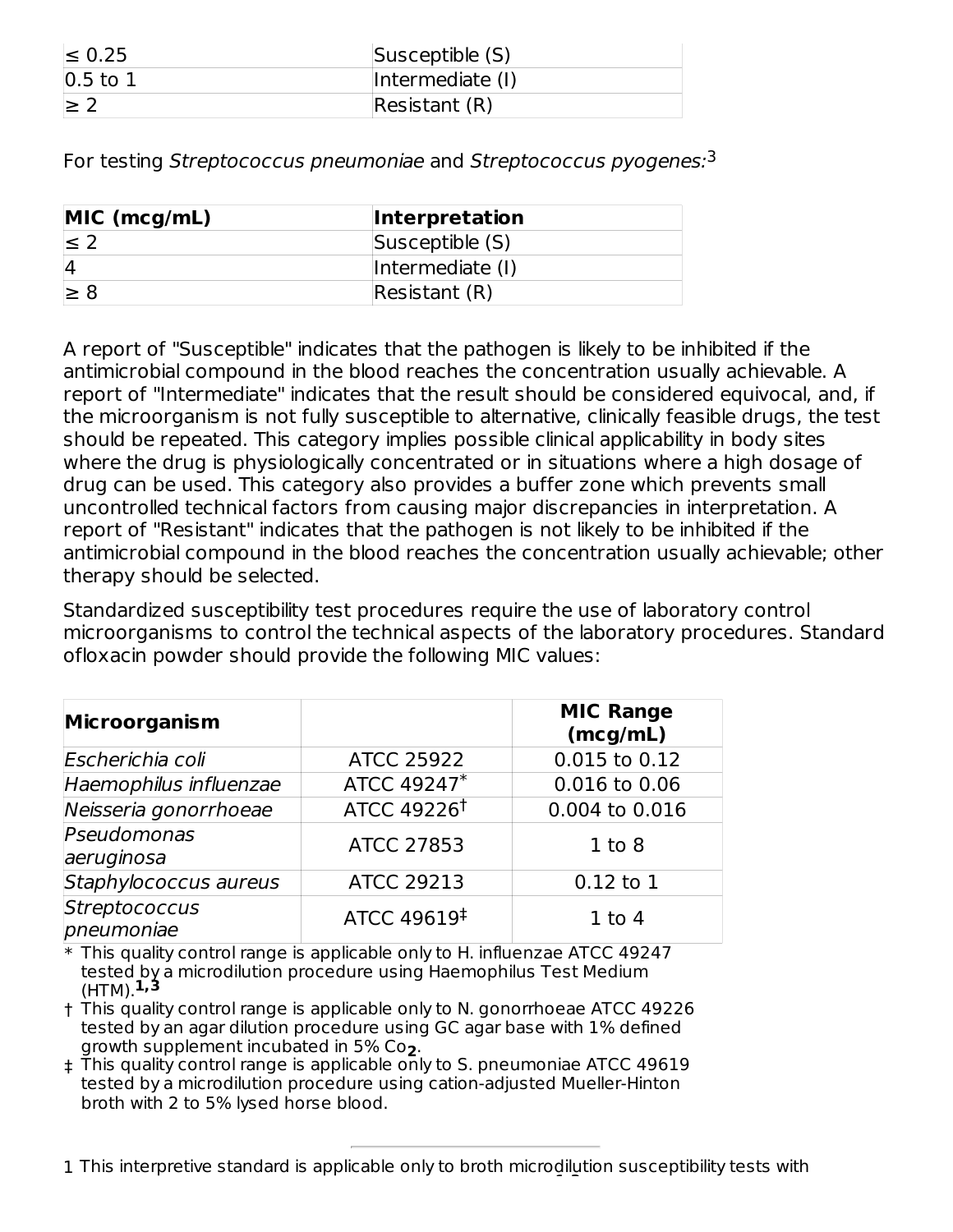Haemophilus influenzae using Haemophilus Test Medium.**1,3**

- 2 These interpretive standards are applicable only to agar dilution tests using GC agar base and 1% defined growth supplement incubated in 5% Co**2**.
- 3 These interpretive standards are applicable only to broth microdilution susceptibility tests using cation-adjusted Mueller-Hinton broth with 2 to 5% lysed horse blood.

## Diffusion Techniques

Quantitative methods that require measurement of zone diameters also provide reproducible estimates of the susceptibility of bacteria to antimicrobial compounds. One such standardized procedure $2$  requires the use of standardized inoculum concentrations. This procedure uses paper disks impregnated with 5 mcg ofloxacin to test the susceptibility of microorganisms to ofloxacin.

Reports from the laboratory providing results of the standard single-disk susceptibility test with a 5 mcg ofloxacin disk should be interpreted according to the following criteria:

For testing Enterobacteriaceae, methicillin-susceptible Staphylococcus aureus, and Pseudomonas aeruginosa:

| Zone Diameter (mm)    | <b>Interpretation</b> |  |
|-----------------------|-----------------------|--|
| $\geq 16$             | Susceptible (S)       |  |
| $ 13 \text{ to } 15 $ | Intermediate (I)      |  |
| $\leq 12$             | Resistant(R)          |  |

For testing Haemophilus influenzae:<sup>4</sup>

| Zone Diameter (mm) | Interpretation  |
|--------------------|-----------------|
| $\geq 16$          | Susceptible (S) |

The current absence of data on resistant strains precludes defining any results other than "Susceptible." Strains yielding zone diameter results suggestive of a "nonsusceptible" category should be submitted to a reference laboratory for further testing.

For testing Neisseria gonorrhoeae:<sup>5</sup>

| Zone Diameter (mm)    | <b>Interpretation</b> |  |
|-----------------------|-----------------------|--|
| $\geq 31$             | Susceptible (S)       |  |
| $ 25 \text{ to } 30 $ | Intermediate (I)      |  |
| $\leq 24$             | Resistant $(R)$       |  |

For testing Streptococcus pneumoniae and Streptococcus pyogenes: 6

| Zone Diameter (mm)   | <b>Interpretation</b> |  |
|----------------------|-----------------------|--|
| $\geq 16$            | Susceptible (S)       |  |
| $ 13 \text{ to } 15$ | Intermediate (I)      |  |
| $\leq 12$            | Resistant $(R)$       |  |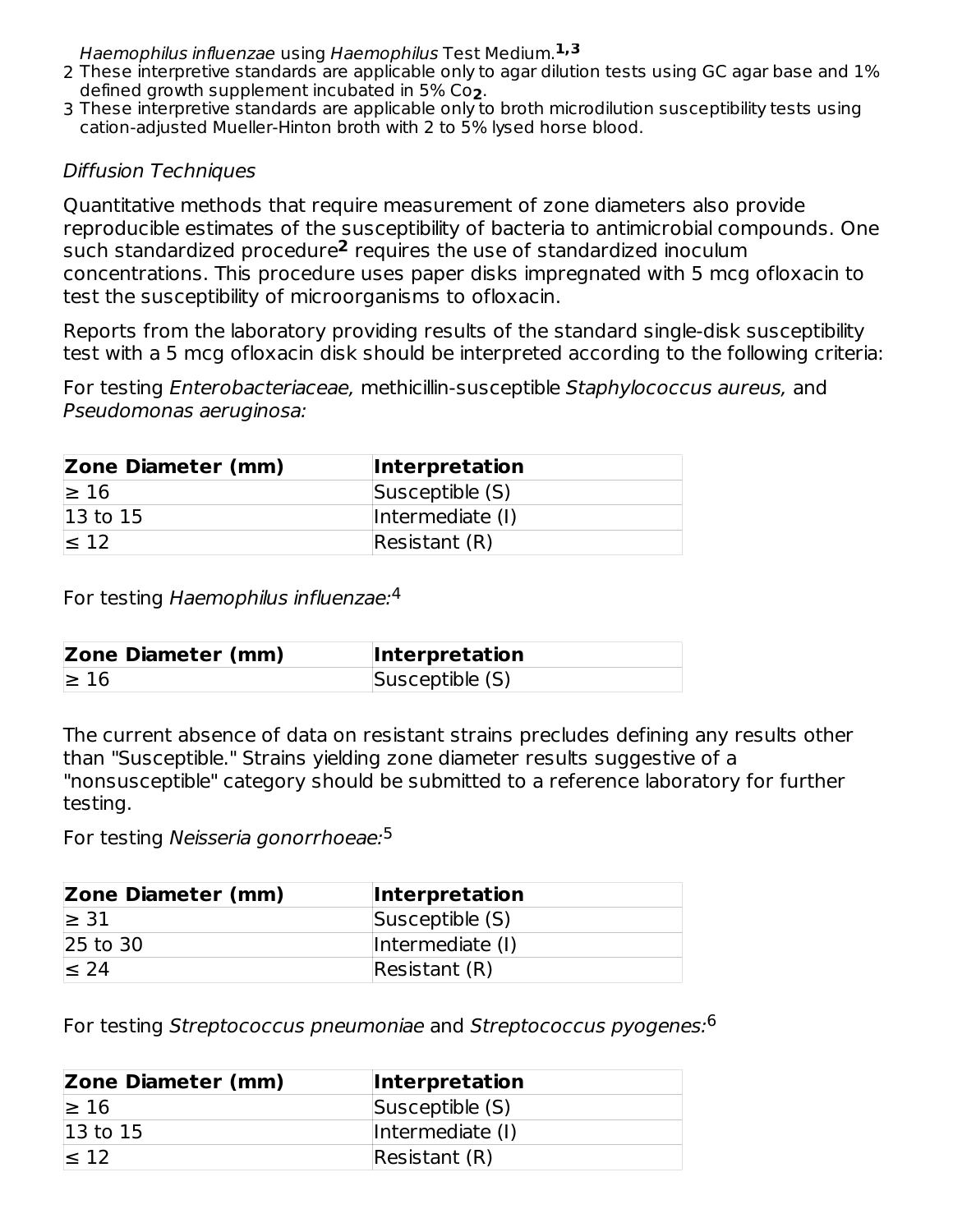Interpretation should be as stated above for results using dilution techniques. Interpretation involves correlation of the diameter obtained in the disk test with the MIC for ofloxacin.

As with standardized dilution techniques, diffusion methods require the use of laboratory control microorganisms that are used to control the technical aspects of the laboratory procedures. For the diffusion technique, the 5 mcg ofloxacin disk should provide the following zone diameters in these laboratory quality control strains:

| Microorganism               |                         | <b>Zone Diameter</b><br>(mm) |
|-----------------------------|-------------------------|------------------------------|
| Escherichia coli            | <b>ATCC 25922</b>       | 29 to 33                     |
| Haemophilus influenzae      | ATCC 49247*             | 31 to 40                     |
| Neisseria gonorrhoeae       | ATCC 49226 <sup>t</sup> | 43 to 51                     |
| Pseudomonas<br>aeruginosa   | <b>ATCC 27853</b>       | 17 to 21                     |
| Staphylococcus aureus       | <b>ATCC 25923</b>       | 24 to 28                     |
| Streptococcus<br>pneumoniae | ATCC 49619 <sup>‡</sup> | 16 to 21                     |

\* This quality control range is applicable only to H. influenzae ATCC 49247 tested by a disk diffusion procedure using Haemophilus Test Medium (HTM) **2** incubated in 5%  $CO<sub>2</sub>$ .

- † This quality control range is applicable only to N. gonorrhoeae ATCC 49226 tested by a disk diffusion procedure using GC agar base with 1% defined growth supplement incubated in 5% Co**2**.
- ‡ This quality control range is applicable only to S. pneumoniae ATCC 49619 tested by a disk diffusion procedure using Mueller-Hinton agar supplemented with 5% defibrinated sheep blood and incubated in 5% Co**2**.
- 4 This zone diameter standard is applicab<u>l</u>e only to disk diffusion tests with *Haemophilus influenzae* using Haemophilus Test Medium (HTM)**<sup>2</sup>** incubated in 5% CO**2.**

5 These zone diameter standards are applicable only to disk diffusion tests using GC agar base and 1% defined growth supplement incubated in 5% Co**2**.

6 These zone diameter standards are applicable only to disk diffusion tests performed using Mueller-Hinton agar supplemented with 5% defibrinated sheep blood and incubated in 5% Co**2**.

## **INDICATIONS AND USAGE**

To reduce the development of drug-resistant bacteria and maintain the effectiveness of ofloxacin tablets, USP and other antibacterial drugs, ofloxacin tablets, USP should be used only to treat or prevent infections that are proven or strongly suspected to be caused by susceptible bacteria. When culture and susceptibility information are available, they should be considered in selecting or modifying antibacterial therapy. In the absence of such data, local epidemiology and susceptibility patterns may contribute to the empiric selection of therapy.

Ofloxacin tablets, USP are indicated for the treatment of adults with mild to moderate infections (unless otherwise indicated) caused by susceptible strains of the designated microorganisms in the infections listed below. Please see **DOSAGE AND ADMINISTRATION** for specific recommendations.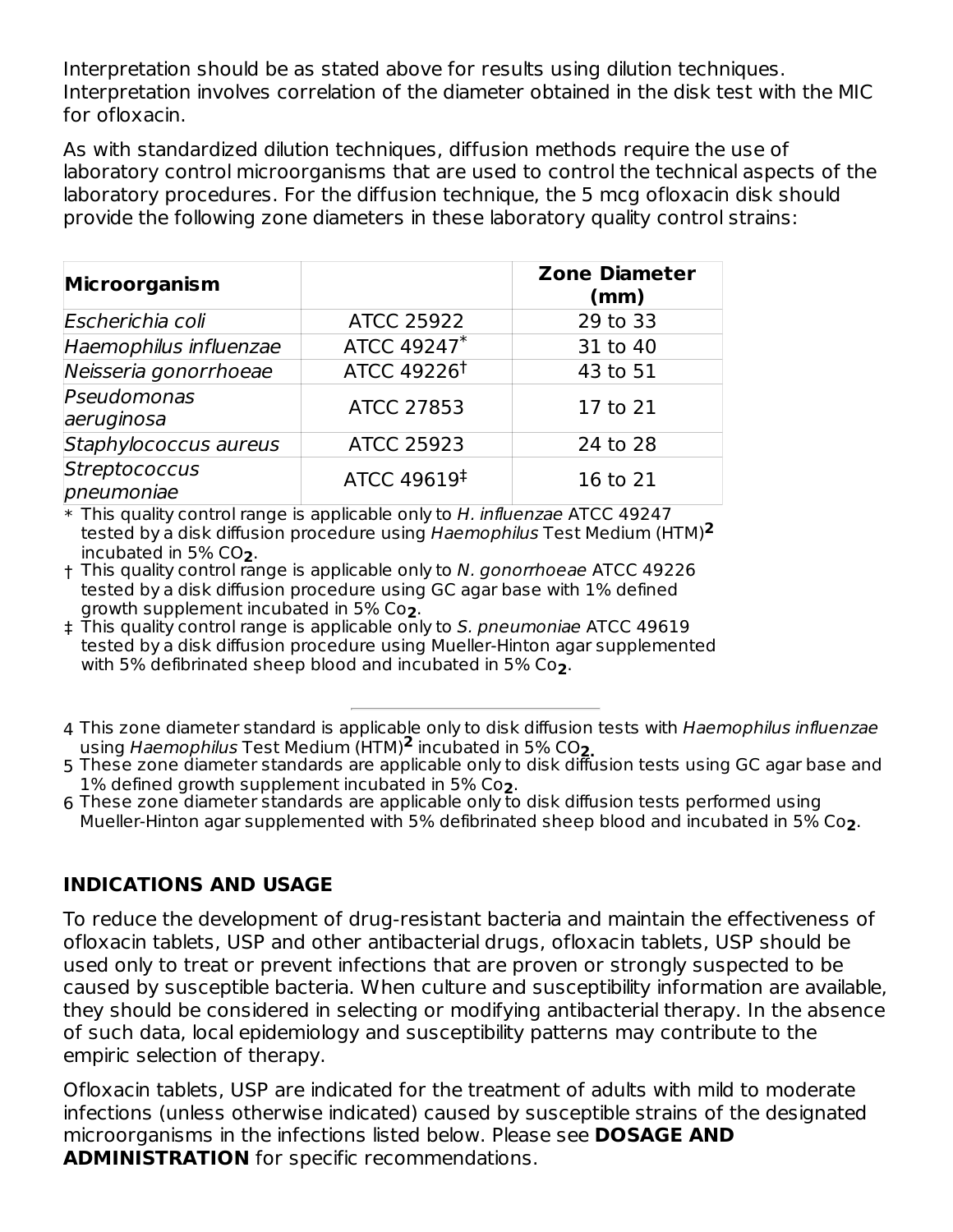### **Acute Bacterial Exacerbations of Chronic Bronchitis (ABECB)** due to

Haemophilus influenzae or Streptococcus pneumoniae.

Because fluoroquinolones, including ofloxacin, have been associated with serious adverse reactions (see **Warnings**), -and for some patients ABECB is self-limiting, reserve ofloxacin for treatment of ABECB in patients who have no alternative treatment options.

**Community-Acquired Pneumonia** due to Haemophilus influenzae or Streptococcus pneumoniae.

**Uncomplicated Skin and Skin Structure Infections** due to methicillin-susceptible Staphylococcus aureus, Streptococcus pyogenes, or Proteus mirabilis.

**Acute, Uncomplicated Urethral and Cervical Gonorrhea** due to Neisseria gonorrhoeae (see **WARNINGS**).

**Nongonococcal Urethritis and Cervicitis** due to Chlamydia trachomatis (see **WARNINGS**).

**Mixed Infections of the Urethra and Cervix** due to Chlamydia trachomatis and Neisseria gonorrhoeae (see **WARNINGS**).

**Acute Pelvic Inflammatory Disease** (including severe infection) due to Chlamydia trachomatis and/or Neisseria gonorrhoeae (see **WARNINGS**).

NOTE: If anaerobic microorganisms are suspected of contributing to the infection, appropriate therapy for anaerobic pathogens should be administered.

**Uncomplicated Cystitis** due to Citrobacter diversus, Enterobacter aerogenes, Escherichia coli, Klebsiella pneumoniae, Proteus mirabilis, or Pseudomonas aeruginosa.

Because fluoroquinolones, including ofloxacin, have been associated with serious adverse reactions (see **WARNINGS**), and for some patients uncomplicated cystitis is self-limiting, reserve ofloxacin for treatment of uncomplicated cystitis in patients who have no alternative treatment options.

**Complicated Urinary Tract Infections** due to Escherichia coli, Klebsiella pneumoniae, Proteus mirabilis, Citrobacter diversus, $^7$  or Pseudomonas aeruginosa. $^7$ 

## **Prostatitis** due to Escherichia coli.

Appropriate culture and susceptibility tests should be performed before treatment in order to isolate and identify organisms causing the infection and to determine their susceptibility to ofloxacin, USP. Therapy with ofloxacin, USP may be initiated before results of these tests are known; once results become available, appropriate therapy should be continued.

As with other drugs in this class, some strains of Pseudomonas aeruginosa may develop resistance fairly rapidly during treatment with ofloxacin, USP. Culture and susceptibility testing performed periodically during therapy will provide information not only on the therapeutic effect of the antimicrobial agent but also on the possible emergence of bacterial resistance.

7 Although treatment of infections due to this organism in this organ system demonstrated a clinically significant outcome, efficacy was studied in fewer than 10 patients.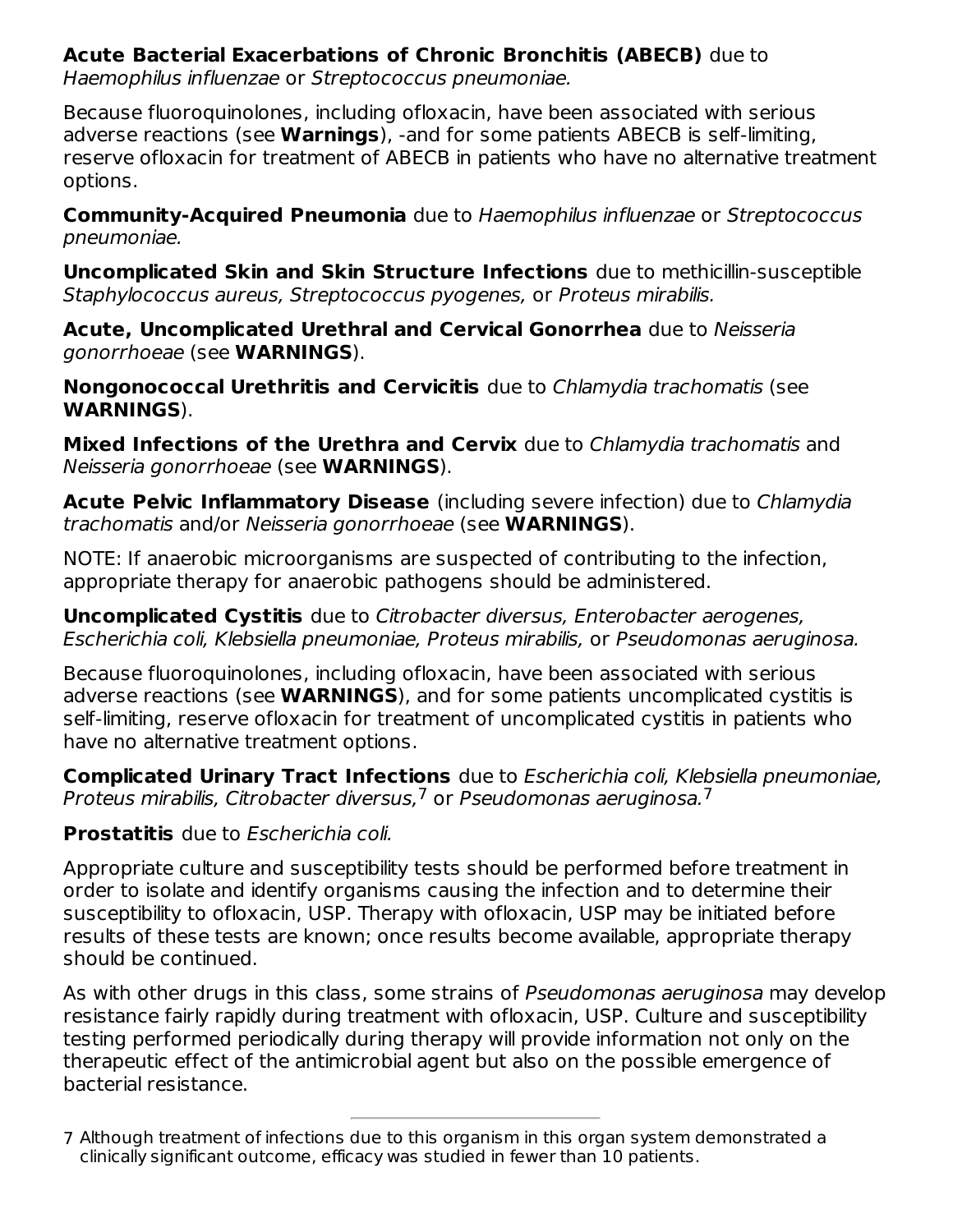### **CONTRAINDICATIONS**

Ofloxacin tablets are contraindicated in persons with a history of hypersensitivity associated with the use of ofloxacin or any member of the quinolone group of antimicrobial agents.

#### **WARNINGS**

#### **Disabling and Potentially Irreversible Serious Adverse Reactions Including Tendinitis and Tendon Rupture, Peripheral Neuropathy, and Central Nervous System Effects**

Fluoroquinolones, including ofloxacin, have been associated with disabling and potentially irreversible serious adverse reactions from different body systems that can occur together in the same patient. Commonly seen adverse reactions include tendinitis, tendon rupture, arthralgia, myalgia, peripheral neuropathy, and central nervous system effects (hallucinations, anxiety, depression, insomnia, severe headaches, and confusion). These reactions can occur within hours to weeks after starting ofloxacin. Patients of any age or without pre-existing risk factors have experienced these adverse reactions (see Warnings)

Discontinue ofloxacin immediately at the first signs or symptoms of any serious adverse reaction. In addition, avoid the use of fluoroquinolones, including ofloxacin, in patients who have experienced any of these serious adverse reactions associated with fluoroquinolones.

#### Tendinitis and Tendon Rupture

Fluoroquinolones, including ofloxacin, have been associated with an increased risk of tendinitis and tendon rupture in all ages. This adverse reaction most frequently involves the Achilles tendon, and rupture of the Achilles tendon and has been reported with the rotator cuff (the shoulder), the hand, the biceps, the thumb, and other tendons. Tendinitis or tendon rupture can occur within hours or days of starting ofloxacin, or as long as several months after completion of fluoroquinolone therapy. Tendinitis and tendon rupture can occur bilaterally.

The risk of developing fluoroquinolone-associated tendinitis and tendon rupture is increased in patients over 60 years of age, in those taking corticosteroid drugs, and in patients with kidney, heart or lung transplants. Other factors that may independently increase the risk of tendon rupture include strenuous physical activity, renal failure, and previous tendon disorders such as rheumatoid arthritis. Tendinitis and tendon rupture have been reported in patients taking fluoroquinolones who do not have the above risk factors. Discontinue ofloxacin immediately if the patient experiences pain, swelling, inflammation or rupture of a tendon. Avoid fluoroquinolones, including ofloxacin, in patients who have a history of tendon disorders or have experienced tendinitis or tendon rupture (see Adverse Reactions). Patients should be advised to rest at the first sign of tendinitis or tendon rupture, and to contact their healthcare provider regarding changing to a non-quinolone antimicrobial drug.

Peripheral Neuropathy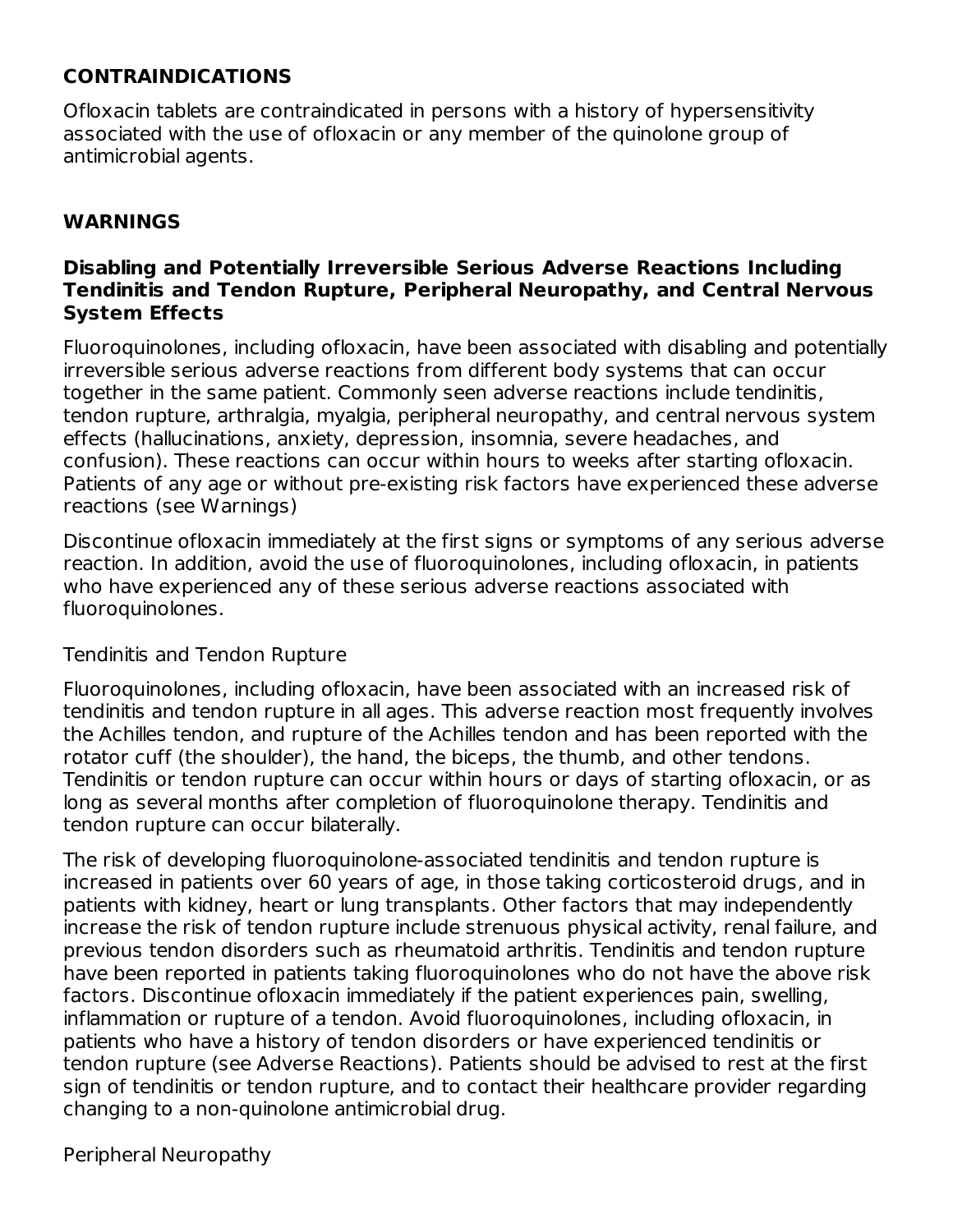Fluoroquinolones, including ofloxacin, have been associated with an increased risk of peripheral neuropathy. Cases of sensory or sensorimotor axonal polyneuropathy affecting small and/or large axons resulting in paresthesias, hypoesthesias, dysesthesias and weakness have been reported in patients receiving fluoroquinolones, including ofloxacin. Symptoms may occur soon after initiation of norfloxacin and may be irreversible in some patients (see WARNINGS).

Discontinue ofloxacin immediately if the patient experiences symptoms of peripheral neuropathy including pain, burning, tingling, numbness, and/or weakness, or other alterations in sensations including light touch, pain, temperature, position sense and vibratory sensation, and/or motor strength in order to minimize the development of an irreversible condition. Avoid fluoroquinolones, including ofloxacin, in patients who have previously experienced peripheral neuropathy (see Adverse Reactions)

### Central Nervous System Effects

Fluoroquinolones, including ofloxacin, have been associated with an increased risk of central nervous system (CNS) effects, including convulsions, increased intracranial pressure (including pseudotumor cerebri), and toxic psychoses. Quinolones may also cause central nervous system (CNS) stimulation which may lead to tremors, restlessness, lightheadedness, confusion, and hallucinations. If these reactions occur in patients receiving ofloxacin, the drug should be discontinued and appropriate measures instituted.

The effects of ofloxacin on brain function or on the electrical activity of the brain have not been tested. Therefore, until more information becomes available, ofloxacin, like all other quinolones, should be used with caution in patients with known or suspected CNS disorders, such as severe cerebral arteriosclerosis, epilepsy, and other factors which predispose to seizures (see ADVERSE REACTIONS).

## Exacerbation of Myasthenia Gravis

Fluoroquinolones, including ofloxacin, have neuromuscular blocking activity and may exacerbate muscle weakness in persons with myasthenia gravis. Postmarketing serious adverse events, including deaths and requirement for ventilatory support, have been associated with fluoroquinolone use in persons with myasthenia gravis. Avoid ofloxacin in patients with known history of myasthenia gravis (see **PRECAUTIONS, Information for Patients and ADVERSE REACTIONS, Postmarketing Adverse Events**).

#### **THE SAFETY AND EFFICACY OF OFLOXACIN IN PEDIATRIC PATIENTS AND ADOLESCENTS (UNDER THE AGE OF 18 YEARS), PREGNANT WOMEN, AND LACTATING WOMEN HAVE NOT BEEN ESTABLISHED (see PRECAUTIONS, Pediatric Use, Pregnancy, and Nursing Mothers Subsections).**

In the immature rat, the oral administration of ofloxacin at 5 to 16 times the recommended maximum human dose based on mg/kg or 1 to 3 times based on mg/m **2**increased the incidence and severity of osteochondrosis. The lesions did not regress after 13 weeks of drug withdrawal. Other quinolones also produce similar erosions in the weight-bearing joints and other signs of arthropathy in immature animals of various species (see **ANIMAL PHARMACOLOGY**).

Hypersensitivity Reactions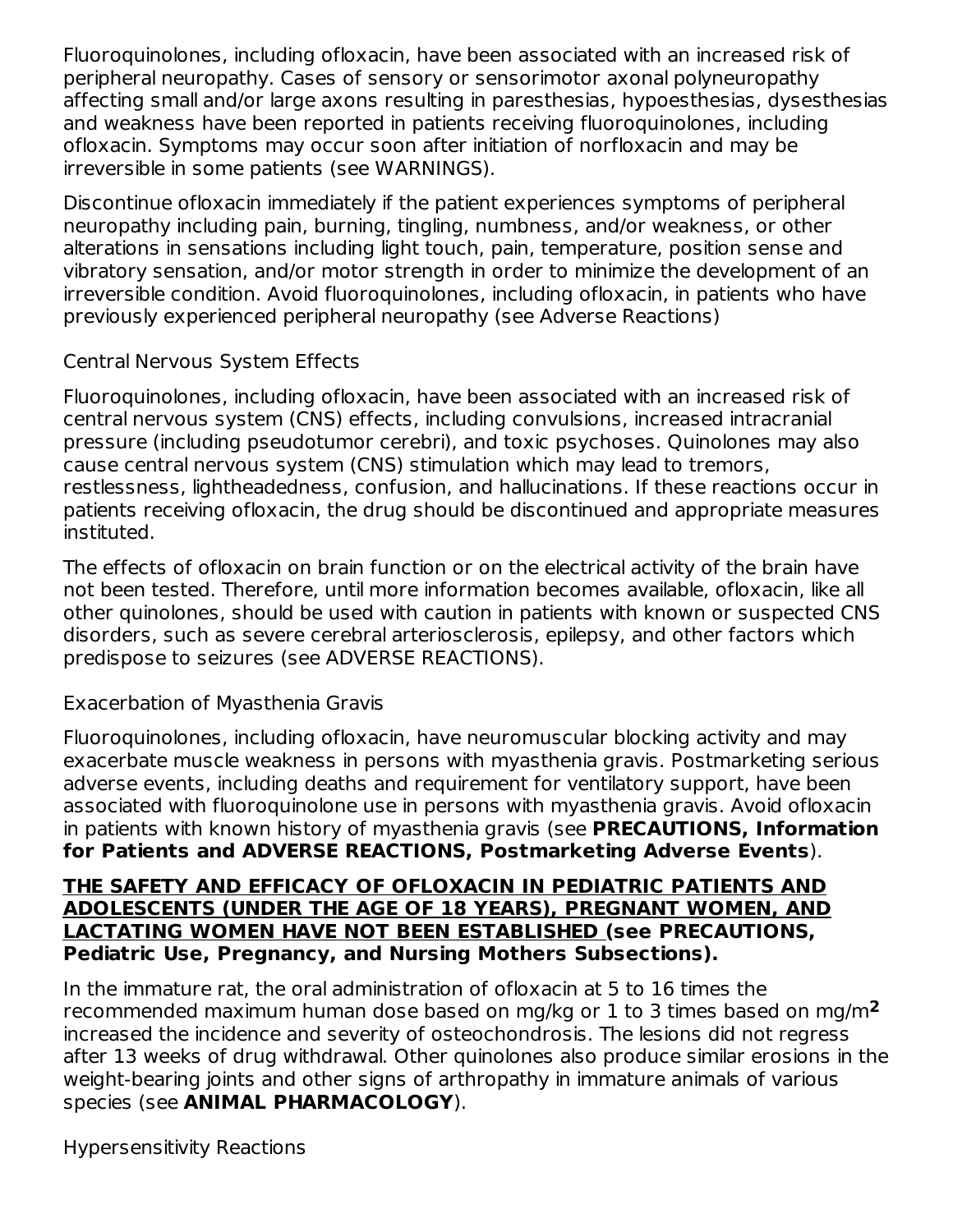Serious and occasionally fatal hypersensitivity and/or anaphylactic reactions have been reported in patients receiving therapy with quinolones, including ofloxacin. These reactions often occur following the first dose. Some reactions have been accompanied by cardiovascular collapse, hypotension/shock, seizure, loss of consciousness, tingling, angioedema (including tongue, laryngeal, throat, or facial edema/swelling), airway obstruction (including bronchospasm, shortness of breath, and acute respiratory distress), dyspnea, urticaria, itching, and other serious skin reactions. This drug should be discontinued immediately at the first appearance of a skin rash or any other sign of hypersensitivity. Serious acute hypersensitivity reactions may require treatment with epinephrine and other resuscitative measures, including oxygen, intravenous fluids, antihistamines, corticosteroids, pressor amines, and airway management, as clinically indicated (see **PRECAUTIONS** and **ADVERSE REACTIONS**).

Other serious and sometimes fatal events, some due to hypersensitivity, and some due to uncertain etiology, have been reported rarely in patients receiving therapy with quinolones, including ofloxacin. These events may be severe and generally occur following the administration of multiple doses. Clinical manifestations may include one or more of the following:

- fever, rash, or severe dermatologic reactions (e.g., toxic epidermal necrolysis, Stevens-Johnson syndrome);
- vasculitis; arthralgia; myalgia; serum sickness;
- allergic pneumonitis:
- interstitial nephritis; acute renal insufficiency or failure;
- hepatitis; jaundice; acute hepatic necrosis or failure;
- anemia, including hemolytic and aplastic; thrombocytopenia, including thrombotic thrombocytopenic purpura; leukopenia; agranulocytosis; pancytopenia; and/or other hematologic abnormalities.

The drug should be discontinued immediately at the first appearance of skin rash, jaundice, or any other sign of hypersensitivity and supportive measures instituted (see **PRECAUTIONS, Information for Patients** and **ADVERSE REACTIONS**).

Clostridium difficile associated diarrhea (CDAD) has been reported with use of nearly all antibacterial agents, including ofloxacin tablets, and may range in severity from mild diarrhea to fatal colitis. Treatment with antibacterial agents alters the normal flora of the colon leading to overgrowth of C. difficile.

C. difficile produces toxins A and B which contribute to the development of CDAD. Hypertoxin producing strains of C. difficile cause increased morbidity and mortality, as these infections can be refractory to antimicrobial therapy and may require colectomy. CDAD must be considered in all patients who present with diarrhea following antibiotic use. Careful medical history is necessary since CDAD has been reported to occur over two months after the administration of antibacterial agents.

If CDAD is suspected or confirmed, ongoing antibiotic use not directed against C. difficile may need to be discontinued. Appropriate fluid and electrolyte management, protein supplementation, antibiotic treatment of C. difficile, and surgical evaluation should be instituted as clinically indicated (see **ADVERSE REACTIONS**).

#### **Ofloxacin has not been shown to be effective in the treatment of syphilis.**

Antimicrobial agents used in high doses for short periods of time to treat gonorrhea may mask or delay the symptoms of incubating syphilis. All patients with gonorrhea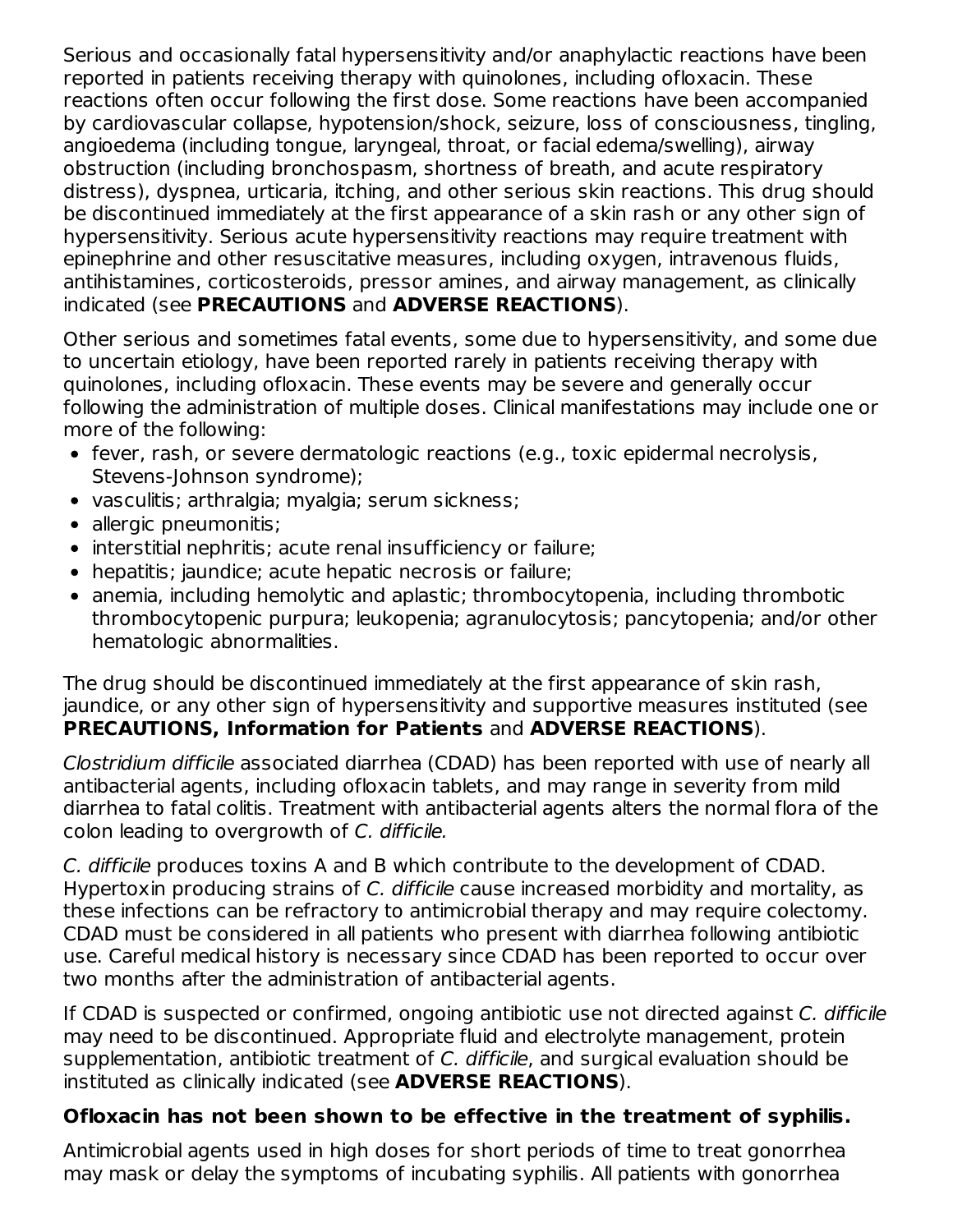should have a serologic test for syphilis at the time of diagnosis. Patients treated with ofloxacin for gonorrhea should have a follow-up serologic test for syphilis after three months and, if positive, treatment with an appropriate antimicrobial should be instituted.

# **PRECAUTIONS**

## **General**

Prescribing ofloxacin tablets in the absence of a proven or strongly suspected bacterial infection or a prophylactic indication is unlikely to provide benefit to the patient and increases the risk of the development of drug-resistant bacteria.

Adequate hydration of patients receiving ofloxacin should be maintained to prevent the formation of a highly concentrated urine.

Administer ofloxacin with caution in the presence of renal or hepatic insufficiency/impairment. In patients with known or suspected renal or hepatic insufficiency/impairment, careful clinical observation and appropriate laboratory studies should be performed prior to and during therapy since elimination of ofloxacin may be reduced. In patients with impaired renal function (creatinine clearance  $\leq 50$  mg/mL), alteration of the dosage regimen is necessary (see **CLINICAL PHARMACOLOGY** and **DOSAGE AND ADMINISTRATION**).

Moderate to severe photosensitivity/phototoxicity reactions, the latter of which may manifest as exaggerated sunburn reactions (e.g., burning, erythema, exudation, vesicles, blistering, edema) involving areas exposed to light (typically the face, "V" area of the neck, extensor surfaces of the forearms, dorsa of the hands), can be associated with the use of quinolones after sun or UV light exposure. Therefore, excessive exposure to these sources of light should be avoided. Drug therapy should be discontinued if photosensitivity/phototoxicity occurs (See **ADVERSE REACTIONS, Postmarketing Adverse Events).**

As with other quinolones, ofloxacin should be used with caution in any patient with a known or suspected CNS disorder that may predispose to seizures or lower the seizure threshold (e.g., severe cerebral arteriosclerosis, epilepsy) or in the presence of other risk factors that may predispose to seizures or lower the seizure threshold (e.g., certain drug therapy, renal dysfunction) (see **WARNINGS** and **Drug Interactions**).

A possible interaction between oral hypoglycemic drugs (e.g., glyburide/glibenclamide) or with insulin and fluoroquinolone antimicrobial agents have been reported resulting in a potentiation of the hypoglycemic action of these drugs. The mechanism for this interaction is not known. If a hypoglycemic reaction occurs in a patient being treated with ofloxacin, discontinue ofloxacin immediately and consult a physician (see **Drug Interactions** and **ADVERSE REACTIONS**).

As with any potent drug, periodic assessment of organ system functions, including renal, hepatic, and hematopoietic, is advisable during prolonged therapy (see **WARNINGS** and **ADVERSE REACTIONS**).

## Torsade de Pointes

Some quinolones, including ofloxacin, have been associated with prolongation of the QT interval on the electrocardiogram and infrequent cases of arrhythmia. Rare cases of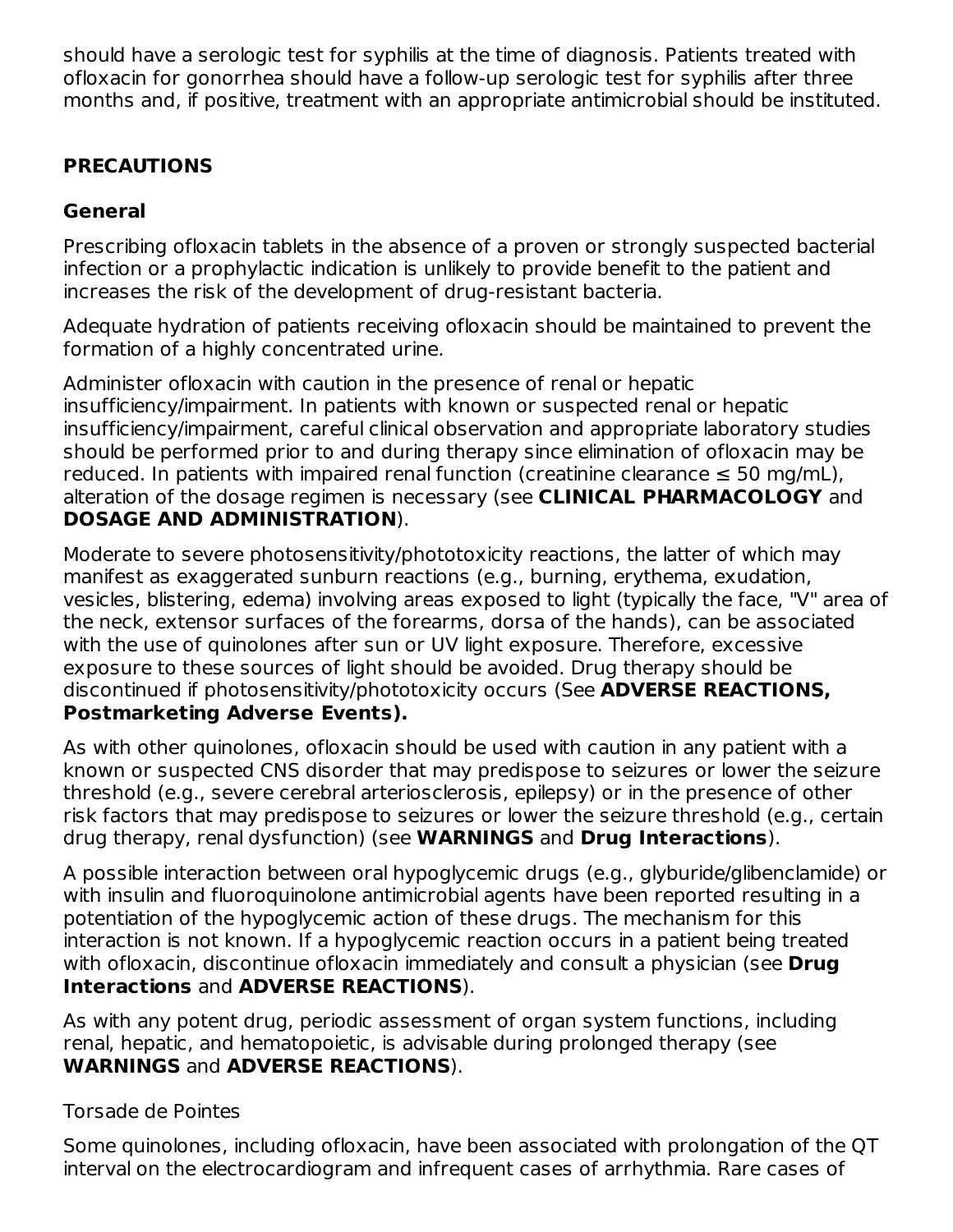torsade de pointes have been spontaneously reported during postmarketing surveillance in patients receiving quinolones, including ofloxacin. Ofloxacin should be avoided in patients with known prolongation of the QT interval, patients with uncorrected hypokalemia, and patients receiving Class IA (quinidine, procainamide), or Class III (amiodarone, sotalol) antiarrhythmic agents.

## **Information for Patients**

Advise the patient to read the FDA-approved patient labeling (Medication Guide)

# **Serious Adverse Reactions**

Advise patients to stop taking ofloxacin if they experience an adverse reaction and to call their healthcare provider for advice on completing the full course of treatment with another antibacterial drug.

Inform patients of the following serious adverse reactions that have been associated with NOROXIN or other fluoroquinolone use:

- Disabling and potentially irreversible serious adverse reactions that may occur together: Inform patients that disabling and potentially irreversible serious adverse reactions, including tendinitis and tendon rupture, peripheral neuropathies, and central nervous system effects, have been associated with use of ofloxacin and may occur together in the same patient. Inform patients to stop taking ofloxacin immediately if they experience an adverse reaction and to call their healthcare provider.
- Tendon Disorders: instruct patients to contact their healthcare provider if they experience pain, swelling, or inflammation of a tendon, or weakness or inability to use one of their joints; rest and refrain from exercise; and discontinue ofloxacin treatment. The risk of severe tendon disorders with fluoroquinolones is higher in older patients usually over 60 years of age, in patients taking corticosteroid drugs, and in patients with kidney, heart or lung transplants.
- Peripheral Neuropathies: Inform patients that peripheral neuropathies have been associated with the use of ofloxacin, that symptoms may occur soon after initiation of therapy and may be irreversible. If symptoms of peripheral neuropathy including pain, burning, tingling, numbness, and/or weakness develop, patients should immediately discontinue ofloxacin and contact their physicians.
- Central nervous system effects (for example, convulsions, dizziness, lightheadedness, increased intracranial pressure): Inform patients that convulsions have been reported in patients receiving fluoroquinolones, including ofloxacin. Instruct patients to notify their physician before taking this drug if they have a history of convulsions. Inform patients that they should know how they react to ofloxacin before they operate an automobile or machinery or engage in other activities requiring mental alertness and coordination. Instruct patients to notify their physician if persistent headache with or without blurred vision occurs.
- Myasthenia gravis: inform patients that fluoroquinolones like ofloxacin may cause worsening of myasthenia gravis symptoms, including muscle weakness and breathing problems. Patients should call their healthcare provider right away if you have any worsening muscle weakness or breathing problems.
- Hypersensitivity Reactions: Inform patients that ofloxacin can cause hypersensitivity reactions, even following a single dose, and to discontinue the drug at the first sign of a skin rash, hives or other skin reactions, a rapid heartbeat, difficulty in swallowing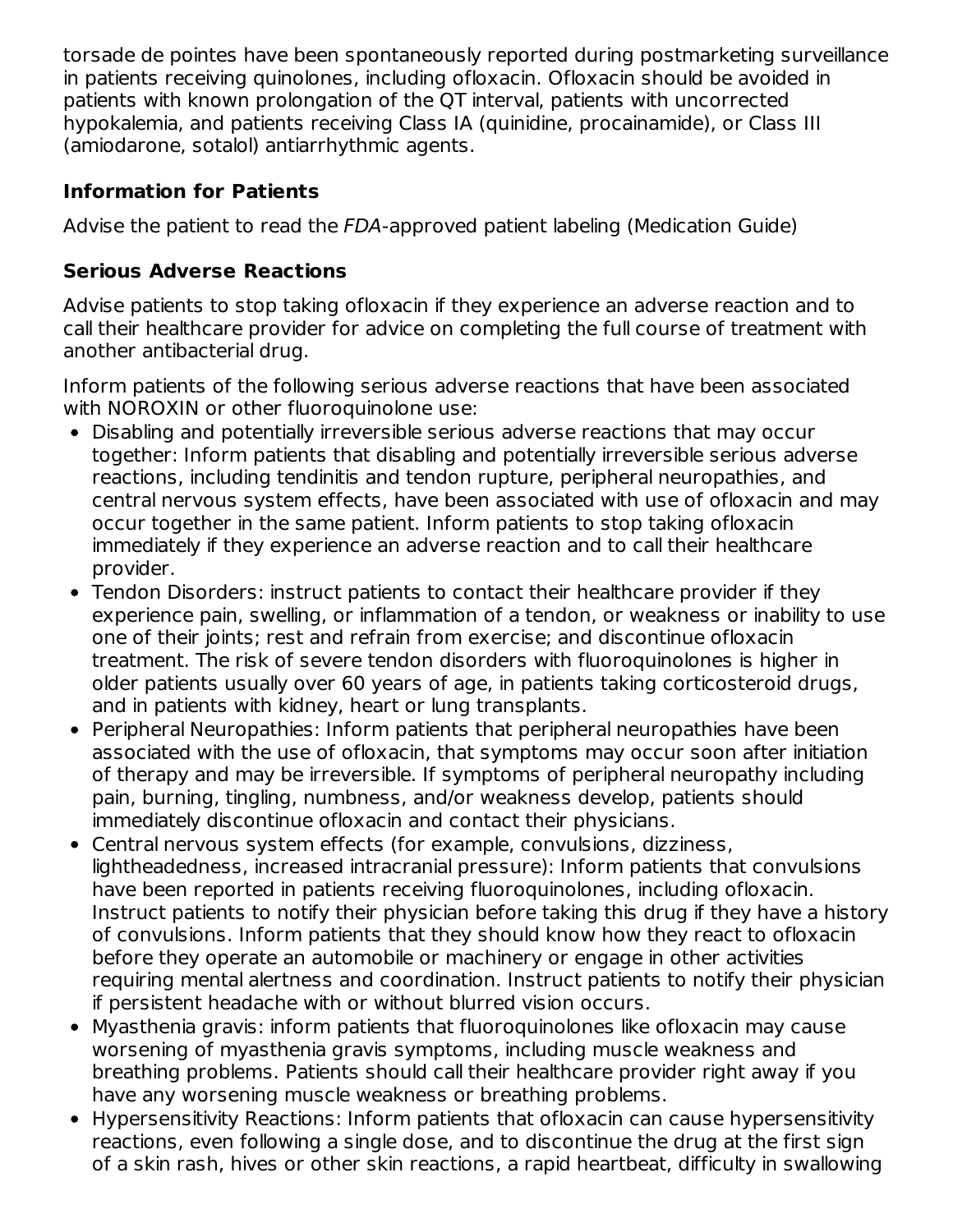or breathing, any swelling suggesting angioedema (for example, swelling of the lips, tongue, face, tightness of the throat, hoarseness), or other symptoms of an allergic reaction.

- Hepatotoxicity: Inform patients that severe hepatotoxicity (including acute hepatitis and fatal events) has been reported in patients taking ofloxacin. Instruct patients to inform their physician if they experience any signs or symptoms of liver injury including: loss of appetite, nausea, vomiting, fever, weakness, tiredness, right upper quadrant tenderness, itching, yellowing of the skin and eyes, light colored bowel movements or dark colored urine.
- Diarrhea: Diarrhea is a common problem caused by antibiotics which usually ends when the antibiotic is discontinued. Sometimes after starting treatment with antibiotics, patients can develop watery and bloody stools (with or without stomach cramps and fever) even as late as two or more months after having taken the last dose of the antibiotic. If this occurs, instruct patients to contact their physician as soon as possible.
- Photosensitivity/Phototoxicity: Inform patients that photosensitivity/phototoxicity has been reported in patients receiving fluoroquinolones. Patients should minimize or avoid exposure to natural or artificial sunlight (tanning beds or UVA/B treatment) while taking quinolones. If patients need to be outdoors while using quinolones, they should wear loose-fitting clothes that protect skin from sun exposure and discuss other sun protection measures with their physician. If a sunburn-like reaction or skin eruption occurs, patients should contact their physician.

# **Other Information**

Patients should be advised:

- to drink fluids liberally.
- that mineral supplements, vitamins with iron or minerals, calcium-, aluminum- or magnesium-based antacids, sucralfate or didanosine chewable/buffered tablets or the pediatric powder for oral solution should not be taken within the two-hour period before or within the two-hour period after taking ofloxacin (see **Drug Interactions**)
- that ofloxacin can be taken without regard to meals
- Patients should be counseled that antibacterial drugs including ofloxacin tablets should only be used to treat bacterial infections. They do not treat viral infections (e.g., the common cold). When ofloxacin tablets are prescribed to treat a bacterial infection, patients should be told that although it is common to feel better early in the course of therapy, the medication should be taken exactly as directed. Skipping doses or not completing the full course of therapy may (1) decrease the effectiveness of the immediate treatment and (2) increase the likelihood that bacteria will develop resistance and will not be treatable by ofloxacin tablets or other antibacterial drugs in the future.
- that if they are diabetic and are being treated with insulin or an oral hypoglycemic drug, to discontinue ofloxacin immediately if a hypoglycemic reaction occurs and consult a physician (see **PRECAUTIONS, General** and **Drug Interactions**);
- that convulsions have been reported in patients taking quinolones, including ofloxacin, and to notify their physician before taking this drug if there is a history of this condition;
- to inform their physician of any personal or family history of QTc prolongation or proarrhythmic conditions such as hypokalemia, bradycardia, or recent myocardial ischemia; if they are taking any class IA (quinidine, procainamide), or class III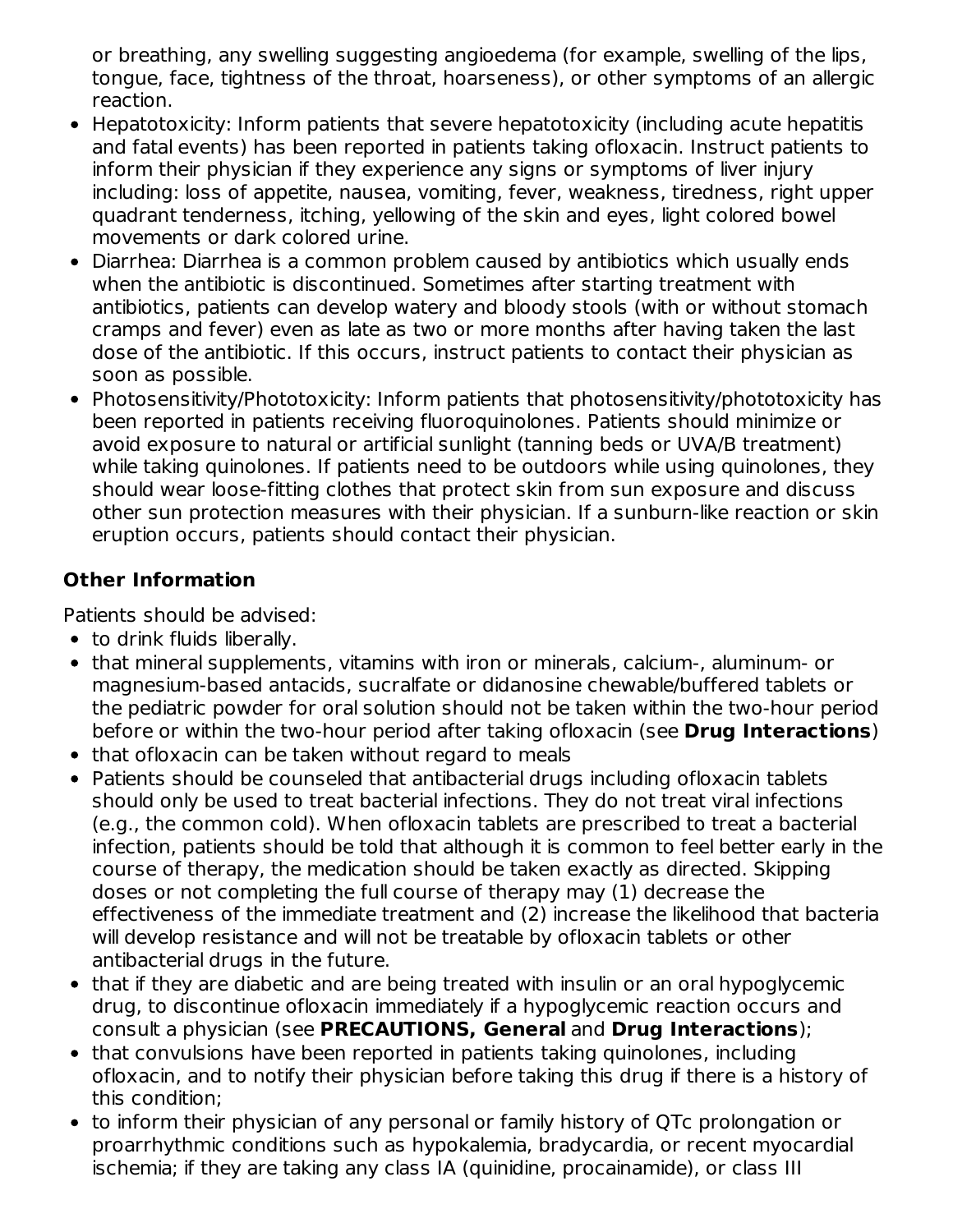(amiodarone, sotalol) antiarrhythmic agents. Patients should notify their physicians if they have any symptoms of prolongation of the QTc interval including prolonged heart palpitations or a loss of consciousness.

## **Drug Interactions**

Antacids, Sucralfate, Metal Cations, Multivitamins

Quinolones form chelates with alkaline earth and transition metal cations. Administration of quinolones with antacids containing calcium, magnesium, or aluminum, with sucralfate, with divalent or trivalent cations such as iron, or with multivitamins containing zinc or with didanosine, chewable/buffered tablets or the pediatric powder for oral solution may substantially interfere with the absorption of quinolones resulting in systemic levels considerably lower than desired. These agents should not be taken within the two-hour period before or within the two-hour period after ofloxacin administration (see **DOSAGE AND ADMINISTRATION**).

### **Caffeine**

Interactions between ofloxacin and caffeine have not been detected.

### Cimetidine

Cimetidine has demonstrated interference with the elimination of some quinolones. This interference has resulted in significant increases in half-life and AUC of some quinolones. The potential for interaction between ofloxacin and cimetidine has not been studied.

## Cyclosporine

Elevated serum levels of cyclosporine have been reported with concomitant use of cyclosporine with some other quinolones. The potential for interaction between ofloxacin and cyclosporine has not been studied.

## Drugs Metabolized by Cytochrome P450 Enzymes

Most quinolone antimicrobial drugs inhibit cytochrome P450 enzyme activity. This may result in a prolonged half-life for some drugs that are also metabolized by this system (e.g., cyclosporine, theophylline/methylxanthines, warfarin) when coadministered with quinolones. The extent of this inhibition varies among different quinolones. (see other **Drug Interactions**).

## Non Steroidal Anti-Inflammatory Drugs

The concomitant administration of a non-steroidal anti-inflammatory drug with a quinolone, including ofloxacin, may increase the risk of CNS stimulation and convulsive seizures (see **WARNINGS** and **PRECAUTIONS, General)**.

## Probenecid

The concomitant use of probenecid with certain other quinolones has been reported to affect renal tubular secretion. The effect of probenecid on the elimination of ofloxacin has not been studied.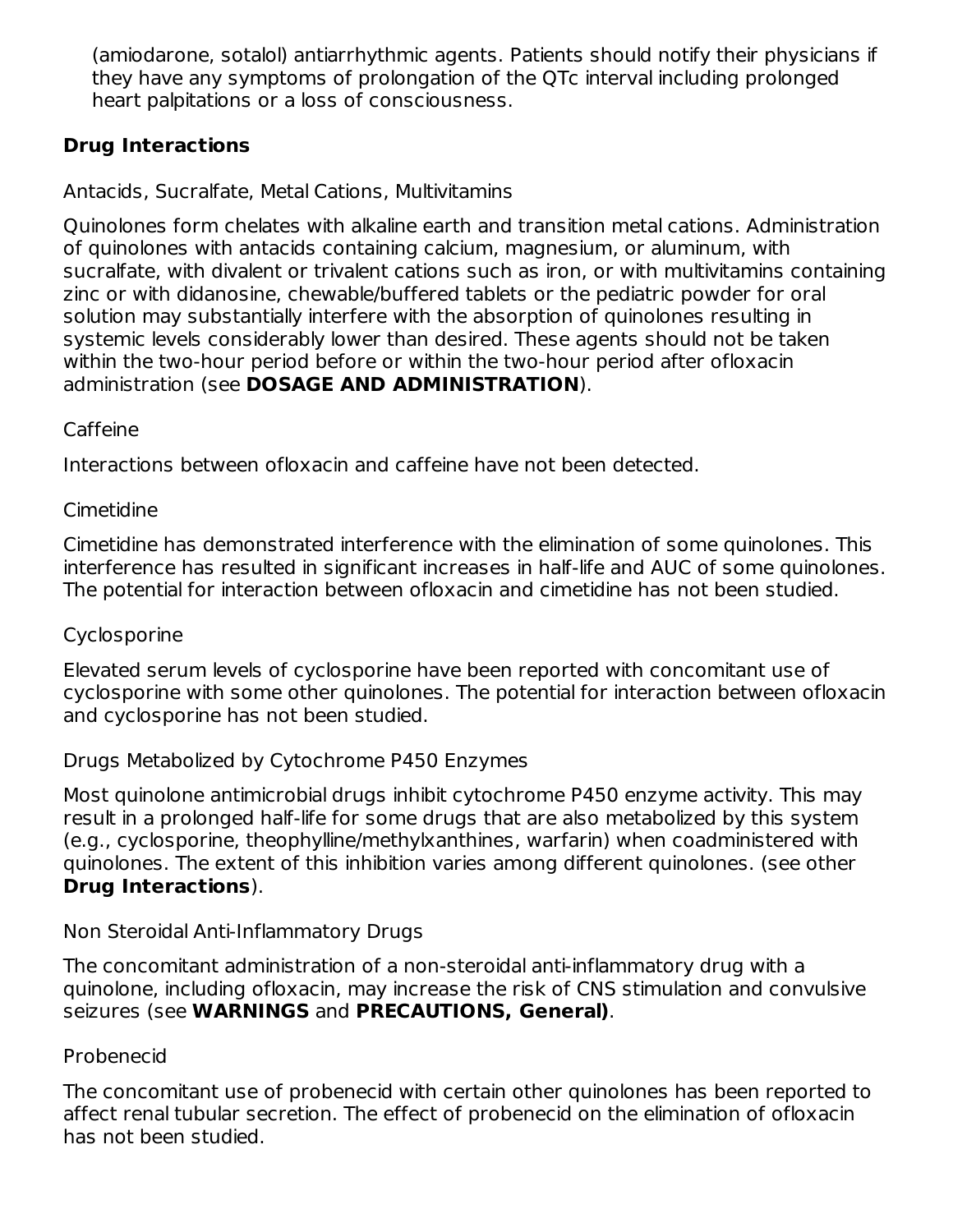## **Theophylline**

Steady-state theophylline levels may increase when ofloxacin and theophylline are administered concurrently. As with other quinolones, concomitant administration of ofloxacin may prolong the half-life of theophylline, elevate serum theophylline levels, and increase the risk of theophylline-related adverse reactions. Theophylline levels should be closely monitored and theophylline dosage adjustments made, if appropriate, when ofloxacin is coadministered. Adverse reactions (including seizures) may occur with or without an elevation in the serum theophylline level. (see **WARNINGS** and **PRECAUTIONS, General**)

## Warfarin

Some quinolones have been reported to enhance the effects of the oral anticoagulant warfarin or its derivatives. Therefore, if a quinolone antimicrobial is administered concomitantly with warfarin or its derivatives, the prothrombin time or other suitable coagulation test should be closely monitored.

## Antidiabetic Agents (e.g., Insulin, Glyburide/Glibenclamide)

Since disturbances of blood glucose, including hyperglycemia and hypoglycemia, have been reported in patients treated concurrently with quinolones and an antidiabetic agent, careful monitoring of blood glucose is recommended when these agents are used concomitantly (see **PRECAUTIONS, General** and **Information for Patients**).

## **Interaction With Laboratory or Diagnostic Testing**

Some quinolones, including ofloxacin, may produce false-positive urine screening results for opiates using commercially available immunoassay kits. Confirmation of positive opiate screens by more specific methods may be necessary.

## **Carcinogenesis, Mutagenesis, Impairment of Fertility**

Long-term studies to determine the carcinogenic potential of ofloxacin have not been conducted. Ofloxacin was not mutagenic in the Ames bacterial test, in vitro and in vivo cytogenetic assay, sister chromatid exchange (Chinese Hamster and Human Cell Lines), unscheduled DNA Repair (UDS) using human fibroblasts, dominant lethal assays, or mouse micronucleus assay. Ofloxacin was positive in the UDS test using rat hepatocytes and Mouse Lymphoma Assay.

# **Pregnancy**

Teratogenic Effects

# Pregnancy Category C

Ofloxacin has not been shown to have any teratogenic effects at oral doses as high as 810 mg/kg/day (11 times the recommended maximum human dose based on mg/m<sup>2</sup> or 50 times based on mg/kg) and 160 mg/kg/day (4 times the recommended maximum human dose based on mg/m<sup>2</sup> or 10 times based on mg/kg) when administered to pregnant rats and rabbits, respectively. Additional studies in rats with oral doses up to 360 mg/kg/day (5 times the recommended maximum human dose based on mg/m<sup>2</sup> or 23 times based on mg/kg) demonstrated no adverse effect on late fetal development,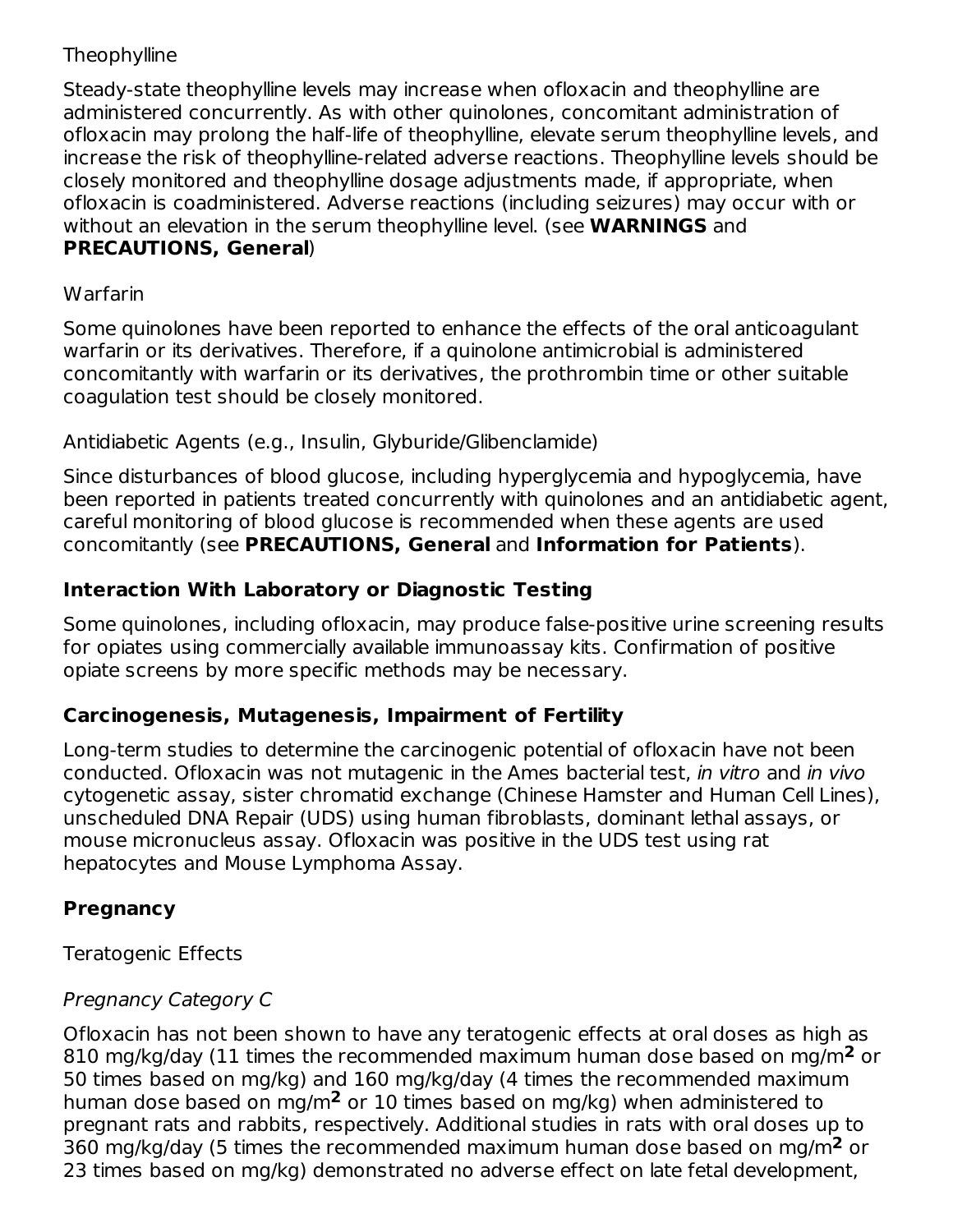labor, delivery, lactation, neonatal viability, or growth of the newborn. Doses equivalent to 50 and 10 times the recommended maximum human dose of ofloxacin (based on mg/kg) were fetotoxic (i.e., decreased fetal body weight and increased fetal mortality) in rats and rabbits, respectively. Minor skeletal variations were reported in rats receiving doses of 810 mg/kg/day, which is more than 10 times higher than the recommended maximum human dose based on mg/m<sup>2</sup>.

There are, however, no adequate and well-controlled studies in pregnant women. Ofloxacin should be used during pregnancy only if the potential benefit justifies the potential risk to the fetus (see **WARNINGS**).

### **Nursing Mothers**

In lactating females, a single oral 200 mg dose of ofloxacin resulted in concentrations of ofloxacin in milk that were similar to those found in plasma. Because of the potential for serious adverse reactions from ofloxacin in nursing infants, a decision should be made whether to discontinue nursing or to discontinue the drug, taking into account the importance of the drug to the mother (see **WARNINGS** and **ADVERSE REACTIONS**).

### **Pediatric Use**

Safety and effectiveness in pediatric patients and adolescents below the age of 18 years have not been established. Ofloxacin causes arthropathy (arthrosis) and osteochondrosis in juvenile animals of several species (see **WARNINGS)**.

### **Geriatric Use**

Geriatric patients are at increased risk for developing severe tendon disorders including tendon rupture when being treated with a fluoroquinolone such as ofloxacin. This risk is further increased in patients receiving concomitant corticosteroid therapy. Tendinitis or tendon rupture can involve the Achilles, hand, shoulder, or other tendon sites and can occur during or after completion of therapy; cases occurring up to several months after fluoroquinolone treatment have been reported. Caution should be used when prescribing ofloxacin to elderly patients especially those on corticosteroids. Patients should be informed of this potential side effect and advised to discontinue ofloxacin and contact their healthcare provider if any symptoms of tendinitis or tendon rupture occur (See **Boxed Warning; WARNINGS;** and **ADVERSE REACTIONS, Postmarketing Adverse Event Reports**).

In phase 2/3 clinical trials with ofloxacin, 688 patients (14.2%) were  $\geq$  65 years of age. Of these, 436 patients (9%) were between the ages of 65 and 74 and 252 patients (5.2%) were 75 years or older. There was no apparent difference in the frequency or severity of adverse reactions in elderly adults compared with younger adults. The pharmacokinetic properties of ofloxacin in elderly subjects are similar to those in younger subjects. Drug absorption appears to be unaffected by age. Dosage adjustment is necessary for elderly patients with impaired renal function (creatinine clearance rate  $\leq 50$  mL/min) due to reduced clearance of ofloxacin. In comparative studies, the frequency and severity of most drug-related nervous system events in  $p$  patients  $\geq 65$  years of age were comparable for ofloxacin and control drugs. The only differences identified were an increase in reports of insomnia (3.9% vs. 1.5%) and headache (4.7% vs. 1.8%) with ofloxacin. It is important to note that these geriatric safety data are extracted from 44 comparative studies where the adverse reaction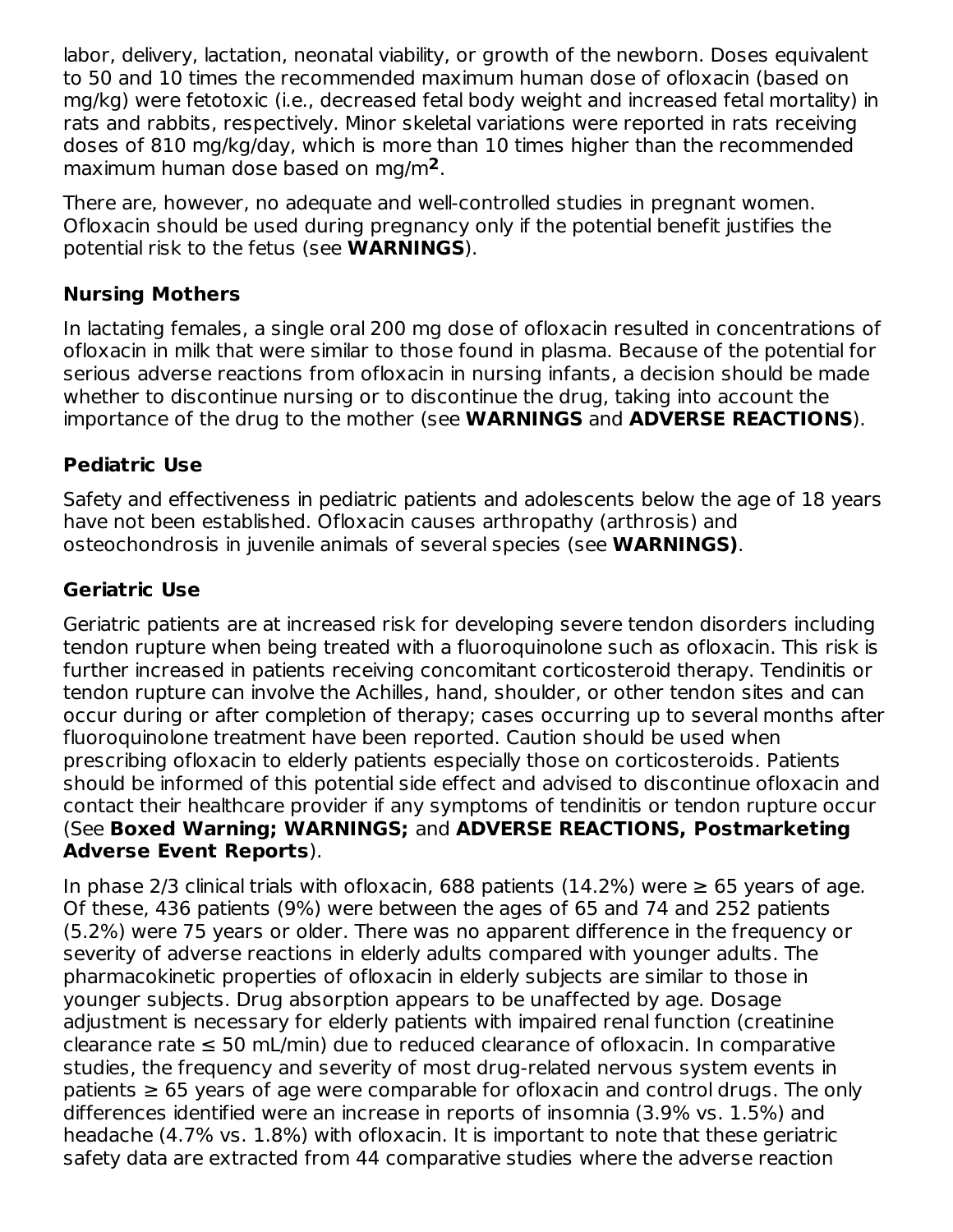information from 20 different controls (other antibiotics or placebo) were pooled for comparison with ofloxacin. The clinical significance of such a comparison is not clear (see **CLINICAL PHARMACOLOGY** and **DOSAGE AND ADMINISTRATION**).

Elderly patients may be more sensitive to drug-associated effects on the QT interval. Therefore, precaution should be taken when using ofloxacin with concomitant drugs that can result in prolongation of the QT interval (e.g. Class IA or Class III antiarrhythmics) or in patients with risk factors for torsade de pointes (e.g. known QT prolongation, uncorrected hypokalemia) (see **PRECAUTIONS, General, Torsade de Pointes**).

## **ADVERSE REACTIONS**

The following is a compilation of the data for ofloxacin based on clinical experience with both the oral and intravenous formulations. The incidence of drug-related adverse reactions in patients during Phase 2 and 3 clinical trials was 11%. Among patients receiving multiple-dose therapy, 4% discontinued ofloxacin due to adverse experiences.

In clinical trials, the following events were considered likely to be drug-related in patients receiving multiple doses of ofloxacin:

nausea 3%, insomnia 3%, headache 1%, dizziness 1%, diarrhea 1%, vomiting 1%, rash 1%, pruritus 1%, external genital pruritus in women 1%, vaginitis 1%, dysgeusia 1%.

In clinical trials, the most frequently reported adverse events, regardless of relationship to drug, were:

nausea 10%, headache 9%, insomnia 7%, external genital pruritus in women 6%, dizziness 5%, vaginitis 5%, diarrhea 4%, vomiting 4%.

In clinical trials, the following events, regardless of relationship to drug, occurred in 1 to 3% of patients:

abdominal pain and cramps, chest pain, decreased appetite, dry mouth, dysgeusia, fatigue, flatulence, gastrointestinal distress, nervousness, pharyngitis, pruritus, fever, rash, sleep disorders, somnolence, trunk pain, vaginal discharge, visual disturbances, and constipation.

Additional events, occurring in clinical trials at a rate of less than 1%, regardless of relationship to drug, were:

| Body as a Whole:             | asthenia, chills, malaise, extremity<br>pain, pain, epistaxis                                                |  |  |  |  |
|------------------------------|--------------------------------------------------------------------------------------------------------------|--|--|--|--|
| Cardiovascular System:       | cardiac arrest, edema,<br>hypertension, hypotension,<br>palpitations, vasodilation                           |  |  |  |  |
| Gastrointestinal System:     | dyspepsia                                                                                                    |  |  |  |  |
| Genital/Reproductive System: | burning, irritation, pain and rash of<br>the female genitalia;<br>dysmenorrhea; menorrhagia;<br>metrorrhagia |  |  |  |  |
| Musculoskeletal System:      | arthralgia, myalgia                                                                                          |  |  |  |  |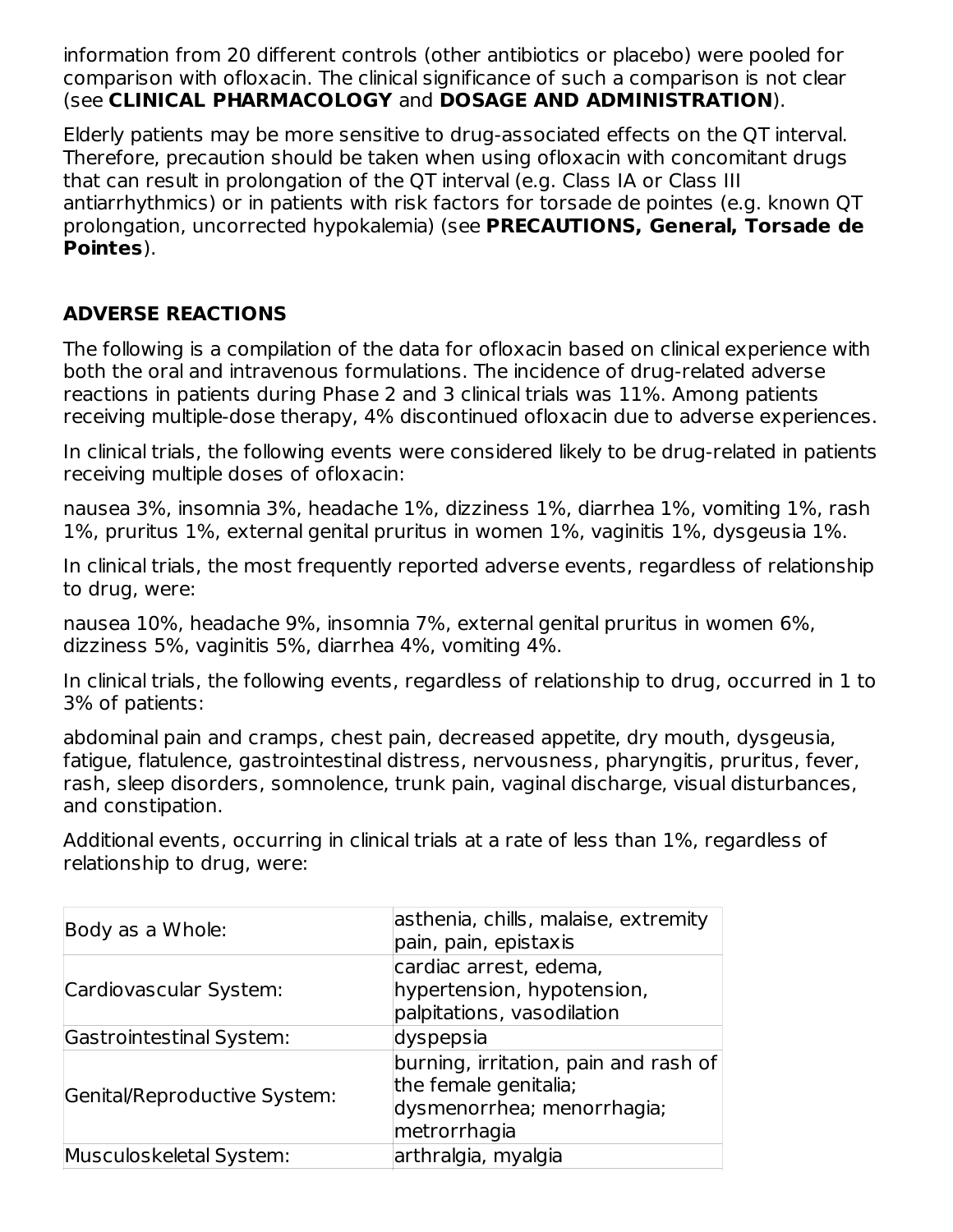| Nervous System:            | seizures, anxiety, cognitive<br>change, depression, dream<br>abnormality, euphoria,<br>hallucinations, paresthesia,<br>syncope, vertigo, tremor,<br>confusion |
|----------------------------|---------------------------------------------------------------------------------------------------------------------------------------------------------------|
| Nutritional/Metabolic:     | thirst, weight loss                                                                                                                                           |
| <b>Respiratory System:</b> | respiratory arrest, cough,<br>rhinorrhea                                                                                                                      |
| Skin/Hypersensitivity:     | angioedema, diaphoresis, urticaria,<br>vasculitis                                                                                                             |
| Special Senses:            | decreased hearing acuity, tinnitus,<br>photophobia                                                                                                            |
| Urinary System:            | dysuria, urinary frequency, urinary<br>retention                                                                                                              |

The following laboratory abnormalities appeared in  $\geq 1\%$  of patients receiving multiple doses of ofloxacin. It is not known whether these abnormalities were caused by the drug or the underlying conditions being treated.

| anemia, leukopenia, leukocytosis,     |  |  |  |  |
|---------------------------------------|--|--|--|--|
| neutropenia, neutrophilia,            |  |  |  |  |
| increased band forms,                 |  |  |  |  |
| lymphocytopenia, eosinophilia,        |  |  |  |  |
| lymphocytosis, thrombocytopenia,      |  |  |  |  |
| thrombocytosis, elevated ESR          |  |  |  |  |
| elevated: alkaline phosphatase,       |  |  |  |  |
| AST (SGOT), ALT (SGPT)                |  |  |  |  |
| hyperglycemia, hypoglycemia,          |  |  |  |  |
| elevated creatinine, elevated BUN     |  |  |  |  |
| glucosuria, proteinuria, alkalinuria, |  |  |  |  |
| hyposthenuria, hematuria, pyuria      |  |  |  |  |
|                                       |  |  |  |  |

## **Postmarketing Adverse Events**

Additional adverse events, regardless of relationship to drug, reported from worldwide marketing experience with quinolones, including ofloxacin:

**Clinical** 

| Cardiovascular<br>System: | cerebral thrombosis, pulmonary edema,<br>tachycardia, hypotension/shock, syncope,<br>torsade de pointes                                                   |  |
|---------------------------|-----------------------------------------------------------------------------------------------------------------------------------------------------------|--|
| Endocrine/Metabolic:      | hyper- or hypoglycemia, especially in diabetic<br>patients on insulin or oral hypoglycemic agents<br>(see PRECAUTIONS, General and Drug<br>Interactions). |  |
|                           | hepatic dysfunction including: hepatic necrosis,                                                                                                          |  |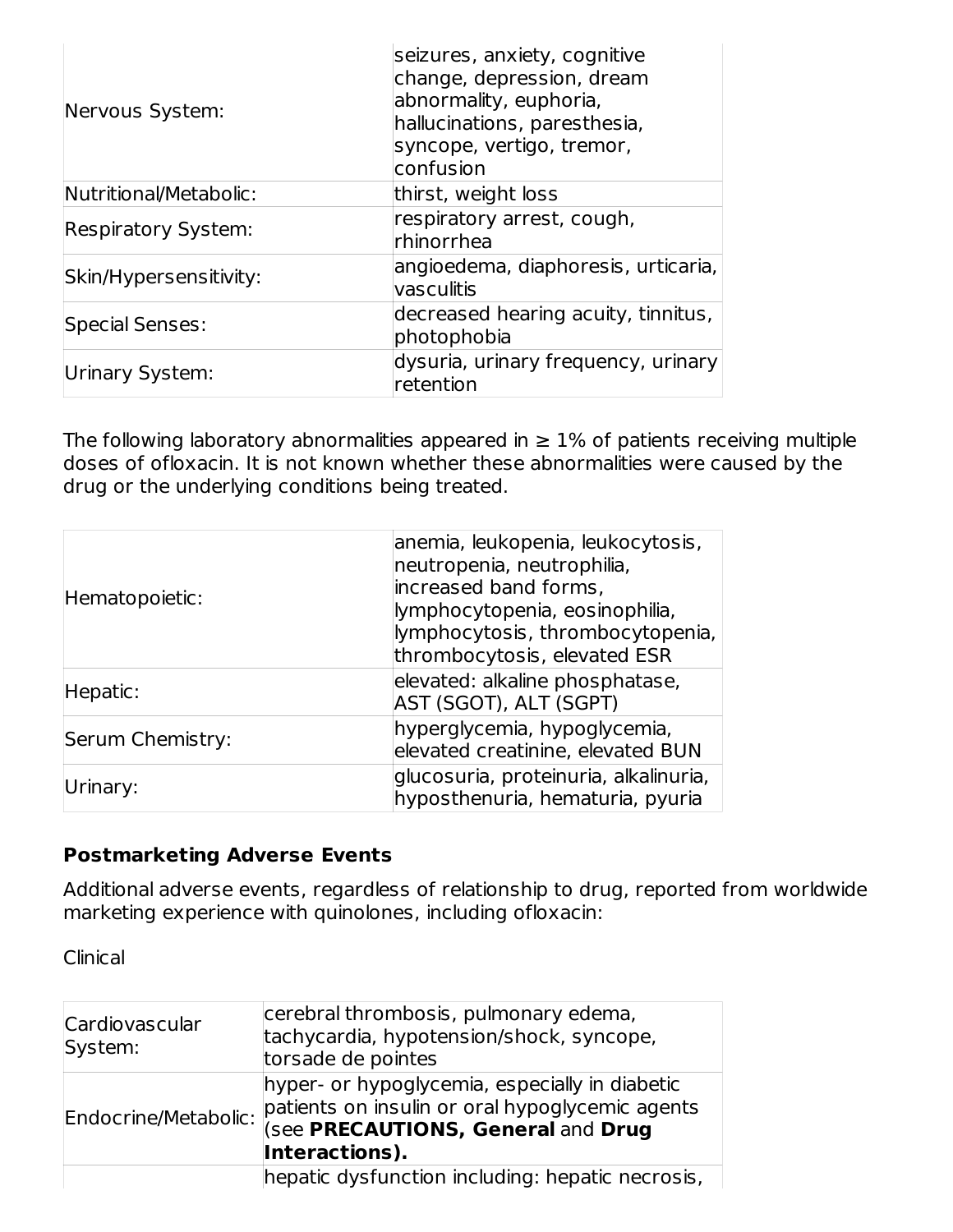| Gastrointestinal<br>System:     | jaundice (cholestatic or hepatocellular), hepatitis;<br>intestinal perforation; hepatic failure (including<br>fatal cases); pseudomembranous colitis (the<br>onset of pseudomembranous colitis symptoms<br>may occur during or after antimicrobial<br>treatment), GI hemorrhage; hiccough, painful<br>oral mucosa, pyrosis (see <b>WARNINGS</b> ).                                                                                |
|---------------------------------|-----------------------------------------------------------------------------------------------------------------------------------------------------------------------------------------------------------------------------------------------------------------------------------------------------------------------------------------------------------------------------------------------------------------------------------|
| Genital/Reproductive<br>System: | vaginal candidiasis                                                                                                                                                                                                                                                                                                                                                                                                               |
| Hematopoietic:                  | anemia, including hemolytic and aplastic;<br>hemorrhage, pancytopenia, agranulocytosis,<br>leukopenia, reversible bone marrow depression,<br>thrombocytopenia, thrombotic<br>thrombocytopenic purpura, petechiae,<br>ecchymosis/bruising (see <b>WARNINGS</b> ).                                                                                                                                                                  |
| Musculoskeletal:                | tendinitis/rupture; weakness; rhabdomyolysis<br>(see <b>WARNINGS</b> ).                                                                                                                                                                                                                                                                                                                                                           |
| Nervous System:                 | nightmares; suicidal thoughts or acts,<br>disorientation, psychotic reactions, paranoia;<br>phobia, agitation, restlessness,<br>aggressiveness/hostility, manic reaction,<br>emotional lability; peripheral neuropathy that may<br>be irreversible, ataxia, incoordination;<br>exacerbation of: myasthenia gravis and<br>extrapyramidal disorders; dysphasia,<br>lightheadedness (see <b>WARNINGS</b> and<br><b>PRECAUTIONS).</b> |
| <b>Respiratory System:</b>      | dyspnea, bronchospasm, allergic pneumonitis,<br>stridor (see WARNINGS).                                                                                                                                                                                                                                                                                                                                                           |
| Skin/Hypersensitivity           | anaphylactic (-toid) reactions/shock; purpura,<br>serum sickness, erythema multiforme/Stevens-<br>Johnson syndrome, erythema nodosum,<br>exfoliative dermatitis, hyperpigmentation, toxic<br>epidermal necrolysis, conjunctivitis,<br>photosensitivity/phototoxicity reaction,<br>vesiculobullous eruption (see WARNINGS and<br><b>PRECAUTIONS).</b>                                                                              |
| Special Senses:                 | diplopia, nystagmus, blurred vision, disturbances<br>of: taste, smell, hearing and equilibrium, usually<br>reversible following discontinuation                                                                                                                                                                                                                                                                                   |
| Urinary System:                 | anuria, polyuria, renal calculi, renal failure,<br>interstitial nephritis, hematuria (see <b>WARNINGS</b><br>and <b>PRECAUTIONS</b> ).                                                                                                                                                                                                                                                                                            |

Laboratory

| Hematopoietic: | prolongation of prothrombin time                   |
|----------------|----------------------------------------------------|
|                | acidosis, elevation of: serum triglycerides, serum |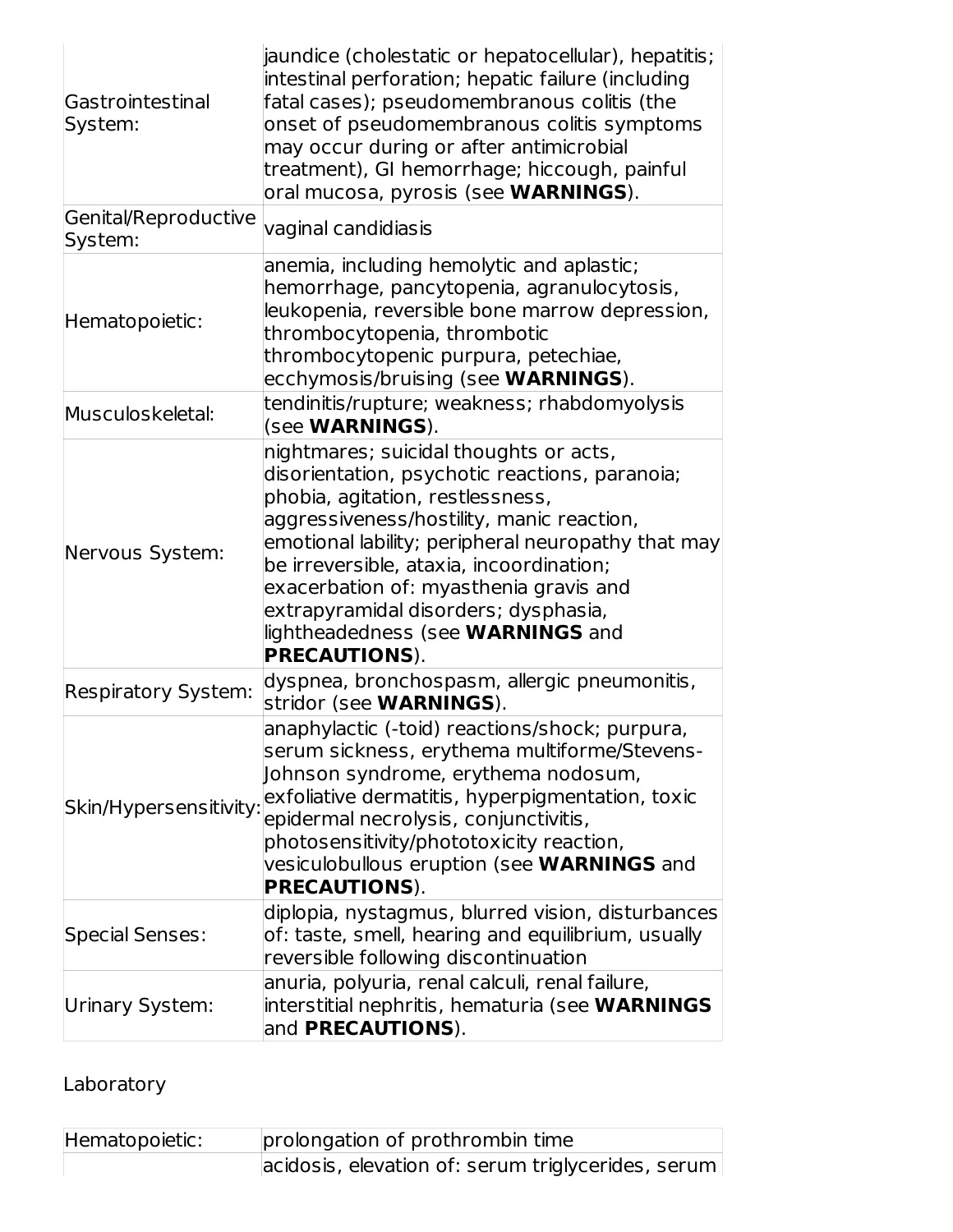| Serum Chemistry: | cholesterol serum potassium, liver function tests<br>including: GGTP, LDH, bilirubin |
|------------------|--------------------------------------------------------------------------------------|
| Urinary:         | albuminuria, candiduria                                                              |

In clinical trials using multiple-dose therapy, ophthalmologic abnormalities, including cataracts and multiple punctate lenticular opacities, have been noted in patients undergoing treatment with other quinolones. The relationship of the drugs to these events is not presently established.

CRYSTALLURIA and CYLINDRURIA HAVE BEEN REPORTED with other quinolones.

# **OVERDOSAGE**

Information on overdosage with ofloxacin is limited. One incident of accidental overdosage has been reported. In this case, an adult female received 3 grams of ofloxacin intravenously over 45 minutes. A blood sample obtained 15 minutes after the completion of the infusion revealed an ofloxacin level of 39.3 mcg/mL. In 7 h, the level had fallen to 16.2 mcg/mL, and by 24 h to 2.7 mcg/mL. During the infusion, the patient developed drowsiness, nausea, dizziness, hot and cold flushes, subjective facial swelling and numbness, slurring of speech, and mild to moderate disorientation. All complaints except the dizziness subsided within 1 h after discontinuation of the infusion. The dizziness, most bothersome while standing, resolved in approximately 9 h. Laboratory testing reportedly revealed no clinically significant changes in routine parameters in this patient.

In the event of an acute overdose, the stomach should be emptied. The patient should be observed and appropriate hydration maintained. Ofloxacin is not efficiently removed by hemodialysis or peritoneal dialysis.

# **DOSAGE AND ADMINISTRATION**

The usual dose of ofloxacin tablets is 200 mg to 400 mg orally every 12 h as described in the following dosing chart. These recommendations apply to patients with normal renal function (i.e., creatinine clearance > 50 mL/min). For patients with altered renal function (i.e., creatinine clearance ≤ 50 mL/min), see the **Patients With Impaired Renal Function** subsection.

| Infection <sup>*</sup>                                          | Unit<br><b>Dose</b> | Frequency   | <b>Duration</b> | <b>Daily</b><br><b>Dose</b> |
|-----------------------------------------------------------------|---------------------|-------------|-----------------|-----------------------------|
| Acute Bacterial Exacerbation of<br>Chronic Bronchitis           | 400 mg              | q12h        | 10 days         | 800 mg                      |
| Comm. Acquired Pneumonia                                        | 400 mg              | q12h        | 10 days         | 800 mg                      |
| Uncomplicated Skin and Skin<br>Structure Infections             | 400 mg              | q12h        | 10 days         | 800 mg                      |
| Acute, Uncomplicated Urethral<br>and Cervical Gonorrhea         | 400mg               | single dose | 1 day           | 400 mg                      |
| Nongonococcal<br>Cervicitis/Urethritis due to C.<br>trachomatis | 300 mg              | q12h        | 7 days          | 600 mg                      |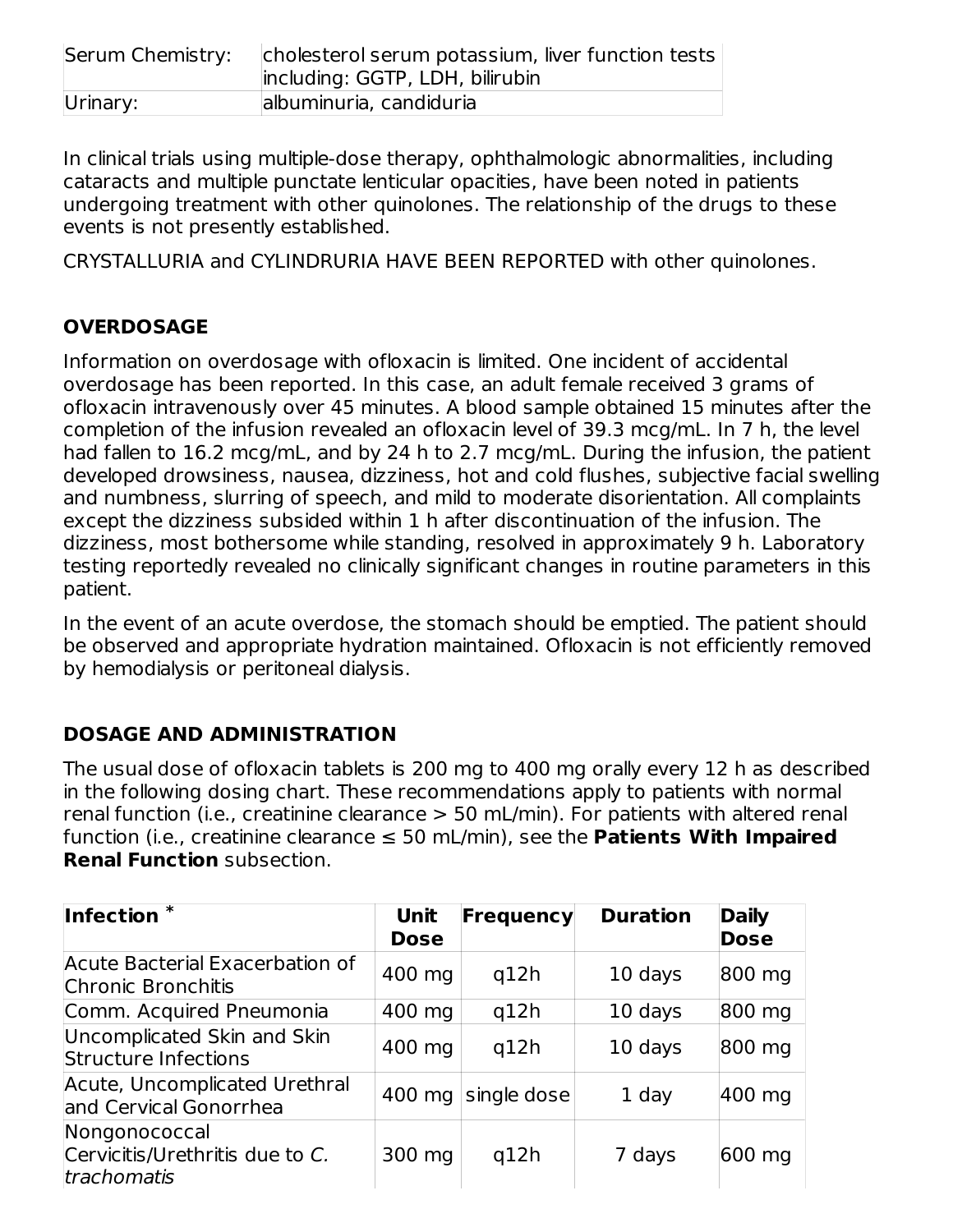| 300 mg | q12h                             | 7 days               | 600 mg |
|--------|----------------------------------|----------------------|--------|
| 400 mg | q12h                             | 10 to 14 days 800 mg |        |
| 200 mg | q12h                             | 3 days               | 400 mg |
| 200 mg | q12h                             | 7 days               | 400 mg |
| 200 mg | q12h                             | 10 days              | 400 mg |
| 300 mg | q12h                             | 6 weeks              | 600 mg |
|        | and Cervix due to C. trachomatis |                      |        |

\* DUE TO THE DESIGNATED PATHOGENS (see **INDICATIONS AND USAGE**).

Antacids containing calcium, magnesium, or aluminum; sucralfate; divalent or trivalent cations such as iron; or multivitamins containing zinc; or didanosine, chewable/buffered tablets or the pediatric powder for oral solution should not be taken within the two-hour period before or within the two-hour period after taking ofloxacin (see **PRECAUTIONS**).

#### **Patients With Impaired Renal Function**

Dosage should be adjusted for patients with a creatinine clearance ≤ 50 mL/min. **After a normal initial dose**, dosage should be adjusted as follows:

| <b>Creatinine</b><br><b>Clearance</b> | <b>Maintenance Dose</b>                                           | Frequency |  |
|---------------------------------------|-------------------------------------------------------------------|-----------|--|
| $ 20 \text{ to } 50 \text{ mL/min} $  | the usual recommended<br>unit dose                                | q24h      |  |
| $\approx$ 20 mL/min                   | $\frac{1}{12}$ the usual recommended $\frac{1}{924}$<br>unit dose |           |  |

When only the serum creatinine is known, the following formula may be used to estimate creatinine clearance.

| Men: Creatinine clearance | Weight (kg) $\times$ (140 - age)     |
|---------------------------|--------------------------------------|
| $(mL/min) =$              | $72 \times$ serum creatinine (mg/dL) |

Women:  $0.85 \times$  the value calculated for men.

The serum creatinine should represent a steady-state of renal function.

#### **Patients With Cirrhosis**

The excretion of ofloxacin may be reduced in patients with severe liver function disorders (e.g., cirrhosis with or without ascites). A maximum dose of 400 mg of ofloxacin per day should therefore not be exceeded.

#### **HOW SUPPLIED**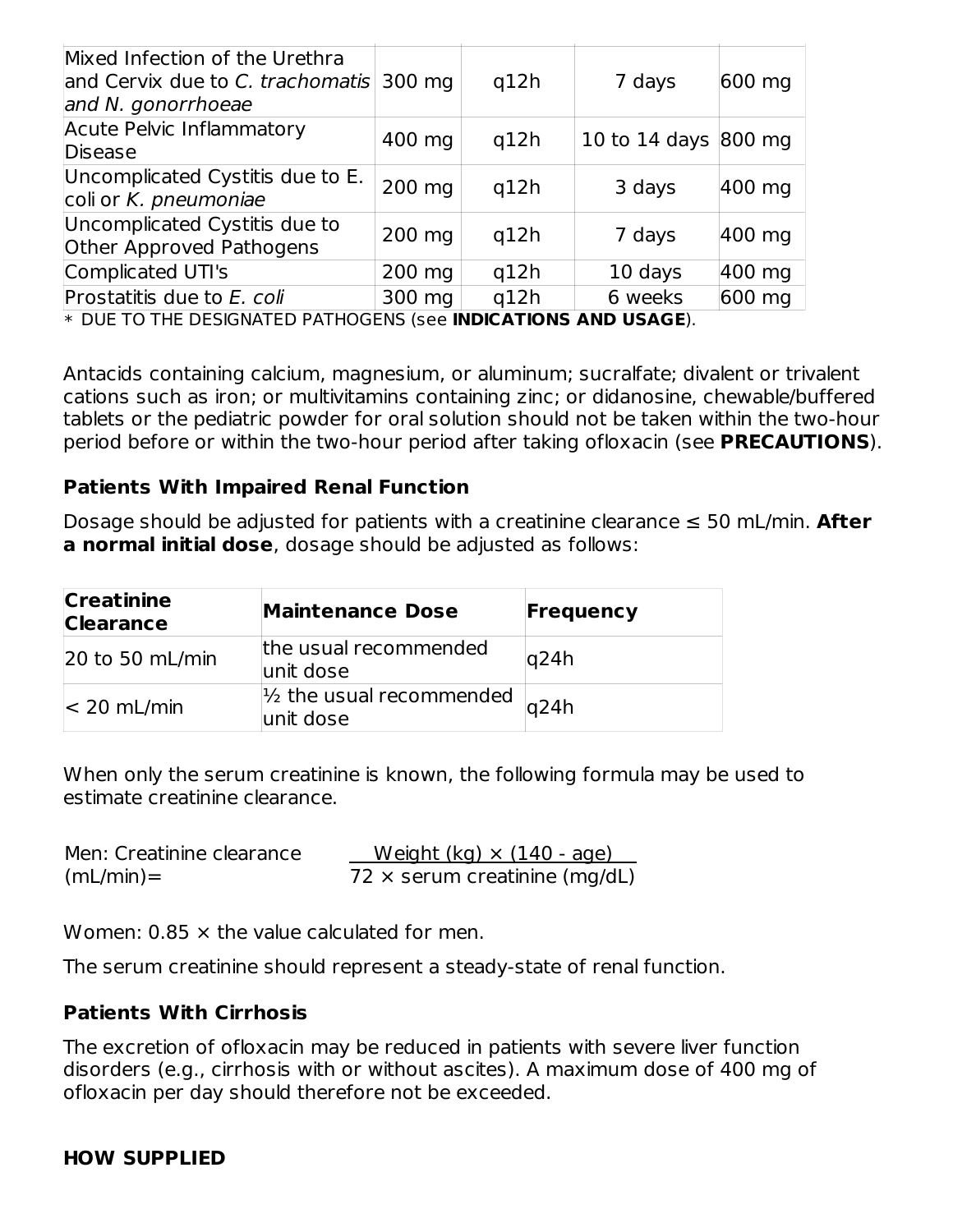Ofloxacin tablets USP, 200 mg are available as light yellow to yellow, oval, biconvex filmcoated tablets, debossed 'CP110' on one side and '200' on other side. They are available in bottles of 50, 100 and 500 tablets.

Bottles of 50 (NDC 75834-120-50) Bottles of 100 (NDC 75834-120-01) Bottles of 500 (NDC 75834-120-05)

Ofloxacin tablets USP, 300 mg are available as white to off-white, oval, biconvex filmcoated tablets, debossed 'CP109' on one side and '300' on other side. They are available in bottles of 50, 100 and 500 tablets.

Bottles of 50 (NDC 75834-119-50) Bottles of 100 (NDC 75834-119-01) Bottles of 500 (NDC 75834-119-05)

Ofloxacin tablets USP, 400 mg are available as Yellow to dark yellow, oval, biconvex, filmcoated tablets, debossed with 'CP108' on one side and '400' on other side. They are available in bottles of 50, 100 and 500 tablets.

Bottles of 50 (NDC 75834-112-50) Bottles of 100 (NDC 75834-112-01) Bottles of 500 (NDC 75834-112-05)

Store at 20° to 25°C (68° to 77°F) [See USP Controlled Room Temperature]. Dispense in a tight, light-resistant container as defined in the USP, with a child-resistant closure (as required)

KEEP THIS AND ALL MEDICATIONS OUT OF THE REACH OF CHILDREN.

## **ANIMAL PHARMACOLOGY**

Ofloxacin, as well as other drugs of the quinolone class, has been shown to cause arthropathies (arthrosis) in immature dogs and rats. In addition, these drugs are associated with an increased incidence of osteochondrosis in rats as compared to the incidence observed in vehicle-treated rats (see **WARNINGS**). There is no evidence of arthropathies in fully mature dogs at intravenous doses up to 3 times the recommended maximum human dose (on a mg/m2 basis or 5 times based on mg/kg basis), for a oneweek exposure period.

Long-term, high-dose systemic use of other quinolones in experimental animals has caused lenticular opacities; however, this finding was not observed in any animal studies with ofloxacin.

Reduced serum globulin and protein levels were observed in animals treated with other quinolones. In one ofloxacin study, minor decreases in serum globulin and protein levels were noted in female cynomolgus monkeys dosed orally with 40 mg/kg ofloxacin daily for one year. These changes, however, were considered to be within normal limits for monkeys.

Crystalluria and ocular toxicity were not observed in any animals treated with ofloxacin.

## **REFERENCES**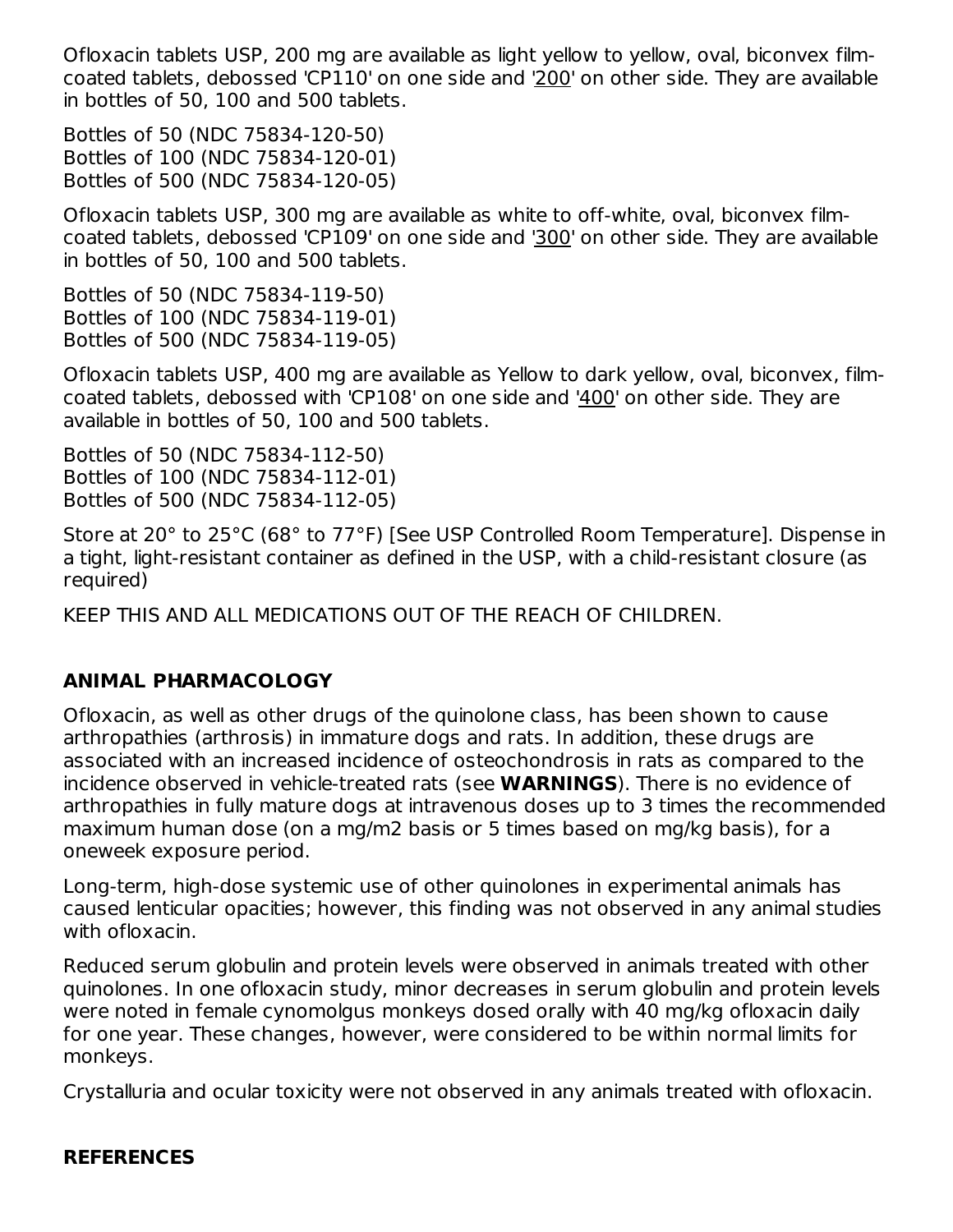- 1. Clinical and Laboratory Standards Institute (CLSI). Methods for Dilution Antimicrobial Susceptibility Tests for Bacteria that Grow Aerobically; Approved Standard - Ninth Edition. CLSI document M07-A9, Clinical and Laboratory Standards Institute, 950 West Valley Road, Suite 2500, Wayne, Pennsylvania 19087, USA, 2012.
- 2. Clinical and Laboratory Standards Institute (CLSI). Performance Standards for Antimicrobial Disk Diffusion Susceptibility Tests; Approved Standards – Eleventh Edition. CLSI document M02-A11, Clinical and Laboratory Standards Institute, 950 West Valley Road, Suite 2500, Wayne, Pennsylvania 19087, USA, 2012.
- 3. Clinical and Laboratory Standards Institute (CLSI). Performance Standards for Antimicrobial Susceptibility Testing; Twenty-third Informational Supplement, CLSI document M100-S24, Clinical and Laboratory Standards Institute, 950 West Valley Road, Suite 2500, Wayne, Pennsylvania 19087, USA, 2014.

# **Manufactured By: Cadila Pharmaceuticals Limited**

1389, Dholka, District - Ahmedabad, Gujarat State, INDIA

#### **Manufactured for: Nivagen Pharmaceuticals, Inc.**

Sacramento, CA 95827 Toll free number: 1-877-977-0687

Revised: July 2016

OBXA030

# **MEDICATION GUIDE**

## **Ofloxacin Tablets, USP (oh-FLOX-a-sin)**

# **Rx only**

Read the Medication Guide that comes with ofloxacin before you start taking it and each time you get a refill. There may be new information. This Medication Guide does not take the place of talking to your healthcare provider about your medical condition or your treatment.

### **What is the most important information I should know about ofloxacin tablets?**

Ofloxacin belongs to a class of antibiotics called fluoroquinolones. Ofloxacin tablets can cause serious side effects. Some of these serious side effects can happen at the same time and could result in death. If you get any of the following serious side effects, get medical help right away. Talk with your healthcare provider about whether you should continue to take ofloxacin tablets.

# **1. Tendon rupture or swelling of the tendon (tendinitis).**

**Tendon problems can happen in people of all ages who take ofloxacin tablets.**

Tendons are tough cords of tissue that connect muscles to bones.

Pain, swelling, tears, and inflammation of tendons including the back of the ankle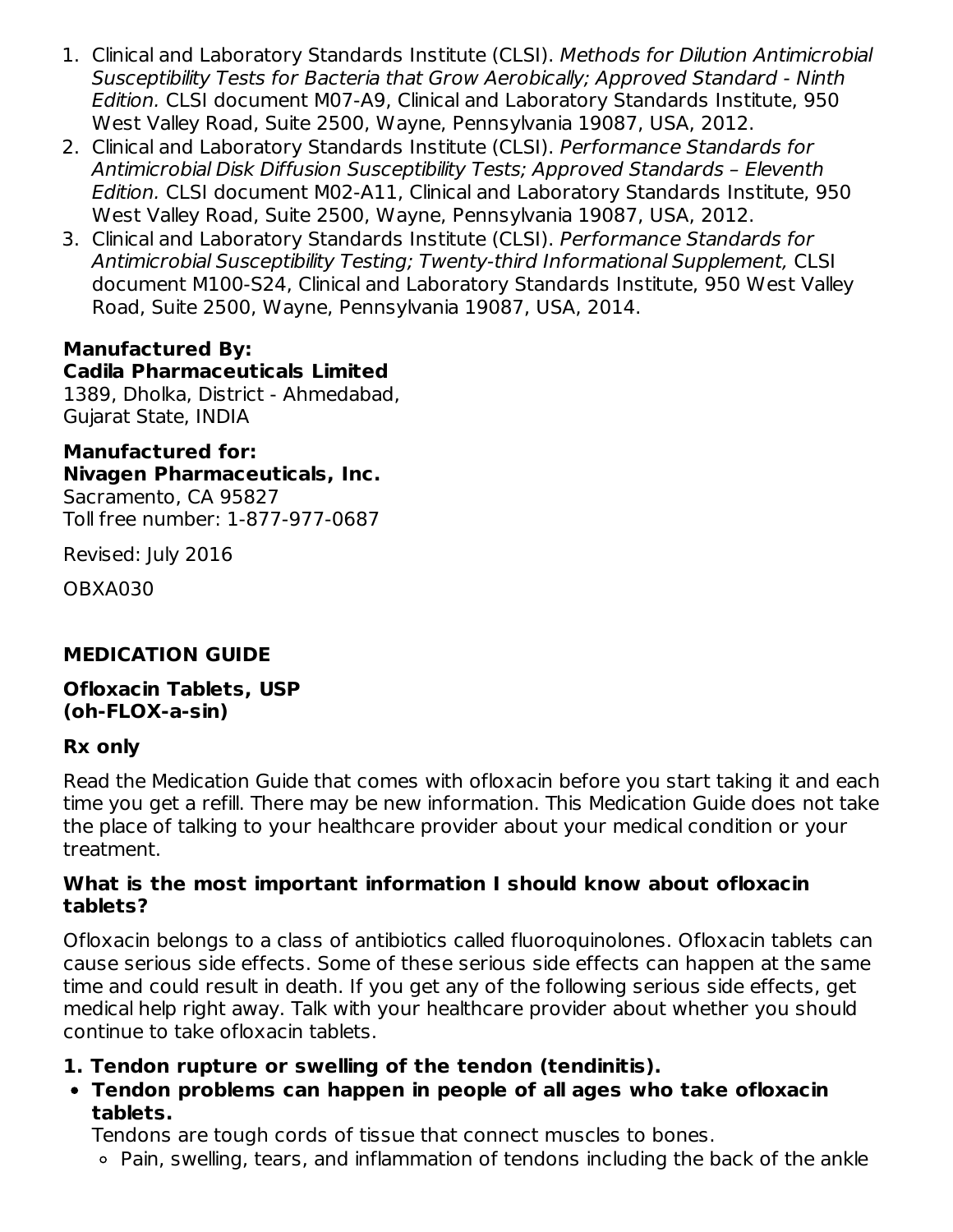(Achilles), shoulder, hand,or other tendon sites.

- **The risk of getting tendon problems while you take ofloxacin tablets is higher if you:**
	- are over 60 years of age
	- are taking steroids (corticosteroids)
	- o have had a kidney, heart or lung transplant.
- **Tendon problems can happen in people who do not have the above risk factors when they take ofloxacin tablets. Other reasons that can increase your risk of tendon problems can include:**
	- physical activity or exercise
	- o kidney failure
	- $\circ$  tendon problems in the past, such as in people with rheumatoid arthritis (RA).
- **Stop taking ofloxacin immediately and get medical help right away at the first sign of tendon pain, swelling or inflammation.** Stop taking ofloxacin tablets until tendinitis or tendon rupture has been ruled out by your healthcare provider. Avoid exercise and using the affected area. The most common area of pain and swelling is the Achilles tendon at the back of your ankle. This can also happen with other tendons.
- **Talk to your healthcare provider about the risk of tendon rupture with continued use of ofloxacin tablets.** You may need a different antibiotic that is not a fluoroquinolone to treat your infection.
- **Tendon rupture can happen while you are taking or after you have finished taking ofloxacin tablets.** Tendon ruptures have happened up to several months after patients have finished taking their fluoroquinolone.
- **Get medical help right away if you get any of the following signs or symptoms of a tendon rupture:**
	- hear or feel a snap or pop in a tendon area
	- bruising right after an injury in a tendon area
	- unable to move the affected area or bear weight

# **2. Changes in sensation and possible nerve damage (Peripheral Neuropathy).**

Damage to the nerves in arms, hands, legs, or feet can happen in people who take fluoroquinolones, including ofloxacin. Stop taking ofloxacin immediately and talk to your healthcare provider right away if you get any of the following symptoms of peripheral neuropathy in your arms, hands, legs, or feet:

- $\bullet$  pain
- burning
- $\bullet$  tingling
- numbness
- weakness

The nerve damage may be permanent.

**3. Central Nervous System (CNS) effects.** Seizures have been reported in people who take fluoroquinolone antibacterial medicines, including ofloxacin. Tell your healthcare provider if you have a history of seizures before you start taking ofloxacin. CNS side effects may happen as soon as after taking the first dose of ofloxacin. Stop taking ofloxacin immediately and talk to your healthcare provider right away if you get any of these side effects, or other changes in mood or behavior:

seizures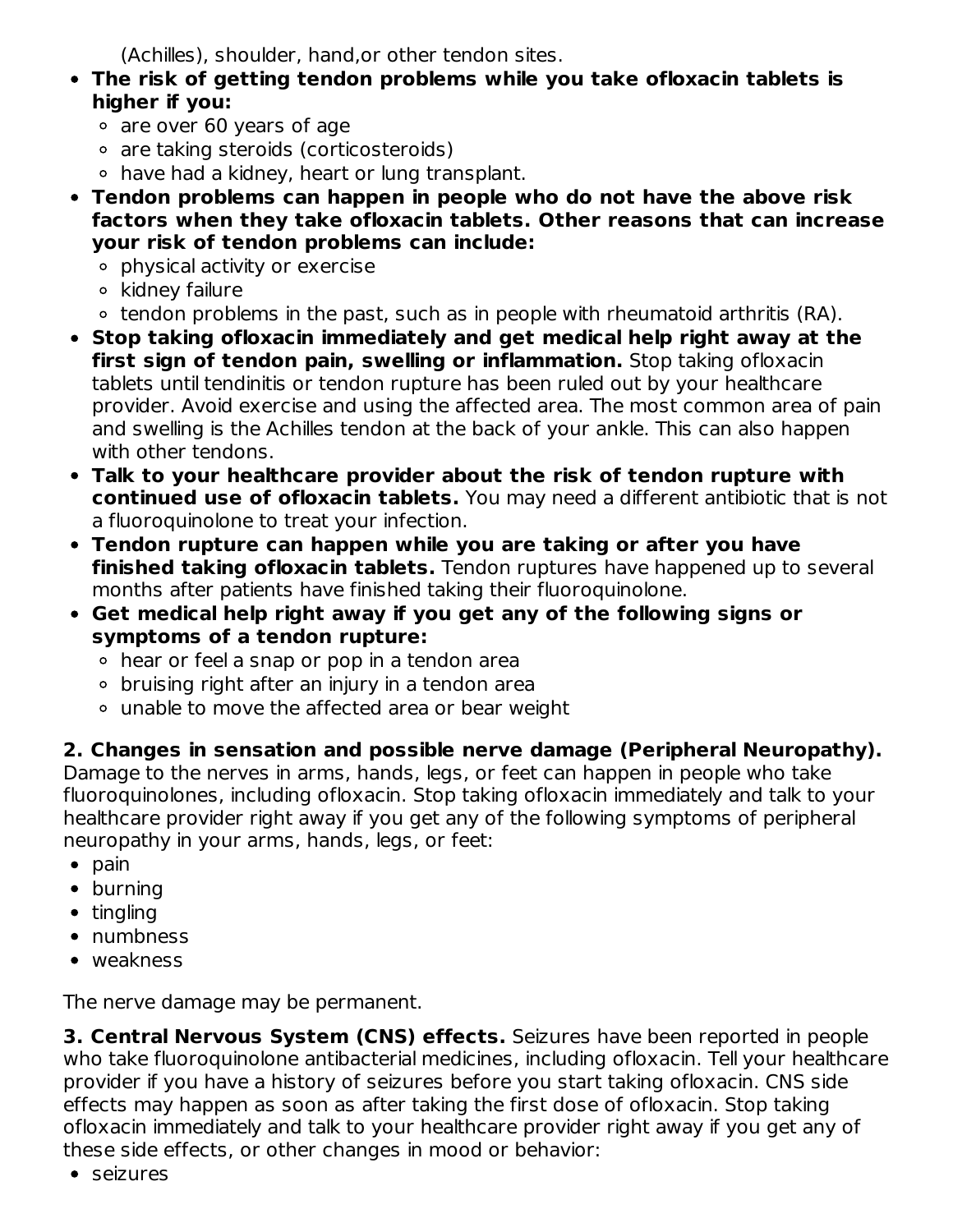- hear voices, see things, or sense things that are not there (hallucinations)
- feel restless
- tremors
- feel anxious or nervous
- confusion
- depression
- trouble sleeping
- nightmares
- feel lightheaded or dizzy
- feel more suspicious (paranoia)
- suicidal thoughts or acts
- headaches that will not go away, with or without blurred vision

**4. Worsening of myasthenia gravis (a disease that causes muscle weakness).** Fluoroquinolones like ofloxacin tablets may cause worsening of myasthenia gravis symptoms, including muscle weakness and breathing problems. Call your healthcare provider right away if you have any worsening muscle weakness or breathing problems.

## **See the section "What are the possible side effects of ofloxacin tablets?" for more information about side effects.**

# **What is ofloxacin?**

Ofloxacin tablets are a fluoroquinolone antibiotic medicine used in adults to treat certain infections caused by certain germs called bacteria. It is not known if ofloxacin tablets are safe and work in people under 18 years of age. Children less than 18 years of age have a higher chance of getting bone, joint, or tendon (musculoskeletal) problems such as pain or swelling while taking ofloxacin tablets.

Sometimes infections are caused by viruses rather than by bacteria. Examples include viral infections in the sinuses and lungs, such as the common cold or flu. Antibiotics including ofloxacin tablets do not kill viruses.

Call your healthcare provider if you think your condition is not getting better while you are taking ofloxacin tablets.

# **Who should not take ofloxacin tablets?**

Do not take ofloxacin tablets if you have ever had a severe allergic reaction to an antibiotic known as a fluoroquinolone, or if you are allergic to any of the ingredients in ofloxacin. Ask your healthcare provider if you are not sure. See the list of the ingredients in ofloxacin tablets at the end of this Medication Guide.

# **What should I tell my healthcare provider before taking ofloxacin tablets?**

## See **"What is the most important information I should know about ofloxacin tablets?"**

## **Tell your healthcare provider about all your medical conditions, including if you:**

- have tendon problems-ofloxacin should not be used in patients who have a history of tendon problems
- have a disease that causes muscle weakness (myasthenia gravis)
- have central nervous system problems (such as epilepsy)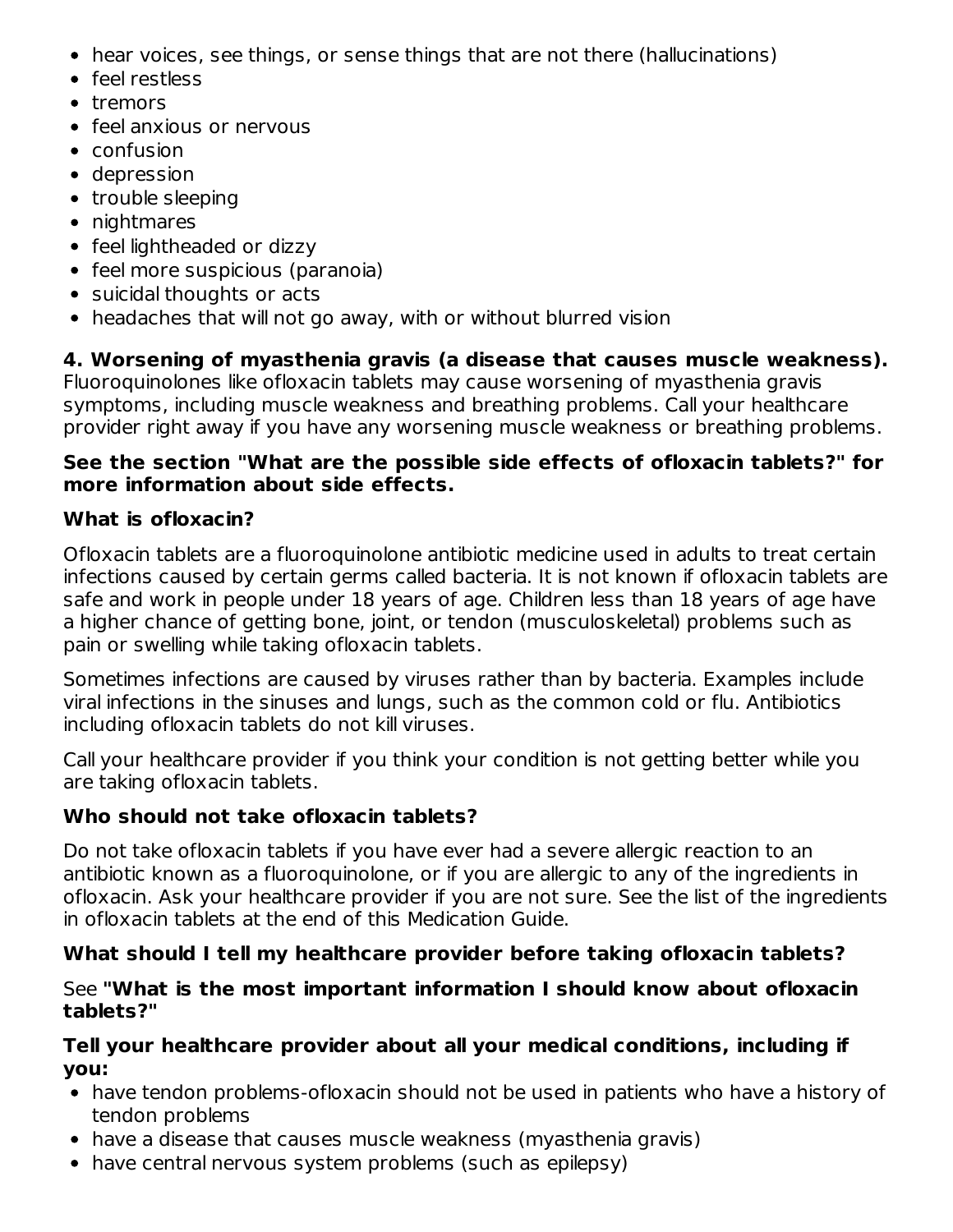- have nerve problems-ofloxacin should not be used in patients who have a history of nerve problems called peripheral neuropathy
- have or anyone in your family has an irregular heartbeat, especially a condition called "QT prolongation."
- have low blood potassium (hypokalemia)
- have a history of seizures
- have kidney problems. You may need a lower dose of ofloxacin tablets if your kidneys do not work well.
- have liver problems
- have rheumatoid arthritis (RA) or other history of joint problems
- are pregnant or planning to become pregnant. It is not known if ofloxacin tablets will harm your unborn child
- are breastfeeding or planning to breastfeed. Ofloxacin passes into breast milk. You and your healthcare provider should decide whether you will take ofloxacin tablets or breastfeed.

# **Tell your healthcare provider about all the medicines you take,** including

prescription and non-prescription medicines, vitamins, herbal and dietary supplements. Ofloxacin tablets and other medicines can affect each other causing side effects. Especially tell your healthcare provider if you take:

- an NSAID (Non-Steroidal Anti-Inflammatory Drug). Many common medicines for pain relief are NSAIDs. Taking an NSAID while you take ofloxacin tablets or other fluoroquinolones may increase your risk of central nervous system effects and seizures. See **"What are the possible side effects of ofloxacin tablets?"**
- theophylline
- a blood thinner (warfarin, Coumadin®, Jantoven®)
- an oral anti-diabetes medicine or insulin
- a medicine to control your heart rate or rhythm (antiarrhythmics). See **"What are the possible side effects of ofloxacin tablets".**
- an anti-psychotic medicine
- a tricyclic antidepressant
- a water pill (diuretic)
- a steroid medicine. Corticosteroids taken by mouth or by injection may increase the chance of tendon injury. See **"What is the most important information I should know about ofloxacin tablets?".**
- Certain medicines may keep ofloxacin tablets from working correctly. Take ofloxacin tablets either 2 hours before or 2 hours after taking these products:
	- an antacid, multivitamin, or other product that has magnesium, aluminum, iron, or zinc.
	- sucralfate (Carafate®)
	- $\circ$  didanosine (Videx®, Videx® EC)

# **Ask your healthcare provider if you are not sure if any of your medicines are**

**listed above.** Know the medicines you take. Keep a list of your medicines and show it to your healthcare provider and pharmacist when you get a new medicine.

# **How should I take ofloxacin tablets?**

- Take ofloxacin tablets exactly as prescribed by your healthcare provider.
- Take ofloxacin tablets at about the same time each day.
- Drink plenty of fluids while taking ofloxacin tablets.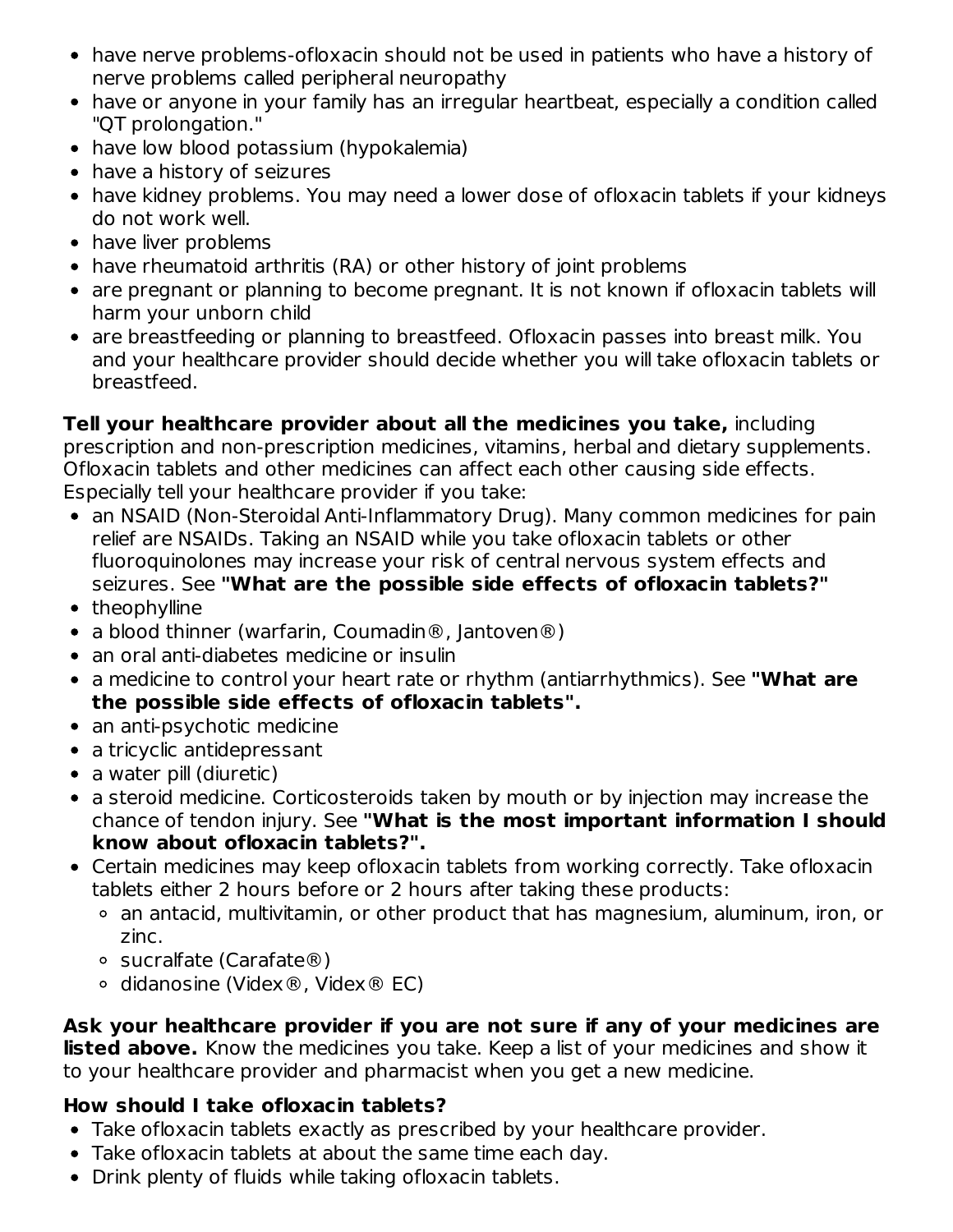- Ofloxacin tablets can be taken with or without food.
- Do not skip any doses, or stop taking ofloxacin tablets , even if you begin to feel better, until you finish your prescribed treatment, unless:
	- you have tendon effects (see **"What is the most important information I should know about ofloxacin tablets ?"),**
	- you have nerve problems (see **"What is the most important information I should know about ofloxacin tablets?")**
	- you have central nervous system problems (see **"What is the most important information I should know about ofloxacin tablets?")**
	- you have a serious allergic reaction (see **"What are the possible side effects of ofloxacin tablets ?")**, or
	- your healthcare provider tells you to stop.
- This will help make sure that all of the bacteria are killed and lower the chance that the bacteria will become resistant to ofloxacin tablets. If this happens, ofloxacin tablets and other antibiotic medicines may not work in the future.
- If you miss a dose of ofloxacin tablets, take it as soon as you remember. Do not take two doses of ofloxacin tablets at the same time. Do not take more than two doses in one day.
- If you take too much, call your healthcare provider or get medical help immediately.

# **What should I avoid while taking ofloxacin tablets?**

- Ofloxacin tablets can make you feel dizzy and lightheaded. Do not drive, operate machinery, or do other activities that require mental alertness or coordination until you know how ofloxacin tablets affect you.
- Avoid sunlamps, tanning beds, and try to limit your time in the sun. Ofloxacin tablets can make your skin sensitive to the sun (photosensitivity) and the light from sunlamps and tanning beds. You could get severe sunburn, blisters or swelling of your skin. If you get any of these symptoms while taking ofloxacin tablets, call your healthcare provider right away. You should use a sunscreen and wear a hat and clothes that cover your skin if you have to be in sunlight.

# **What are the possible side effects of ofloxacin tablets?**

Ofloxacin tablets can cause side effects that may be serious or even cause death. See **"What is the most important information I should know about ofloxacin tablets?"**

Other serious side effects of ofloxacin tablets include:

**Serious allergic reactions.**

Allergic reactions can happen in people taking fluoroquinolones, including ofloxacin tablets, even after only one dose. Stop taking ofloxacin tablets and get emergency medical help right away if you get any of the following symptoms of a severe allergic reaction:

- hives
- trouble breathing or swallowing
- swelling of the lips, tongue, face
- throat tightness, hoarseness
- rapid heartbeat
- $\bullet$  faint
- yellowing of the skin or eyes. Stop taking ofloxacin tablets and tell your healthcare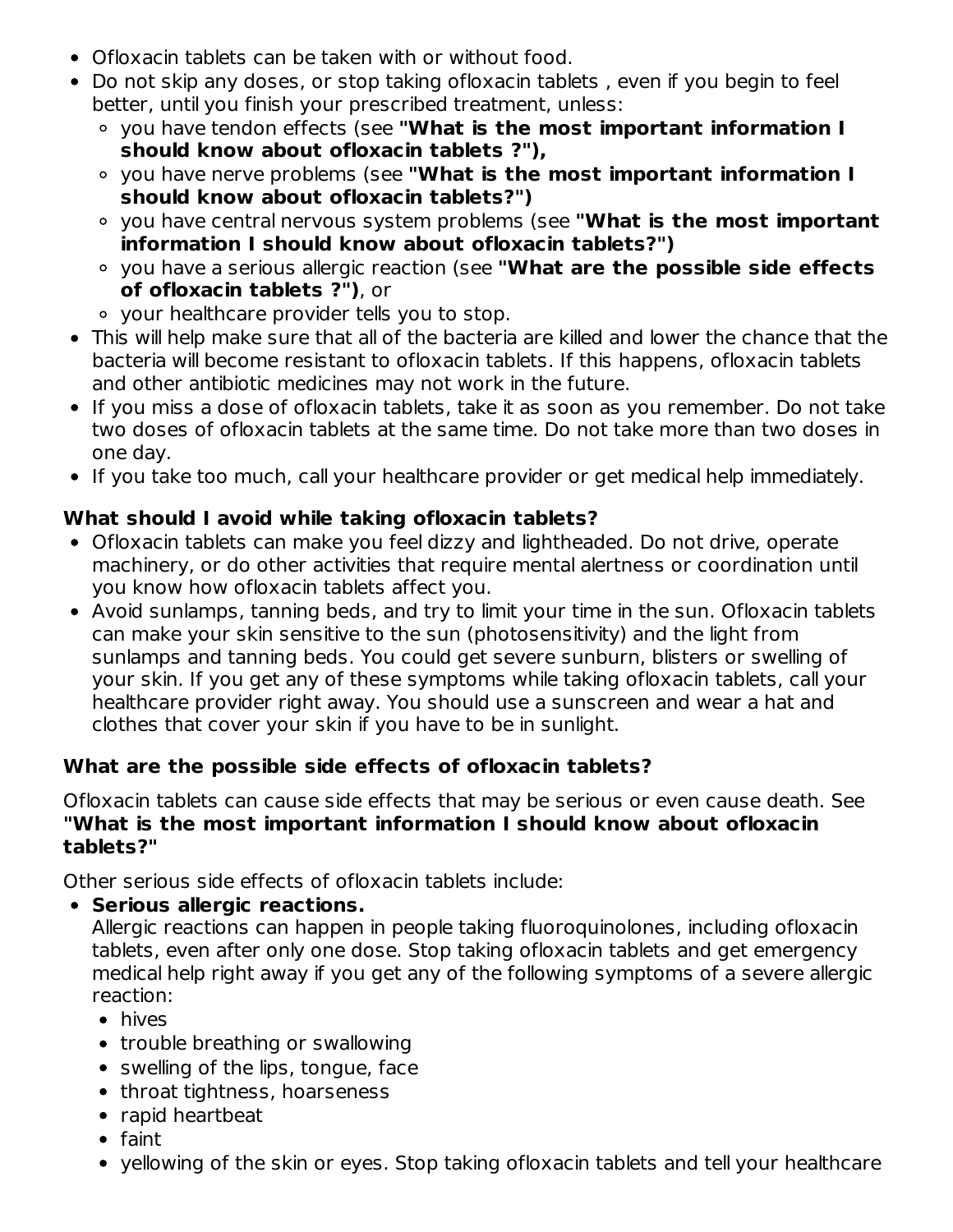provider right away if you get yellowing of your skin or white part of your eyes, or if you have dark urine. These can be signs of a serious reaction to ofloxacin tablets (a liver problem).

**Skin rash**

Skin rash may happen in people taking ofloxacin tablets, even after only one dose. Stop taking ofloxacin tablets at the first sign of a skin rash and call your healthcare provider. Skin rash may be a sign of a more serious reaction to ofloxacin.

# **Intestine infection (Pseudomembranous colitis)**

Pseudomembranous colitis can happen with most antibiotics, including ofloxacin tablets. Call your healthcare provider right away if you get watery diarrhea, diarrhea that does not go away, or bloody stools. You may have stomach cramps and a fever. Pseudomembranous colitis can happen 2 or more months after you have finished your antibiotic.

- **Serious heart rhythm changes** (QT prolongation and torsade de pointes) Tell your healthcare provider right away if you have a change in your heart beat (a fast or irregular heartbeat), or if you faint. Ofloxacin tablets may cause a rare heart problem known as prolongation of the QT interval. This condition can cause an abnormal heartbeat and can be very dangerous. The chances of this happening are higher in people:
- who are elderly
- with a family history of prolonged QT interval
- with low blood potassium (hypokalemia)
- who take certain medicines to control heart rhythm (antiarrhythmics)
- **Sensitivity to sunlight** (photosensitivity): **See "What should I avoid while taking ofloxacin tablets?"**
- **Low blood sugar** (hypoglycemia). People who take ofloxacin tablets and other fluoroquinolone medicines with oral anti-diabetes medicines or with insulin can get low blood sugar (hypoglycemia). Follow your healthcare provider's instructions for how often to check your blood sugar. If you have diabetes and you get low blood sugar while taking ofloxacin tablets, stop taking ofloxacin tablets right away and call your healthcare provider right away. Your antibiotic medicine may need to be changed.

The most common side effects of ofloxacin tablets include:

- Sleep problems
- headache
- dizziness
- nausea
- vomiting
- diarrhea
- $\bullet$  itching
- $\bullet$  external genital itching in women
- vaginal inflammation (vaginitis)
- taste changes

Ofloxacin tablets may cause false-positive urine screening results for opiates when testing is done with some commercially available kits. A positive result should be confirmed using a more specific test.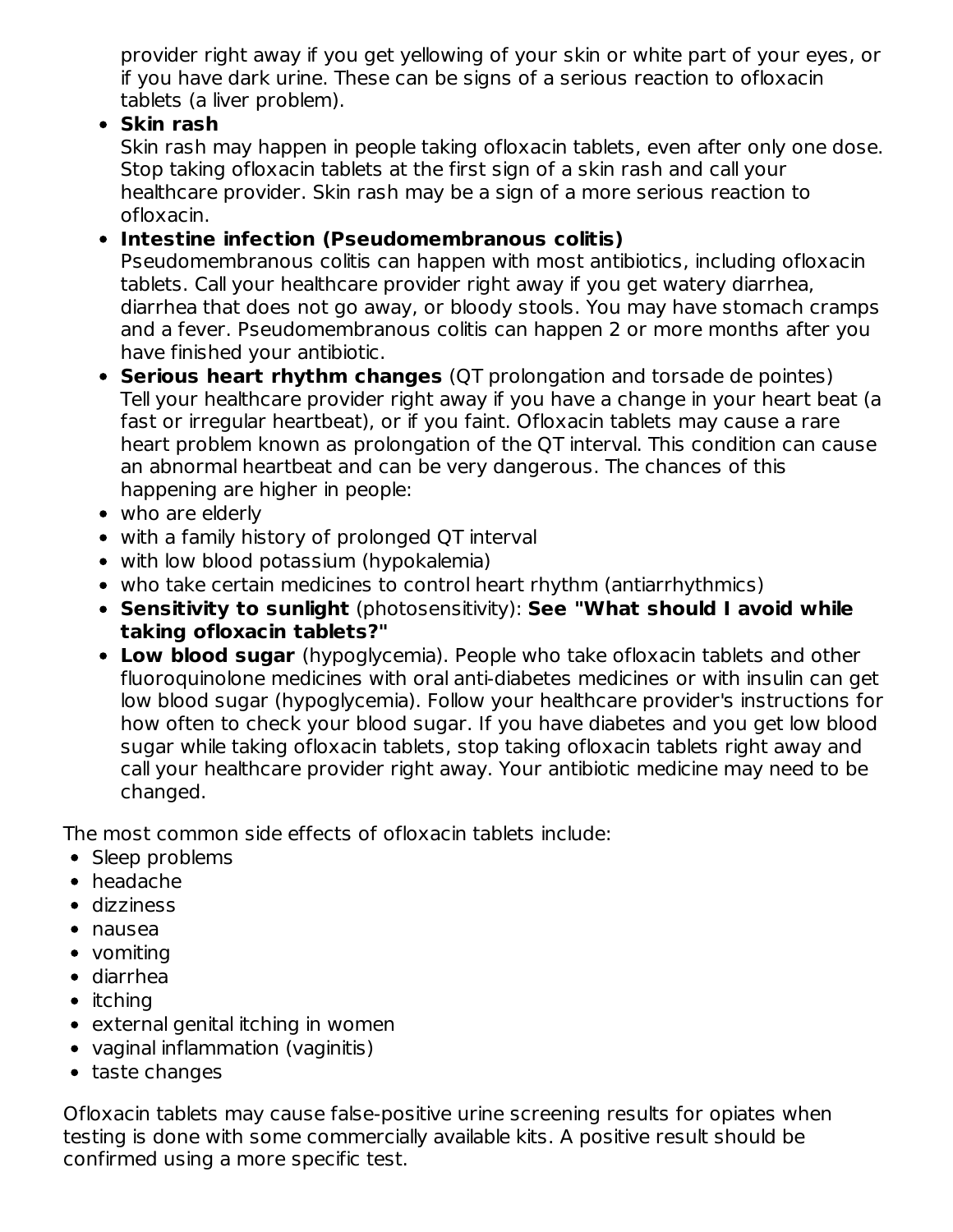These are not all the possible side effects of ofloxacin tablets. Tell your healthcare provider about any side effect that bothers you or that does not go away.

Call your doctor for medical advice about side effects. You may report side effects to FDA at 1-800-FDA-1088.

#### **How should I store ofloxacin tablets?**

- Store ofloxacin tablets at 20° to 25° C (68°F to 77°F).
- Keep the bottle that ofloxacin tablets come in closed tightly.
- Keep ofloxacin tablets and all medicines out of the reach of children.

#### **General Information about ofloxacin tablets**

Medicines are sometimes prescribed for purposes other than those listed in a Medication Guide. Do not use ofloxacin tablets for a condition for which it is not prescribed. Do not give ofloxacin tablets to other people, even if they have the same symptoms that you have. It may harm them.

This Medication Guide summarizes the most important information about ofloxacin tablets. If you would like more information about ofloxacin tablets, talk with your healthcare provider. You can ask your healthcare provider or pharmacist for information about ofloxacin tablets that is written for healthcare professionals. For more information go to www.nivagen.com or call 1-877-977-0687.

### **What are the ingredients in ofloxacin tablets?**

- Active ingredient: of loxacin, USP
- Inactive ingredients: lactose monohydrate, pregelatinized maize starch, hydroxy propyl methyl cellulose, talc, magnesium stearate, polyethylene glycol, sodium starch glycolate and titanium dioxide. Additionally, the 200 mg and 400 mg tablets contain iron oxide yellow.

This Medication Guide has been approved by the U.S. Food and Drug Administration.

All brand names listed are the registered trademarks of their respective owners and are not trademarks of Nivagen Pharmaceuticals, Inc.

#### **Manufactured by:**

**Cadila Pharmaceuticals Limited** 1389, Dholka, District - Ahmedabad, Gujarat State, INDIA

#### **Manufactured for: Nivagen Pharmaceuticals, Inc.**

Sacramento, CA 95827 Toll free number: 1-877-977-0687

Revised: July 2016

OBXB030

## **PRINCIPAL DISPLAY PANEL - 200 mg Bottle Label**

**Rx only**

**NDC 75834-120-50**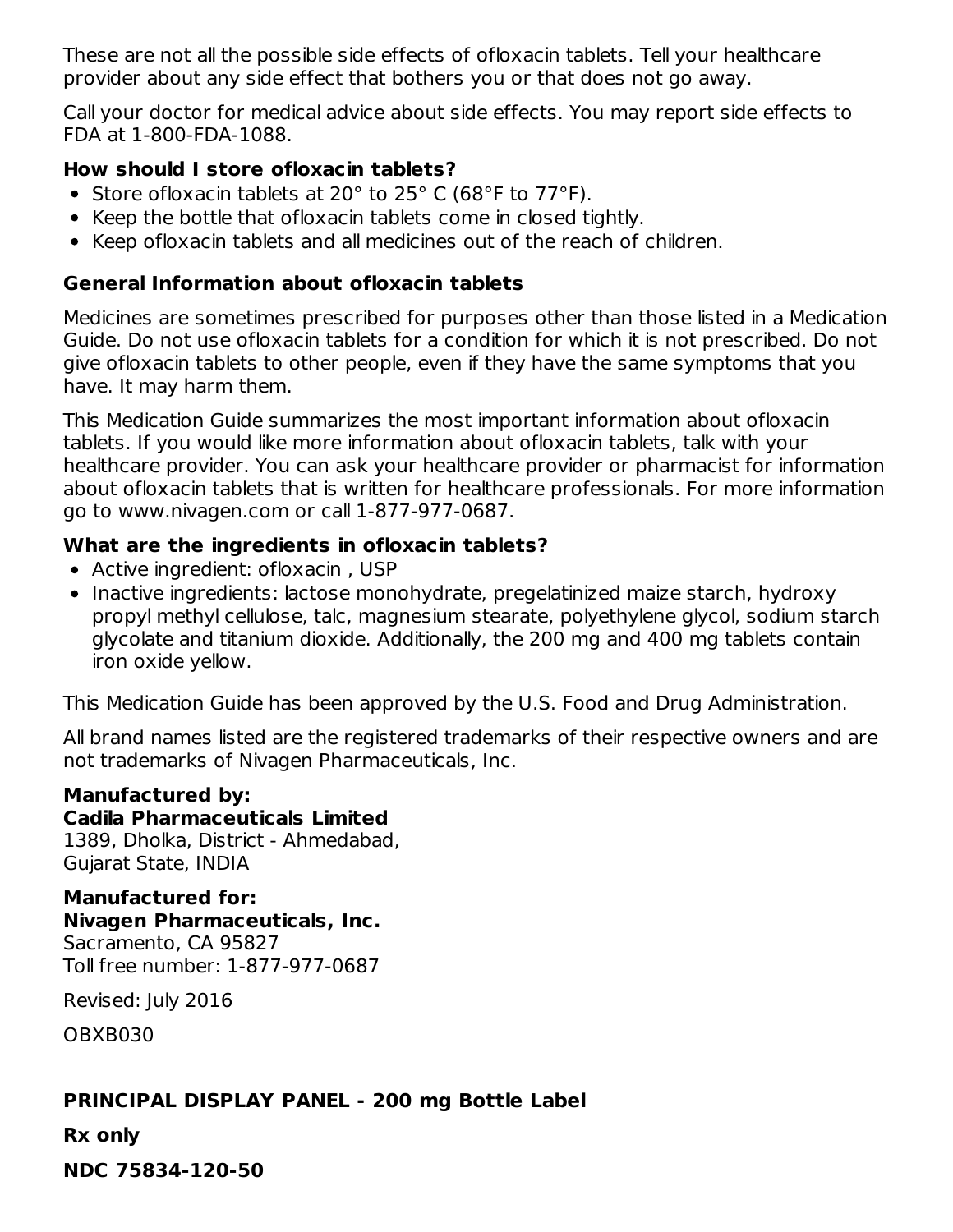#### **Ofloxacin Tablets USP**

**200 mg**

**50 Tablets**

### **NIVAGEN PHARMACEUTICALS**



**PRINCIPAL DISPLAY PANEL - 300 mg Bottle Label**

**Rx only**

**NDC 75834-119-50**

**Ofloxacin Tablets USP**

**300 mg**

**50 Tablets**

**NIVAGEN PHARMACEUTICALS**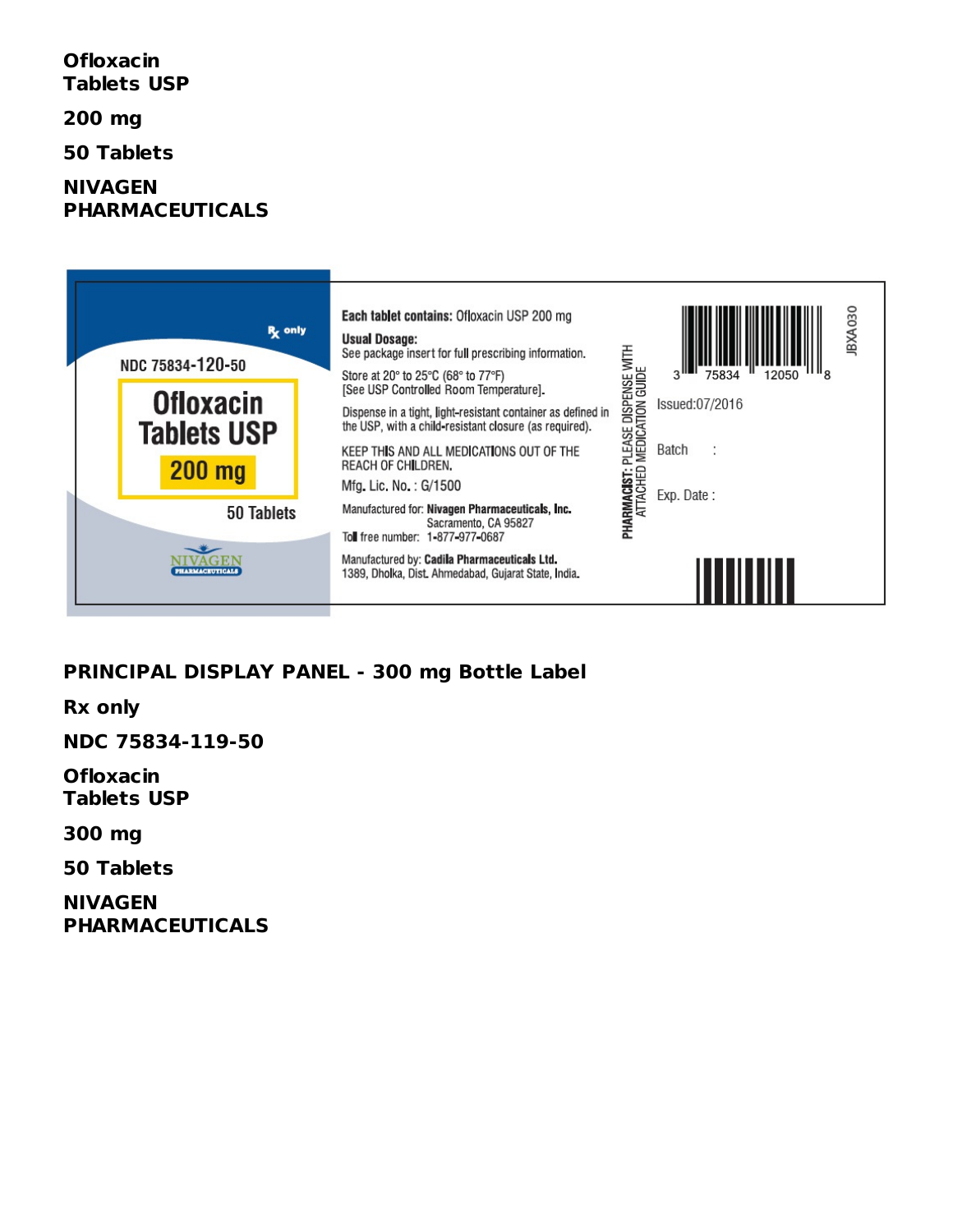

#### **PRINCIPAL DISPLAY PANEL - 400 mg Bottle Label**

**Rx only**

**NDC 75834-112-50**

**Ofloxacin Tablets USP**

**400 mg**

**50 Tablets**

#### **NIVAGEN PHARMACEUTICALS**



**OFLOXACIN**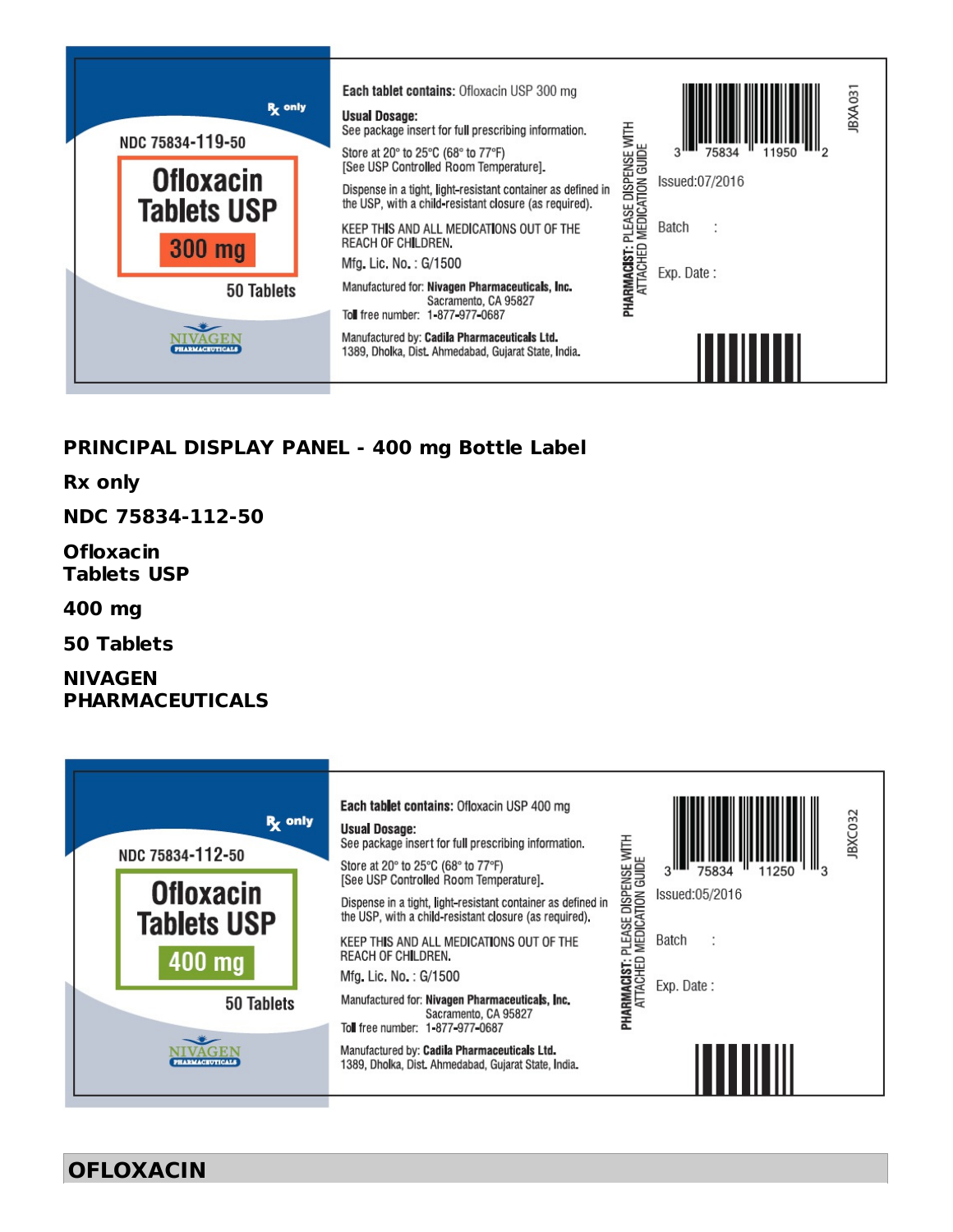| ofloxacin tablet, coated                                                                               |             |                                            |                                                                         |                                       |                                       |                  |                                     |                              |  |
|--------------------------------------------------------------------------------------------------------|-------------|--------------------------------------------|-------------------------------------------------------------------------|---------------------------------------|---------------------------------------|------------------|-------------------------------------|------------------------------|--|
| <b>Product Information</b>                                                                             |             |                                            |                                                                         |                                       |                                       |                  |                                     |                              |  |
| <b>Product Type</b>                                                                                    |             |                                            | HUMAN PRESCRIPTION DRUG<br><b>Item Code (Source)</b>                    |                                       |                                       | NDC: 75834-120   |                                     |                              |  |
| <b>Route of Administration</b>                                                                         |             | ORAL                                       |                                                                         |                                       |                                       |                  |                                     |                              |  |
|                                                                                                        |             |                                            |                                                                         |                                       |                                       |                  |                                     |                              |  |
|                                                                                                        |             |                                            |                                                                         |                                       |                                       |                  |                                     |                              |  |
| <b>Active Ingredient/Active Moiety</b>                                                                 |             |                                            |                                                                         |                                       |                                       |                  |                                     |                              |  |
|                                                                                                        |             | <b>Ingredient Name</b>                     |                                                                         |                                       | <b>Basis of Strength</b>              |                  |                                     | <b>Strength</b>              |  |
| OFLOXACIN (UNII: A4P49JAZ9H) (OFLOXACIN - UNII:A4P49JAZ9H)                                             |             |                                            |                                                                         |                                       | <b>OFLOXACIN</b>                      |                  |                                     | 200 mg                       |  |
|                                                                                                        |             |                                            |                                                                         |                                       |                                       |                  |                                     |                              |  |
| <b>Inactive Ingredients</b>                                                                            |             |                                            |                                                                         |                                       |                                       |                  |                                     |                              |  |
|                                                                                                        |             |                                            | <b>Ingredient Name</b>                                                  |                                       |                                       |                  |                                     | <b>Strength</b>              |  |
| <b>LACTOSE MONOHYDRATE (UNII: EWQ57Q8I5X)</b>                                                          |             |                                            |                                                                         |                                       |                                       |                  |                                     |                              |  |
| HYDROXYPROPYL CELLULOSE (1600000 WAMW) (UNII: RFW2ET671P)                                              |             |                                            |                                                                         |                                       |                                       |                  |                                     |                              |  |
| TALC (UNII: 7SEV7J4R1U)                                                                                |             |                                            |                                                                         |                                       |                                       |                  |                                     |                              |  |
| MAGNESIUM STEARATE (UNII: 70097M6I30)                                                                  |             |                                            |                                                                         |                                       |                                       |                  |                                     |                              |  |
| POLYETHYLENE GLYCOL 400 (UNII: B697894SGQ)<br>SODIUM STARCH GLYCOLATE TYPE A POTATO (UNII: 5856J3G2A2) |             |                                            |                                                                         |                                       |                                       |                  |                                     |                              |  |
| TITANIUM DIOXIDE (UNII: 15FIX9V2JP)                                                                    |             |                                            |                                                                         |                                       |                                       |                  |                                     |                              |  |
| FERRIC OXIDE YELLOW (UNII: EX43802MRT)                                                                 |             |                                            |                                                                         |                                       |                                       |                  |                                     |                              |  |
|                                                                                                        |             |                                            |                                                                         |                                       |                                       |                  |                                     |                              |  |
|                                                                                                        |             |                                            |                                                                         |                                       |                                       |                  |                                     |                              |  |
| <b>Product Characteristics</b>                                                                         |             |                                            |                                                                         |                                       |                                       |                  |                                     |                              |  |
| Color                                                                                                  | YELLOW      |                                            | <b>Score</b>                                                            |                                       |                                       | no score         |                                     |                              |  |
| <b>Shape</b>                                                                                           | <b>OVAL</b> |                                            | <b>Size</b>                                                             |                                       |                                       | 15 <sub>mm</sub> |                                     |                              |  |
| Flavor                                                                                                 |             |                                            | <b>Imprint Code</b>                                                     |                                       |                                       | CP110;200        |                                     |                              |  |
| <b>Contains</b>                                                                                        |             |                                            |                                                                         |                                       |                                       |                  |                                     |                              |  |
|                                                                                                        |             |                                            |                                                                         |                                       |                                       |                  |                                     |                              |  |
| <b>Packaging</b>                                                                                       |             |                                            |                                                                         |                                       |                                       |                  |                                     |                              |  |
| #<br><b>Item Code</b>                                                                                  |             | <b>Package Description</b>                 |                                                                         | <b>Marketing Start</b><br><b>Date</b> |                                       |                  | <b>Marketing End</b><br><b>Date</b> |                              |  |
| NDC:75834-120-<br>1<br>50                                                                              | Product     | 50 in 1 BOTTLE; Type 0: Not a Combination  |                                                                         | 07/15/2016                            |                                       |                  |                                     |                              |  |
| NDC:75834-120-<br>2<br>01                                                                              | Product     | 100 in 1 BOTTLE; Type 0: Not a Combination |                                                                         | 07/15/2016                            |                                       |                  |                                     |                              |  |
| 3<br>05                                                                                                | Product     |                                            | NDC:75834-120- 500 in 1 BOTTLE; Type 0: Not a Combination<br>07/15/2016 |                                       |                                       |                  |                                     |                              |  |
|                                                                                                        |             |                                            |                                                                         |                                       |                                       |                  |                                     |                              |  |
| <b>Marketing Information</b>                                                                           |             |                                            |                                                                         |                                       |                                       |                  |                                     |                              |  |
| <b>Marketing</b><br><b>Category</b>                                                                    |             | <b>Citation</b>                            | <b>Application Number or Monograph</b>                                  |                                       | <b>Marketing Start</b><br><b>Date</b> |                  |                                     | <b>Marketing End</b><br>Date |  |
| <b>ANDA</b>                                                                                            | ANDA091656  |                                            |                                                                         |                                       | 07/15/2016                            |                  |                                     |                              |  |
|                                                                                                        |             |                                            |                                                                         |                                       |                                       |                  |                                     |                              |  |
|                                                                                                        |             |                                            |                                                                         |                                       |                                       |                  |                                     |                              |  |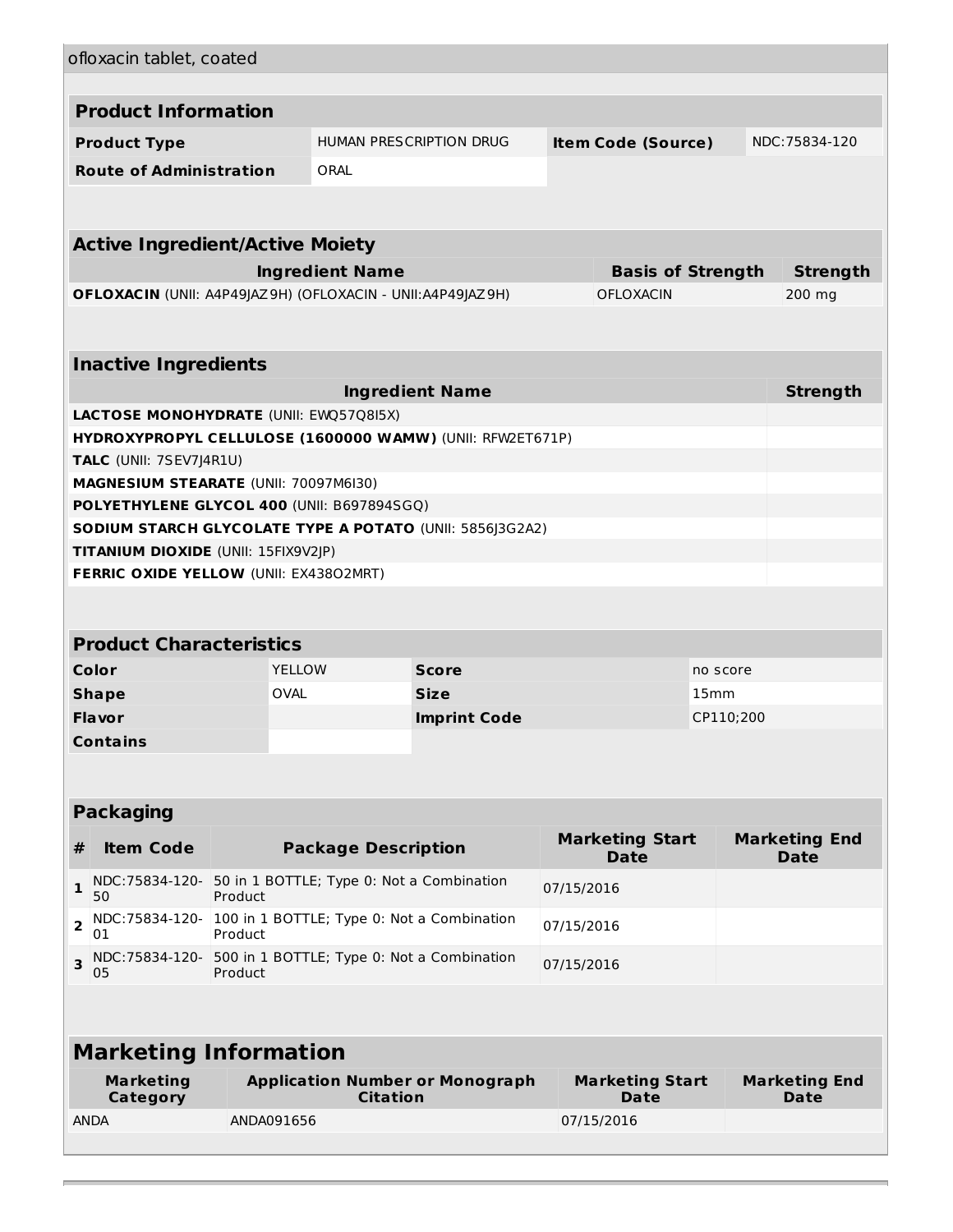| <b>OFLOXACIN</b><br>ofloxacin tablet, coated                                                        |                              |                                                           |                         |                              |                                       |        |                                     |  |  |  |  |  |
|-----------------------------------------------------------------------------------------------------|------------------------------|-----------------------------------------------------------|-------------------------|------------------------------|---------------------------------------|--------|-------------------------------------|--|--|--|--|--|
|                                                                                                     |                              |                                                           |                         |                              |                                       |        |                                     |  |  |  |  |  |
| <b>Product Information</b>                                                                          |                              |                                                           |                         |                              |                                       |        |                                     |  |  |  |  |  |
| <b>Product Type</b>                                                                                 |                              |                                                           | HUMAN PRESCRIPTION DRUG | <b>Item Code (Source)</b>    |                                       |        | NDC: 75834-119                      |  |  |  |  |  |
| <b>Route of Administration</b>                                                                      |                              | ORAL                                                      |                         |                              |                                       |        |                                     |  |  |  |  |  |
|                                                                                                     |                              |                                                           |                         |                              |                                       |        |                                     |  |  |  |  |  |
| <b>Active Ingredient/Active Moiety</b>                                                              |                              |                                                           |                         |                              |                                       |        |                                     |  |  |  |  |  |
|                                                                                                     |                              | <b>Ingredient Name</b>                                    |                         | <b>Basis of Strength</b>     | <b>Strength</b>                       |        |                                     |  |  |  |  |  |
| OFLOXACIN (UNII: A4P49JAZ9H) (OFLOXACIN - UNII:A4P49JAZ9H)                                          |                              |                                                           |                         |                              | <b>OFLOXACIN</b>                      | 300 mg |                                     |  |  |  |  |  |
|                                                                                                     |                              |                                                           |                         |                              |                                       |        |                                     |  |  |  |  |  |
| <b>Inactive Ingredients</b>                                                                         |                              |                                                           |                         |                              |                                       |        |                                     |  |  |  |  |  |
|                                                                                                     |                              |                                                           | <b>Ingredient Name</b>  |                              |                                       |        | <b>Strength</b>                     |  |  |  |  |  |
| LACTOSE MONOHYDRATE (UNII: EWQ57Q8I5X)<br>HYDROXYPROPYL CELLULOSE (1600000 WAMW) (UNII: RFW2ET671P) |                              |                                                           |                         |                              |                                       |        |                                     |  |  |  |  |  |
| TALC (UNII: 7SEV7J4R1U)                                                                             |                              |                                                           |                         |                              |                                       |        |                                     |  |  |  |  |  |
| MAGNESIUM STEARATE (UNII: 70097M6I30)                                                               |                              |                                                           |                         |                              |                                       |        |                                     |  |  |  |  |  |
| POLYETHYLENE GLYCOL 400 (UNII: B697894SGQ)                                                          |                              |                                                           |                         |                              |                                       |        |                                     |  |  |  |  |  |
| SODIUM STARCH GLYCOLATE TYPE A POTATO (UNII: 5856J3G2A2)                                            |                              |                                                           |                         |                              |                                       |        |                                     |  |  |  |  |  |
| TITANIUM DIOXIDE (UNII: 15FIX9V2JP)                                                                 |                              |                                                           |                         |                              |                                       |        |                                     |  |  |  |  |  |
|                                                                                                     |                              |                                                           |                         |                              |                                       |        |                                     |  |  |  |  |  |
|                                                                                                     |                              |                                                           |                         |                              |                                       |        |                                     |  |  |  |  |  |
| <b>Product Characteristics</b>                                                                      |                              |                                                           |                         |                              |                                       |        |                                     |  |  |  |  |  |
| Color                                                                                               | <b>YELLOW</b><br><b>OVAL</b> | <b>Score</b>                                              |                         | no score<br>17 <sub>mm</sub> |                                       |        |                                     |  |  |  |  |  |
| <b>Shape</b><br>Flavor                                                                              |                              | <b>Size</b><br><b>Imprint Code</b>                        |                         | CP109;300                    |                                       |        |                                     |  |  |  |  |  |
| Contains                                                                                            |                              |                                                           |                         |                              |                                       |        |                                     |  |  |  |  |  |
|                                                                                                     |                              |                                                           |                         |                              |                                       |        |                                     |  |  |  |  |  |
|                                                                                                     |                              |                                                           |                         |                              |                                       |        |                                     |  |  |  |  |  |
| <b>Packaging</b>                                                                                    |                              |                                                           |                         |                              |                                       |        |                                     |  |  |  |  |  |
| <b>Item Code</b><br>#                                                                               |                              | <b>Package Description</b>                                |                         |                              | <b>Marketing Start</b><br><b>Date</b> |        | <b>Marketing End</b><br><b>Date</b> |  |  |  |  |  |
| NDC: 75834-119-<br>$\mathbf{1}$<br>50                                                               | Product                      | 50 in 1 BOTTLE; Type 0: Not a Combination                 |                         |                              | 07/15/2016                            |        |                                     |  |  |  |  |  |
| NDC: 75834-119-<br>2<br>01                                                                          | Product                      | 100 in 1 BOTTLE; Type 0: Not a Combination                |                         |                              | 07/15/2016                            |        |                                     |  |  |  |  |  |
| NDC: 75834-119-<br>3<br>05                                                                          | Product                      | 500 in 1 BOTTLE; Type 0: Not a Combination<br>07/15/2016  |                         |                              |                                       |        |                                     |  |  |  |  |  |
|                                                                                                     |                              |                                                           |                         |                              |                                       |        |                                     |  |  |  |  |  |
| <b>Marketing Information</b>                                                                        |                              |                                                           |                         |                              |                                       |        |                                     |  |  |  |  |  |
| <b>Marketing</b><br>Category                                                                        |                              | <b>Application Number or Monograph</b><br><b>Citation</b> |                         |                              | <b>Marketing Start</b>                |        | <b>Marketing End</b><br>Date        |  |  |  |  |  |
|                                                                                                     |                              |                                                           |                         |                              | Date                                  |        |                                     |  |  |  |  |  |
| <b>ANDA</b>                                                                                         | ANDA091656                   |                                                           |                         |                              | 07/15/2016                            |        |                                     |  |  |  |  |  |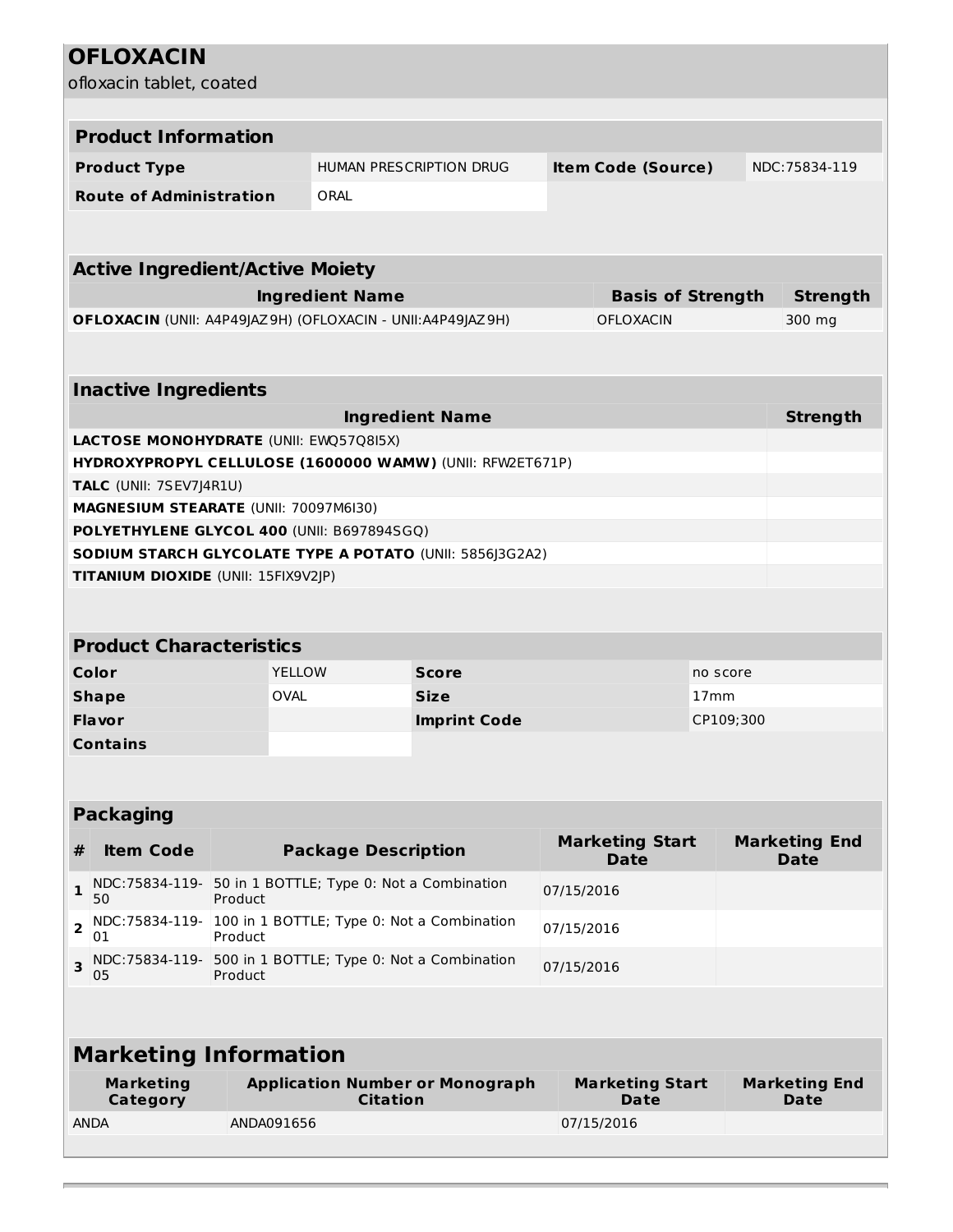|                                                                                      | <b>OFLOXACIN</b>                                                                                 |                         |                                            |                        |                                                                              |            |        |                                     |  |  |  |  |  |
|--------------------------------------------------------------------------------------|--------------------------------------------------------------------------------------------------|-------------------------|--------------------------------------------|------------------------|------------------------------------------------------------------------------|------------|--------|-------------------------------------|--|--|--|--|--|
| ofloxacin tablet, coated                                                             |                                                                                                  |                         |                                            |                        |                                                                              |            |        |                                     |  |  |  |  |  |
|                                                                                      |                                                                                                  |                         |                                            |                        |                                                                              |            |        |                                     |  |  |  |  |  |
|                                                                                      | <b>Product Information</b>                                                                       |                         |                                            |                        |                                                                              |            |        |                                     |  |  |  |  |  |
|                                                                                      | <b>Product Type</b>                                                                              | HUMAN PRESCRIPTION DRUG |                                            |                        | <b>Item Code (Source)</b>                                                    |            |        | NDC:75834-112                       |  |  |  |  |  |
|                                                                                      |                                                                                                  |                         |                                            |                        |                                                                              |            |        |                                     |  |  |  |  |  |
|                                                                                      | <b>Route of Administration</b>                                                                   |                         | ORAL                                       |                        |                                                                              |            |        |                                     |  |  |  |  |  |
|                                                                                      |                                                                                                  |                         |                                            |                        |                                                                              |            |        |                                     |  |  |  |  |  |
| <b>Active Ingredient/Active Moiety</b>                                               |                                                                                                  |                         |                                            |                        |                                                                              |            |        |                                     |  |  |  |  |  |
|                                                                                      |                                                                                                  |                         |                                            |                        |                                                                              |            |        | <b>Strength</b>                     |  |  |  |  |  |
| <b>Ingredient Name</b><br>OFLOXACIN (UNII: A4P49JAZ9H) (OFLOXACIN - UNII:A4P49JAZ9H) |                                                                                                  |                         |                                            |                        | <b>Basis of Strength</b><br><b>OFLOXACIN</b>                                 |            | 400 mg |                                     |  |  |  |  |  |
|                                                                                      |                                                                                                  |                         |                                            |                        |                                                                              |            |        |                                     |  |  |  |  |  |
|                                                                                      |                                                                                                  |                         |                                            |                        |                                                                              |            |        |                                     |  |  |  |  |  |
|                                                                                      | <b>Inactive Ingredients</b>                                                                      |                         |                                            |                        |                                                                              |            |        |                                     |  |  |  |  |  |
|                                                                                      |                                                                                                  |                         |                                            | <b>Ingredient Name</b> |                                                                              |            |        | <b>Strength</b>                     |  |  |  |  |  |
|                                                                                      | <b>LACTOSE MONOHYDRATE (UNII: EWQ57Q8I5X)</b>                                                    |                         |                                            |                        |                                                                              |            |        |                                     |  |  |  |  |  |
| HYDROXYPROPYL CELLULOSE (1600000 WAMW) (UNII: RFW2ET671P)                            |                                                                                                  |                         |                                            |                        |                                                                              |            |        |                                     |  |  |  |  |  |
| TALC (UNII: 7SEV7J4R1U)                                                              |                                                                                                  |                         |                                            |                        |                                                                              |            |        |                                     |  |  |  |  |  |
|                                                                                      | MAGNESIUM STEARATE (UNII: 70097M6I30)                                                            |                         |                                            |                        |                                                                              |            |        |                                     |  |  |  |  |  |
| POLYETHYLENE GLYCOL 400 (UNII: B697894SGQ)                                           |                                                                                                  |                         |                                            |                        |                                                                              |            |        |                                     |  |  |  |  |  |
| SODIUM STARCH GLYCOLATE TYPE A POTATO (UNII: 5856J3G2A2)                             |                                                                                                  |                         |                                            |                        |                                                                              |            |        |                                     |  |  |  |  |  |
| <b>TITANIUM DIOXIDE (UNII: 15FIX9V2JP)</b>                                           |                                                                                                  |                         |                                            |                        |                                                                              |            |        |                                     |  |  |  |  |  |
| FERRIC OXIDE YELLOW (UNII: EX43802MRT)                                               |                                                                                                  |                         |                                            |                        |                                                                              |            |        |                                     |  |  |  |  |  |
|                                                                                      |                                                                                                  |                         |                                            |                        |                                                                              |            |        |                                     |  |  |  |  |  |
|                                                                                      | <b>Product Characteristics</b>                                                                   |                         |                                            |                        |                                                                              |            |        |                                     |  |  |  |  |  |
|                                                                                      | Color                                                                                            |                         | <b>YELLOW</b>                              | <b>Score</b>           |                                                                              | no score   |        |                                     |  |  |  |  |  |
| <b>Shape</b>                                                                         |                                                                                                  | OVAL                    |                                            | <b>Size</b>            |                                                                              | 19mm       |        |                                     |  |  |  |  |  |
| <b>Flavor</b>                                                                        |                                                                                                  |                         |                                            | <b>Imprint Code</b>    |                                                                              | CP108;400  |        |                                     |  |  |  |  |  |
| <b>Contains</b>                                                                      |                                                                                                  |                         |                                            |                        |                                                                              |            |        |                                     |  |  |  |  |  |
|                                                                                      |                                                                                                  |                         |                                            |                        |                                                                              |            |        |                                     |  |  |  |  |  |
|                                                                                      |                                                                                                  |                         |                                            |                        |                                                                              |            |        |                                     |  |  |  |  |  |
|                                                                                      | <b>Packaging</b>                                                                                 |                         |                                            |                        |                                                                              |            |        |                                     |  |  |  |  |  |
| #                                                                                    | <b>Item Code</b>                                                                                 |                         | <b>Package Description</b>                 |                        | <b>Marketing Start</b><br><b>Date</b>                                        |            |        | <b>Marketing End</b><br><b>Date</b> |  |  |  |  |  |
| $\mathbf{1}$                                                                         | NDC: 75834-112-<br>50                                                                            | Product                 | 50 in 1 BOTTLE; Type 0: Not a Combination  |                        | 07/15/2016                                                                   |            |        |                                     |  |  |  |  |  |
| $\overline{\mathbf{c}}$                                                              | NDC: 75834-112-<br>01                                                                            | Product                 | 100 in 1 BOTTLE; Type 0: Not a Combination |                        |                                                                              | 07/15/2016 |        |                                     |  |  |  |  |  |
| 3                                                                                    | NDC: 75834-112-<br>05                                                                            | Product                 | 500 in 1 BOTTLE; Type 0: Not a Combination |                        |                                                                              | 07/15/2016 |        |                                     |  |  |  |  |  |
|                                                                                      |                                                                                                  |                         |                                            |                        |                                                                              |            |        |                                     |  |  |  |  |  |
| <b>Marketing Information</b>                                                         |                                                                                                  |                         |                                            |                        |                                                                              |            |        |                                     |  |  |  |  |  |
|                                                                                      | <b>Application Number or Monograph</b><br><b>Marketing</b><br><b>Citation</b><br><b>Category</b> |                         |                                            |                        | <b>Marketing Start</b><br><b>Marketing End</b><br><b>Date</b><br><b>Date</b> |            |        |                                     |  |  |  |  |  |
| <b>ANDA</b>                                                                          |                                                                                                  | ANDA091656              |                                            |                        |                                                                              | 07/15/2016 |        |                                     |  |  |  |  |  |
|                                                                                      |                                                                                                  |                         |                                            |                        |                                                                              |            |        |                                     |  |  |  |  |  |